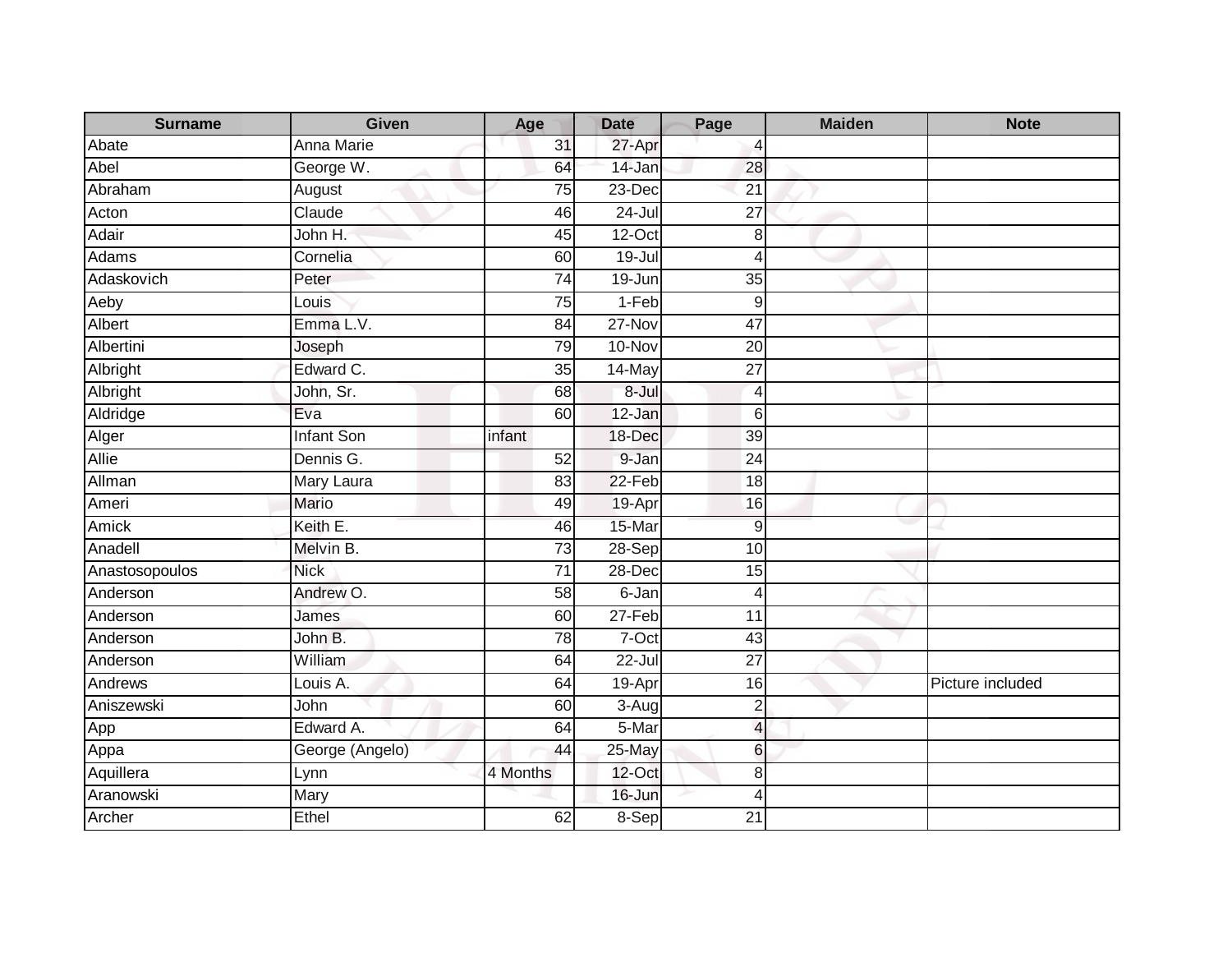| Arends         | <b>Marinus</b>    | 65              | 7-Dec        | 14              |  |
|----------------|-------------------|-----------------|--------------|-----------------|--|
| <b>Arkins</b>  | Dorothy O.        | 46              | 11-May       | 17              |  |
| Armendartz     | Juan              | 60              | 8-Jan        | 23              |  |
| Armstrong      | Thomas            | 73              | 19-Nov 1& 36 |                 |  |
| Arndt          | Mary Lou          | $\,8\,$         | $4$ -Oct     | 6               |  |
| Arney          | <b>Nellie</b>     | $\overline{73}$ | 27-Nov       | $\overline{47}$ |  |
| Arnold         | Arthur L.         | 59              | 10-Jun       | 33              |  |
| Arnold         | Mary              | 85              | $11-Feb$     | $\overline{28}$ |  |
| Arnold         | Stephen A.        | 80              | $24$ -Mar    | 8               |  |
| Artim          | Pearl K.          | 67              | 27-Apr       | $\overline{4}$  |  |
| Asbell         | Frank             | 86              | 25-May       | 6               |  |
| <b>Askins</b>  | Celia Frances     | 74              | 19-Feb       | 24              |  |
| Assenheimer    | Frederick         | 86              | 4-Sep        | 27              |  |
| <b>Atkins</b>  | William C.        | 71              | 11-Oct       | $\overline{4}$  |  |
| Augustin       | Frank             | 65              | 29-Dec       | $\overline{21}$ |  |
| Austgen        | <b>Bessie</b>     |                 | 15-Oct       | 26              |  |
| Austin         | Charles           | 65              | $3-Aug$      | $\overline{2}$  |  |
| Avadosoff      | Sam               | $\overline{72}$ | 24-Jun       | 15              |  |
| <b>Babb</b>    | Otto E.           | 63              | 14-Sep       | $\overline{17}$ |  |
| <b>Babbitt</b> | Ward G.           | 64              | $3-Nov$      | 16              |  |
| <b>Babilla</b> | Edward            | $\overline{53}$ | 12-Apr       | $\overline{4}$  |  |
| <b>Babyak</b>  | Charles           | 59              | $5 - Jun$    | 11              |  |
| <b>Backor</b>  | Anna              | 59              | $2-Jun$      | 4               |  |
| Badajoza       | Frank             | 47              | 14-Sep       | 17              |  |
| Baganz         | Fred C.           | 54              | 20-Apr       | 10              |  |
| Baiden         | Jessie            |                 | 22-Nov       | 6               |  |
| <b>Bailey</b>  | Anna              | 85              | $13-Sep$     | $\overline{4}$  |  |
| <b>Bailey</b>  | Charles J. (Jess) | $\overline{70}$ | $1-Sep$      | $\overline{9}$  |  |
| <b>Bailey</b>  | Peter             |                 | $2-Feb$      | $\overline{4}$  |  |
| Bain           | Wilbur            | $\overline{72}$ | 29-Dec       | $\overline{21}$ |  |
| <b>Bainer</b>  | Ernestine         | 49              | 27-Sep       | 6               |  |
| Bajar          | Rose              | $\overline{73}$ | 19-Apr       | 16              |  |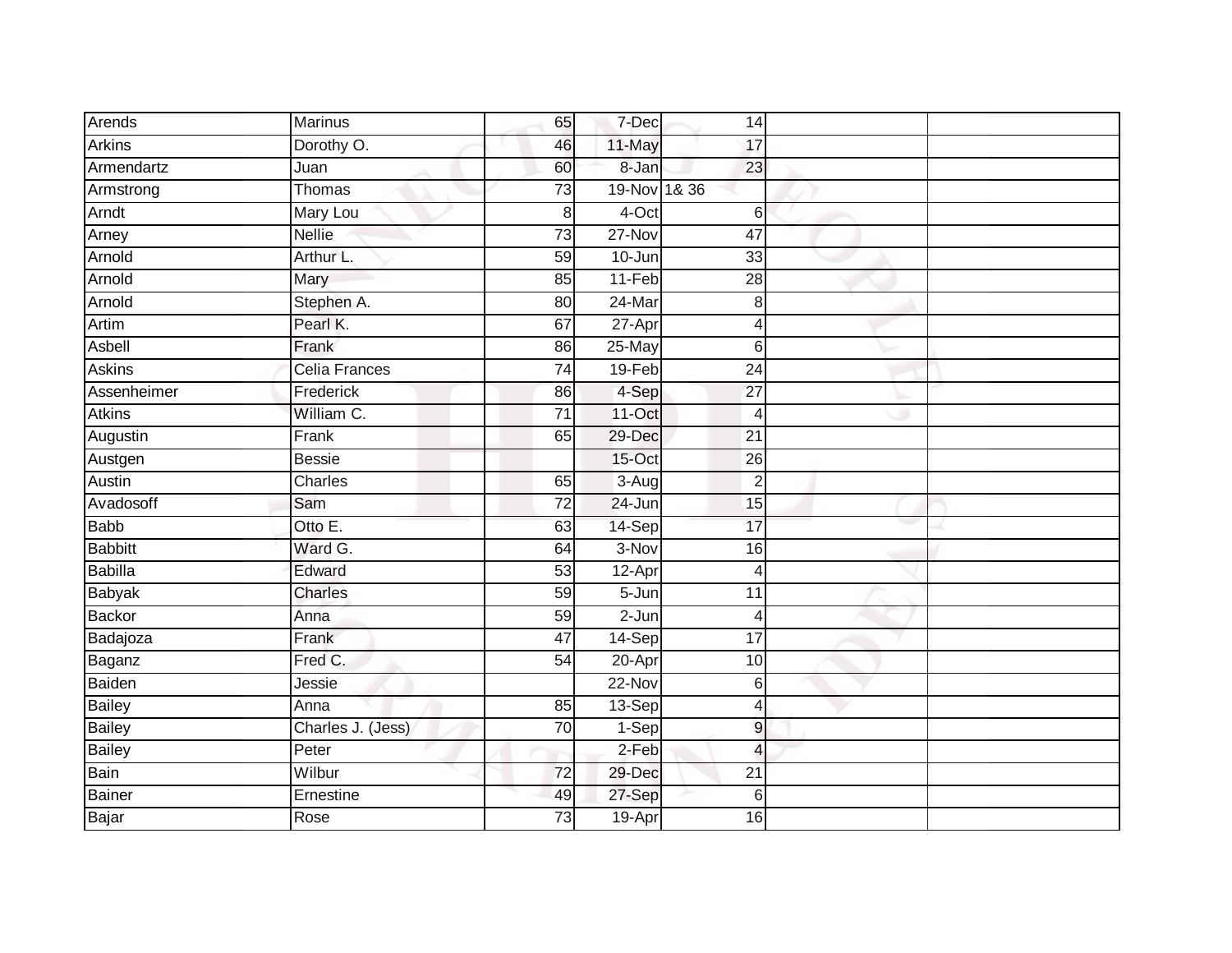| Bajzatt         | John           | 61              | $11$ -Jun  | 27                       |           |                  |
|-----------------|----------------|-----------------|------------|--------------------------|-----------|------------------|
| <b>Bakker</b>   | Garrett        | 75              | 10-Aug     | $\overline{2}$           |           |                  |
| <b>Balas</b>    | Paul           | 65              | 22-Mar     | $\overline{4}$           |           |                  |
| <b>Balas</b>    | Paul           | 65              | 23-Mar     | 3                        |           |                  |
| <b>Balcerak</b> | Antonio        | $\overline{72}$ | 28-Aug     | $\overline{14}$          |           |                  |
| Balitski        | Katherine      | 69              | $30-Sep$   | 33                       |           |                  |
| <b>Balla</b>    | Frances        | 42              | 20-Apr     | 10                       |           |                  |
| <b>Ballard</b>  | Harry M.       | 64              | 22-Sep     | 18                       |           |                  |
| <b>Balsley</b>  | Elmer L.       | 79              | $10-Aug$   | $\overline{2}$           |           |                  |
| <b>Banaszak</b> | Edward         | 40              | 8-Dec      | $\overline{22}$          |           |                  |
| Banaszak        | John M.        | 46              | 21-Apr     | 19                       |           | Picture Included |
| Bannon          | Josephine      | 43              | 27-Aug     |                          | 29 Patkus |                  |
| Baranowski      | John F.        |                 | 9-Jun      | 8                        |           |                  |
| Barany          | George         | 89              | 28-Jan     | 13                       |           |                  |
| Barany          | Rev. George S. | $\overline{71}$ | 4-Oct      | 6                        |           |                  |
| <b>Barclay</b>  | William        | 59              | 27-Sep     | 6                        |           |                  |
| Barcus          | <b>Alice</b>   | 79              | $1-Mar$    | 6                        |           |                  |
| Barenier        | Lawrence       | 46              | 26-Feb     | 5                        |           |                  |
| Barkai          | Helen          | 73              | 24-Jun     | 15                       |           |                  |
| <b>Barkal</b>   | Sophie         | 64              | $3-Feb$    | $\overline{12}$          |           |                  |
| <b>Barkdull</b> | Charles J.     | 66              | $22$ -Apr  | 8                        |           |                  |
| <b>Barker</b>   | Clair P.       | 45              | 26-Jun     | 29                       |           |                  |
| Barmore         | Franklin (Ace) | 51              | 24-Dec     | $\overline{31}$          |           |                  |
| <b>Barmore</b>  | Mary           | 78              | 31-Mar     | $\overline{17}$          |           |                  |
| <b>Barna</b>    | Catherine      | 69              | 3-May      | 11                       |           |                  |
| <b>Barnes</b>   | Earl           | 64              | 8-Jan      | 23                       |           |                  |
| <b>Barnett</b>  | Harry L.       | 45              | $24 -$ Jul | $\overline{27}$          |           |                  |
| Barno           | William        |                 | 5-Feb      | $\overline{\mathcal{L}}$ |           |                  |
| <b>Bartal</b>   | Anthony J.     | 68              | 23-Nov     | 15                       |           |                  |
| Bartels Sr.     | Henry          |                 | 22-Feb     | 18                       |           |                  |
| Bartholomew     | Norman E.      | 18              | 1-May      | 33                       |           |                  |
| <b>Bartok</b>   | Benjamin       | $\overline{75}$ | $1 -$ Jul  | $\overline{37}$          |           |                  |
|                 |                |                 |            |                          |           |                  |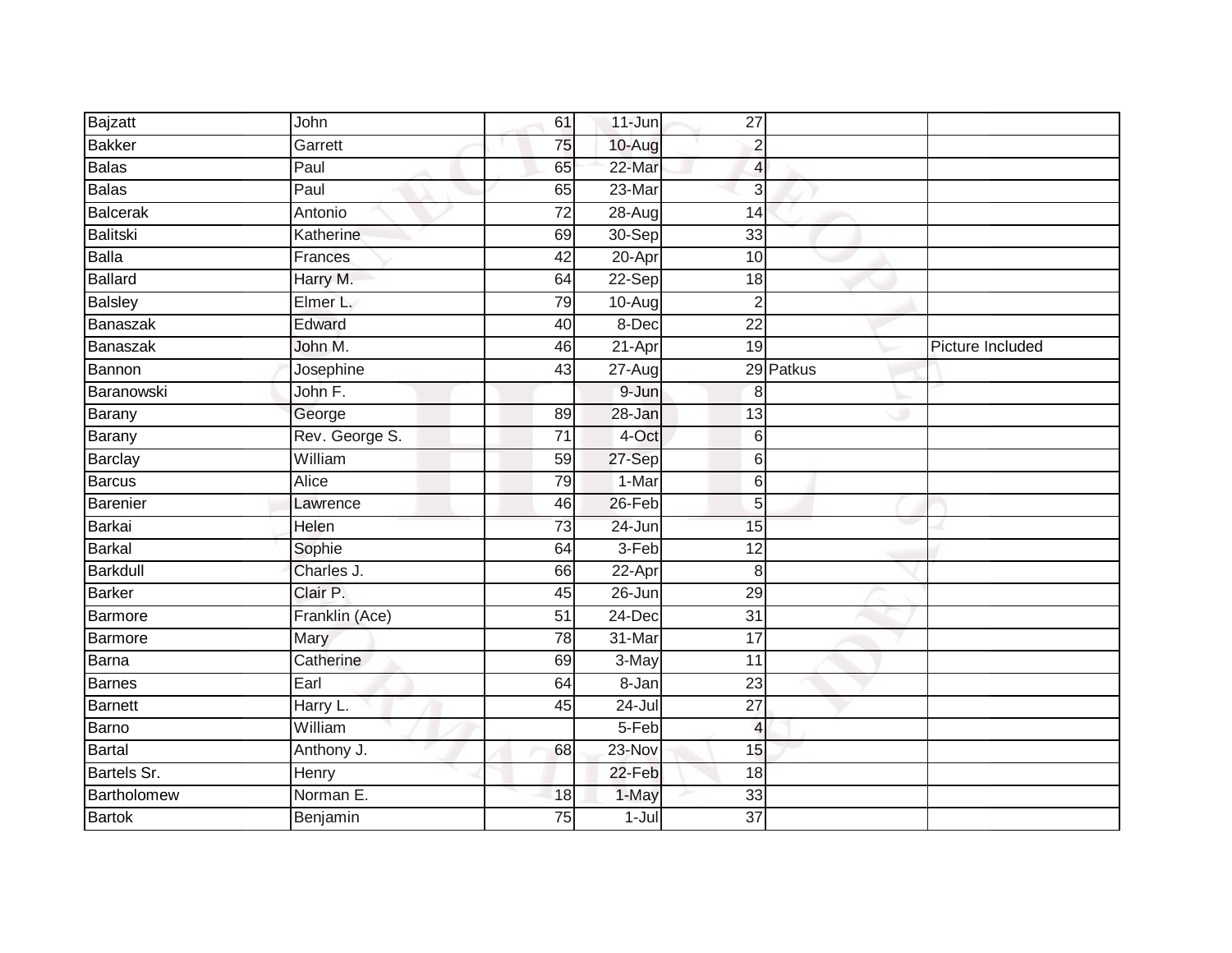| Basiaga        | Longin               | 54              | 17-Apr     | 31              |                  |
|----------------|----------------------|-----------------|------------|-----------------|------------------|
| Bastien        | Anna                 | 60              | 28-Sep     | 10              |                  |
| <b>Bastion</b> | Carl T.              | 56              | 1-Sep      | $\overline{9}$  |                  |
| Batcho         | Emil B.              | $\overline{27}$ | 27-Nov     | $\overline{47}$ | Picture included |
| Bateman        | Robert H.            | $\overline{82}$ | 6-May      | 10              |                  |
| Bauer          | Mabel                | 57              | 10-Jul     | 13              |                  |
| Baumgartner    | Fred H.              | $\overline{74}$ | 23-Sep     | $\overline{37}$ |                  |
| Baxter         | Harriet              | 82              | 2-Sep      | 6               |                  |
| Beach          | <b>Netta</b>         | 83              | 4-Mar      | 34              |                  |
| Beam           | Rev T. J.            | 65              | $5 - Jun$  | 11              |                  |
| Beaman         | Paul L.              | $\overline{37}$ | 10-Dec     | 12              |                  |
| Beatman        | Robert H.            | 82              | 5-May      | 17              |                  |
| <b>Beaty</b>   | Cletus V.            | 65              | 16-Aug     | 8               |                  |
| Bedella        | Apanacio             | 65              | 4-Feb      | 4               |                  |
| Bedoy          | Jesus Jose           | $\overline{53}$ | 6-Oct      | 16              |                  |
| Beebe          | Laura Louise         | 82              | 8-Mar      | $\,8\,$         |                  |
| Bejger         | Stanley              | $\overline{74}$ | $5 - Jun$  | $\overline{11}$ |                  |
| Bekizo         | Anton                | 76              | 21-Jan     | 30              |                  |
| Bell           | John                 | 84              | 29-Nov     | 50              |                  |
| Benante        | <b>Mary Patricia</b> | $\overline{74}$ | $23-Feb$   | 8               |                  |
| Benefiel       | Charles              | 42              | 26-Feb     | 5               |                  |
| Benight        | Alice J.             | 92              | $8 - Jun$  | $\overline{4}$  |                  |
| Benko          | Michael              | 67              | $13-Sep$   | Δ               |                  |
| Benkovic       | <b>Mike</b>          | 64              | 23-Mar     | 3               |                  |
| Bensic         | Sam                  | 66              | 26-Aug     | $6\,$           |                  |
| Bent           | Peter, Sr.           | 84              | 13-Nov     | 33              |                  |
| Berdine        | Oliver G.            | 67              | 6-Sep      | 18              |                  |
| Berghea        | John                 | 70              | 4-Dec      | 35              |                  |
| Bernard        | Hazel                | 58              | 19-Oct     | $6\phantom{1}$  |                  |
| Bernotus       | Peter M.             | 54              | 12-Oct     | 8               |                  |
| <b>Betz</b>    | Esther E.            | 57              | $15 -$ Jul | 31              |                  |
| <b>Betz</b>    | Frank R.             | 61              | 2-Jan      | 1               |                  |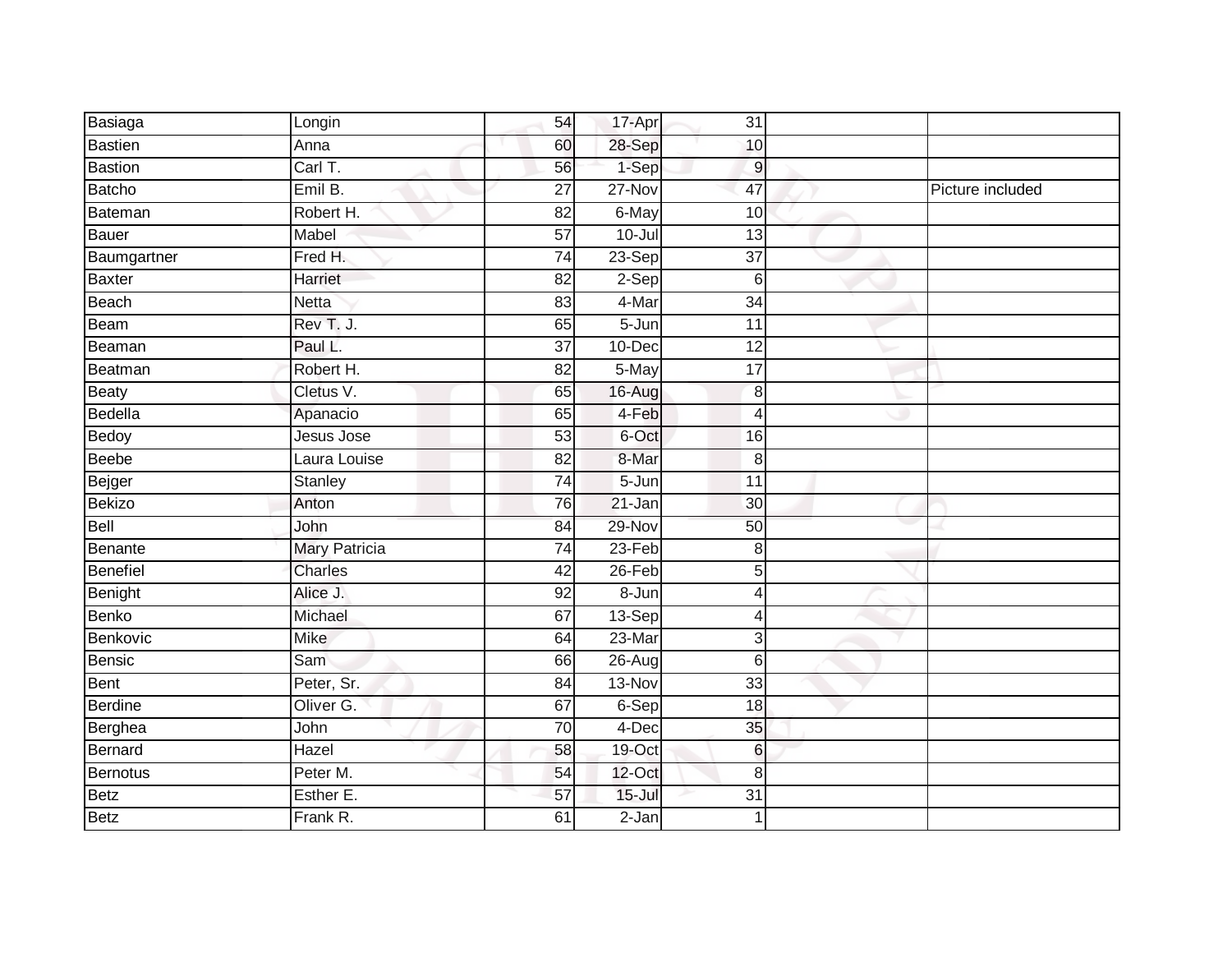| <b>Betz</b>    | Mrs. Ester E.        | 57              | $13 -$ Jul | 17               |                  |
|----------------|----------------------|-----------------|------------|------------------|------------------|
| Biagini        | Lena                 | 59              | 9-Jun      | 8                |                  |
| Bielat         | Joseph               | 87              | 31-May     | $\bf{8}$         |                  |
| <b>Bielski</b> | Mary                 | 82              | 10-May     | $6\phantom{1}6$  |                  |
| <b>Biestek</b> | Chester              | $\overline{27}$ | $16 -$ Jul | $\overline{27}$  |                  |
| Biester        | Chester F.           | $\overline{27}$ | $15 -$ Jul | $\overline{31}$  |                  |
| Bilray         | James H.             | 3 mon.          | 6-Oct      | 16               |                  |
| Bingham        | Matilda              | 80              | 30-Apr     | 26               |                  |
| Birket         | <b>Bert</b>          | 78              | 2-Jan      | 15               |                  |
| Bisharian      | Christ               | 69              | $5-Oct$    | 18               |                  |
| Bishop         | <b>Mattie</b>        | $\overline{57}$ | 10-Apr     | $\overline{31}$  |                  |
| Bjorklund      | <b>Russell David</b> | 5 day           | 6-Mar      | 10               |                  |
| <b>Black</b>   | Harriet              | $\overline{27}$ | 3-Dec      | 32               |                  |
| Blackman       | Hugo L.              | 49              | $1-Oct$    | 16               |                  |
| Blair          | William H.           | 60              | 10-Dec     | $\overline{12}$  |                  |
| Blake          | Agnes                | 92              | 24-Jun     | 15               |                  |
| <b>Blank</b>   | Edward T.            | $\overline{72}$ | 6-Sep      | 18               |                  |
| Blankenburg    | Mary                 | 82              | 28-May     | $6 \overline{6}$ |                  |
| Blazevich      | Michael P.           | 46              | 27-Feb     | 11               |                  |
| <b>Blitsch</b> | Michael              | 84              | 4-Nov      | $\overline{34}$  |                  |
| Blocker        | Frank                | 59              | 6-Dec      | $\mathbf{1}$     | Picture included |
| <b>Blunk</b>   | George               | 48              | $4-Feb$    | 4                |                  |
| <b>Bly</b>     | Keith                | $\overline{37}$ | $2$ -Jul   | $\overline{4}$   |                  |
| <b>Bobalik</b> | Zasil                | 79              | 21-Sep     | $6 \,$           |                  |
| <b>Bobbitt</b> | Edna                 | 62              | 27-Mar     | 16               |                  |
| <b>Bober</b>   | Louise H.            | 63              | 22-Sep     | 18               |                  |
| <b>Bobka</b>   | Sam                  | 63              | $3 -$ Jul  | 16               |                  |
| <b>Bode</b>    | Henry A.             | 71              | 30-Oct     | 15               |                  |
| Bodnak Sr.     | Andrew               | 62              | 27-Jan     | 16               |                  |
| Bodnar         | Michael              | 59              | 8-May      | 10               |                  |
| Boggess        | Marvin L.            | 26              | 2-Oct      | $\mathbf 1$      |                  |
| <b>Bohm</b>    | Julia                | 80              | 31-May     | 8                |                  |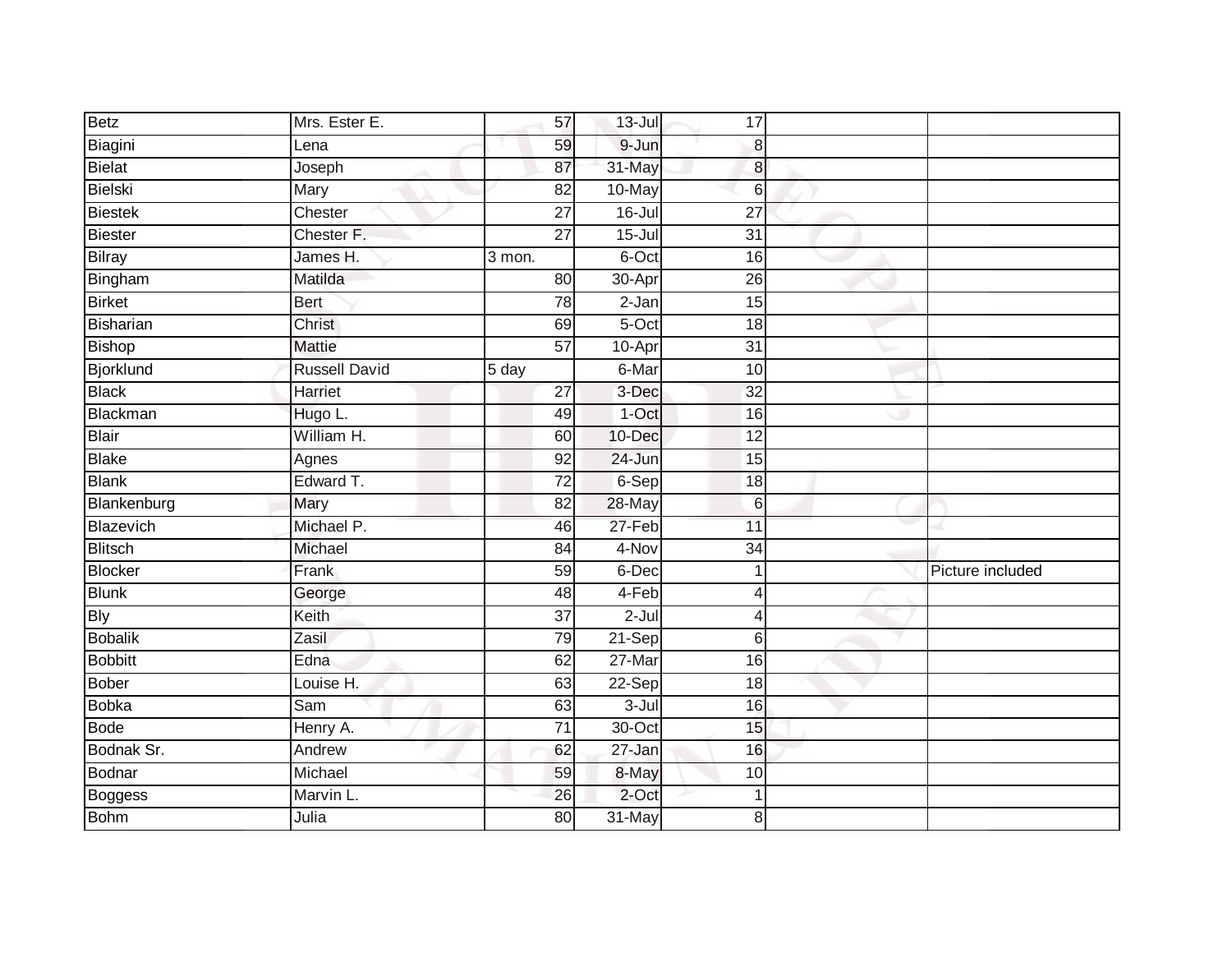| Bokodi           | Alice Luela           | 21              | 7-Jun      | $\sqrt{5}$      |                  |
|------------------|-----------------------|-----------------|------------|-----------------|------------------|
| Boland           | William D.            | 57              | 5-Apr      | 16              |                  |
| <b>Bolch</b>     | Gerald                | 17              | 3-Dec      | 32              |                  |
| Bolsega          | Katherine             | 60              | $2-Feb$    | $\overline{4}$  |                  |
| Bonczkowski      | Mary                  | 85              | 12-Apr     | $\overline{4}$  |                  |
| <b>Bond</b>      | Mildred               |                 | 5-Feb      | 4               |                  |
| Boring           | Jesse E.              | 59              | 21-May     | 4               |                  |
| <b>Borsits</b>   | Kalman J.             | 60              | 10-Sep     | 10              |                  |
| Boucher          | Walter                | 63              | 22-May     | 8               |                  |
| Boudreau         | Prudence              | 56              | 10-Dec     | $\overline{12}$ |                  |
| Boyd             | Clifford R.           | $\overline{37}$ | $2$ -Oct   | $\overline{37}$ |                  |
| <b>Bozich</b>    | George                |                 | 22-May     | 8               |                  |
| <b>Bradburn</b>  | Helen                 | 78              | 27-Dec     | $\overline{4}$  |                  |
| <b>Brahos</b>    | Timothy J.            | $\overline{2}$  | 15-Nov     | 6               | Picture included |
| <b>Braley</b>    | <b>Blanch Lillian</b> | 79              | 23-Dec     | $\overline{21}$ |                  |
| <b>Bramer</b>    | Marie                 | 62              | 12-Nov     | 22              |                  |
| <b>Brandkamp</b> | Clinton               | 62              | $3-Aug$    | $\overline{2}$  |                  |
| BrandtSr.        | William H.            | 80              | $9 - Jun$  | 8               |                  |
| Brannon          | Ezra C.               | 62              | 14-Dec     | 19              |                  |
| <b>Brcell</b>    | James                 | 60              | $7 - Jan$  | $\overline{34}$ |                  |
| <b>Brdar</b>     | Kathryn               | 58              | $29$ -Oct  | 24              |                  |
| <b>Brehm</b>     | Mary D.               | $\overline{82}$ | 8-Jan      | $\overline{23}$ |                  |
| <b>Bremer</b>    | Bertha H.             | 48              | $1-Jun$    | $\overline{4}$  |                  |
| <b>Breski</b>    | Frank J.              | 66              | 19-Apr     | 16              |                  |
| <b>Brewer</b>    | <b>Charles</b>        | 46              | 14-Oct     | $\overline{38}$ |                  |
| <b>Brewer</b>    | Rolin L.              | 25              | $3-Nov$    | $\overline{1}$  |                  |
| <b>Bridewell</b> | <b>Mary Viola</b>     | 83              | 3-May      | $\overline{11}$ |                  |
| <b>Brinkman</b>  | Dorothy               | 69              | 9-Mar      | $\overline{4}$  |                  |
| <b>Brockman</b>  | Minnie R.             | 68              | 30-Apr     | 26              |                  |
| Brodhagen        | John                  | 65              | 5-Oct      | 18              |                  |
| <b>Bromeis</b>   | Edward                | 63              | 8-Nov      | $\overline{4}$  |                  |
| <b>Brophy</b>    | Barbara               | 59              | $25 - Jan$ | 10              |                  |
|                  |                       |                 |            |                 |                  |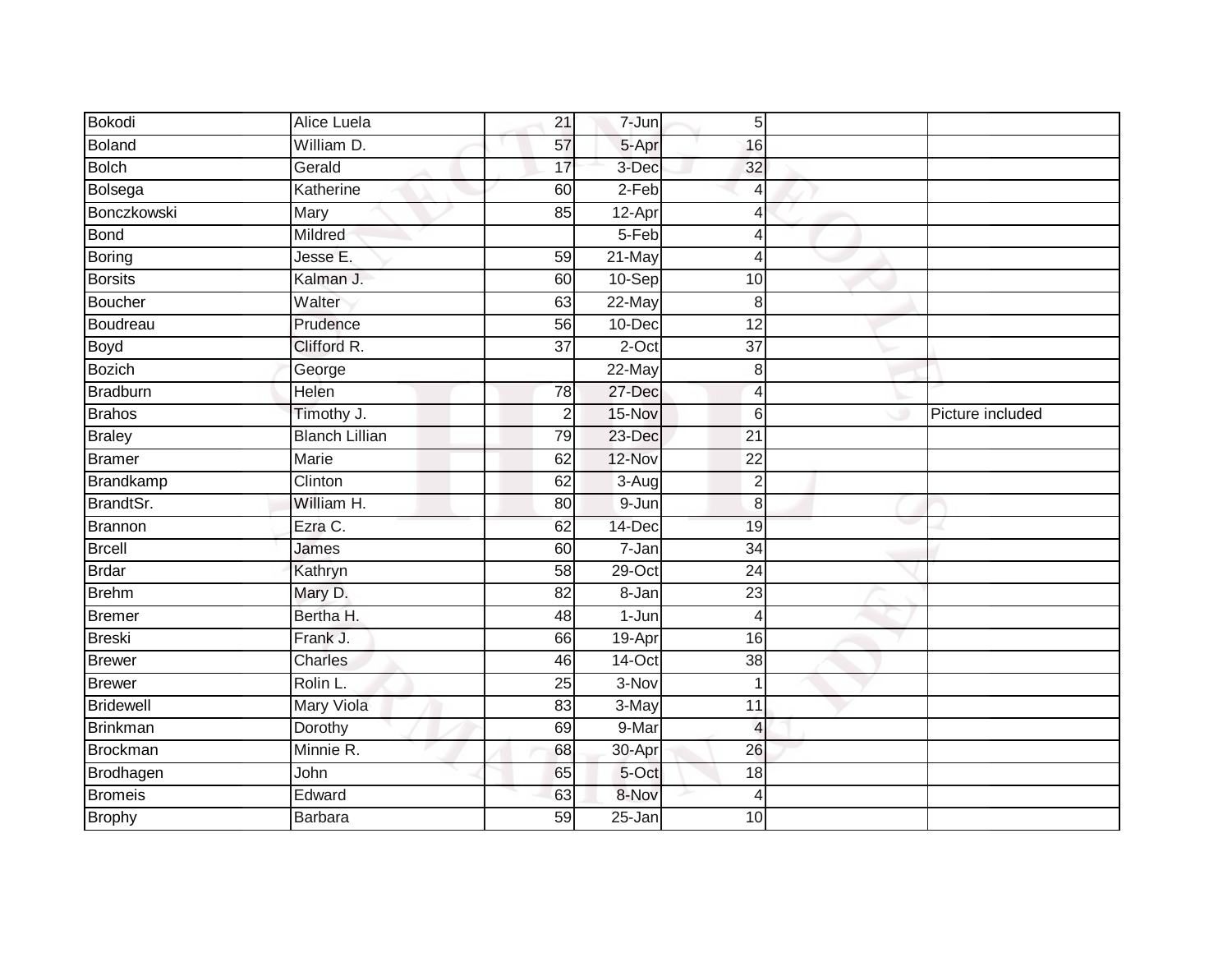| <b>Brown</b>      | Anna                  | 59              | 8-Mar                | 8                        |                   |
|-------------------|-----------------------|-----------------|----------------------|--------------------------|-------------------|
| <b>Brown</b>      | <b>Bert</b>           | 78              | 3-Mar                | 18                       |                   |
| <b>Brown</b>      | <b>Bert</b>           | 78              | 2-Mar                | 16                       |                   |
| <b>Brown</b>      | Frederick             | 61              | 13-Mar               | 19                       |                   |
| <b>Brown</b>      | George                | $\overline{51}$ | 30-Sep               | $\overline{33}$          |                   |
| <b>Brown</b>      | <b>George Vlinton</b> | 88              | $23-Nov$             | 15                       |                   |
| <b>Brown</b>      | <b>Infant Son</b>     |                 | $\overline{1}0$ -Aug | $\overline{2}$           |                   |
| Brown             | Kenneth               | 6 mon           | 9-Jan                | 24                       |                   |
| <b>Brown</b>      | Laura A.              | $\overline{72}$ | 25-Jan               | 10                       |                   |
| <b>Brown</b>      | Maria E.              | 66              | $27 -$ Apr           | 4                        |                   |
| Brown             | Nada                  | 56              | 30-Apr               | 26                       |                   |
| <b>Brown</b>      | Nada                  | 56              | 1-May                | 33                       |                   |
| <b>Brown</b>      | Ralph                 | 61              | 27-Sep               | $6\phantom{1}6$          |                   |
| <b>Brown</b>      | Robert E., Sr.        | 61              | 5-Jan                | $\overline{2}$           |                   |
| <b>Bruggink</b>   | <b>Berth</b>          | $\overline{88}$ | 30-Sep               | 33                       |                   |
| <b>Bruggink</b>   | Lulu                  | 64              | 16-Apr               | 27                       |                   |
| <b>Bruich</b>     | <b>Mike</b>           | 62              | $10-Feb$             | 16                       |                   |
| <b>Brusel</b>     | George                | 76              | 19-Apr               | 16                       |                   |
| <b>Brvenik</b>    | John Louis            | 70              | 20-Jan               | 3                        |                   |
| <b>Bryant</b>     | <b>Herbert</b>        | $\overline{31}$ | $1-Feb$              | $\boldsymbol{9}$         |                   |
| Bubonovich        | Vaso                  | $\overline{77}$ | $19 -$ Jul           | $\overline{4}$           |                   |
| <b>Buchele</b>    | Elizabeth             | $\overline{73}$ | 5-Apr                | 16                       |                   |
| <b>Buckley</b>    | Claude F.             |                 | 17-Jun               | 11                       |                   |
| <b>Buckley</b>    | John T.               | $\overline{54}$ | 6-Oct                | 16                       |                   |
| <b>Budnyk</b>     | Alex                  | 65              | $3 -$ Jul            | 16                       |                   |
| <b>Budnyk</b>     | Katherine             | 66              | 18-Nov               | 40                       |                   |
| <b>Buffington</b> | Charles M.            | 40              | $15 - Jun$           | 15                       |                   |
| Bugajski          | <b>Bernice</b>        | 54              | 5-Feb                | $\overline{\mathcal{L}}$ |                   |
| <b>Bugyis</b>     | Anna                  | 68              | 22-May               | 8                        |                   |
| <b>Buhler</b>     | Ralph O.              | 57              | 24-Aug               | 12                       | Picture August 25 |
| <b>Bult</b>       | Alice                 | 58              | 20-Jan               | 3                        |                   |
| <b>Bunch</b>      | Phillip C.            | 50              | 9-Sep                | $\overline{32}$          |                   |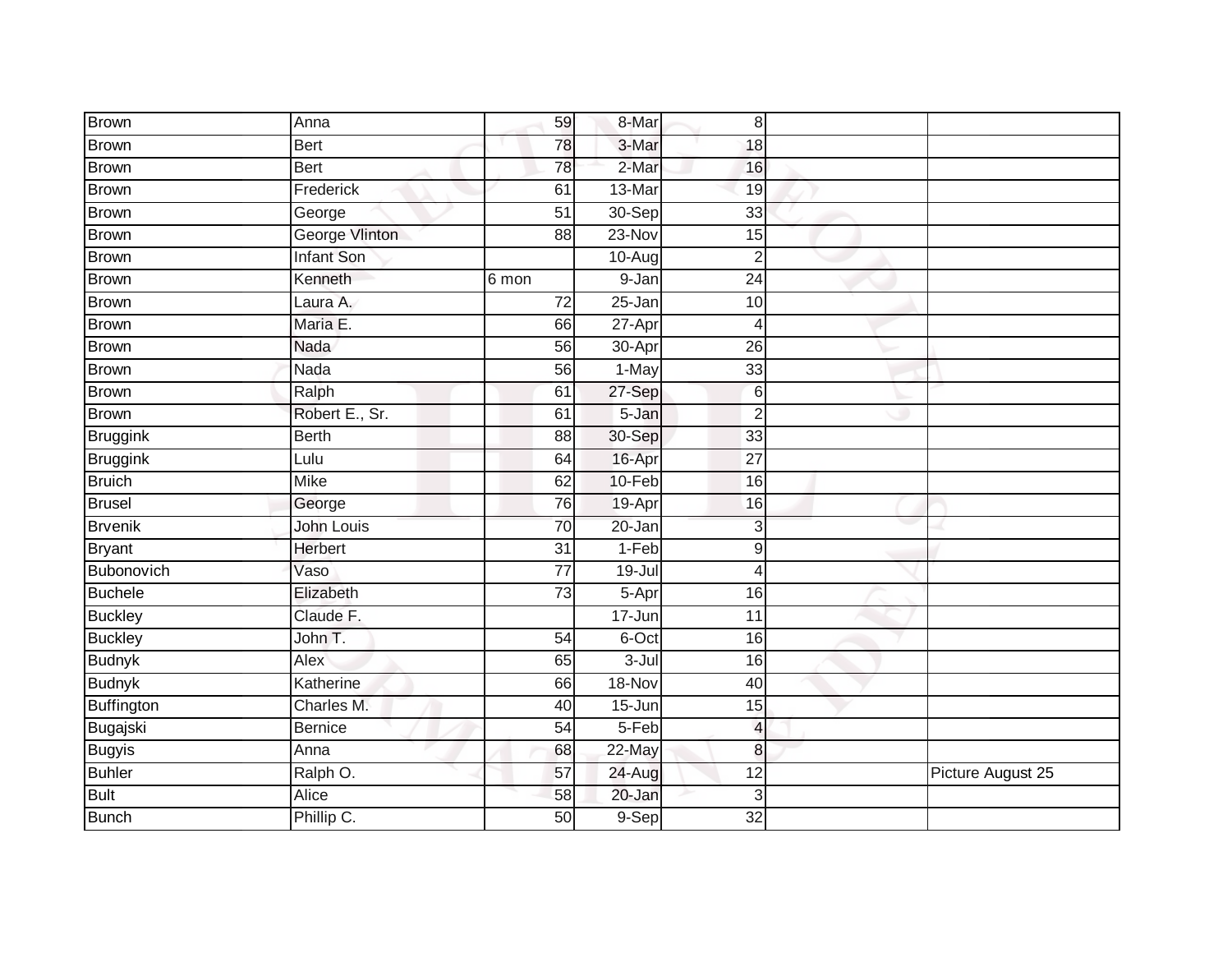| <b>Bundy</b>    | Mrs. Benjamin F.            | 83              | 8-Mar      | 8               |                  |
|-----------------|-----------------------------|-----------------|------------|-----------------|------------------|
| <b>Burbick</b>  | Andrew                      | 40              | 9-Oct      | 8               |                  |
| <b>Burbick</b>  | Andrew                      | 40              | 8-Oct      | $\overline{4}$  |                  |
| Burch           | Maurice A.                  | 89              | 6-Feb      | 26              |                  |
| <b>Burch</b>    | <b>Nathan Albertus</b>      | 86              | 23-Jan     | $\overline{26}$ |                  |
| Burgess         | Letcher T.                  | 59              | 11-Jan     | 10              |                  |
| <b>Burgheer</b> | $\overline{\mathrm{M}}$ ina | 83              | $28-Sep$   | 10              |                  |
| <b>Burke</b>    | Earl                        | 51              | 15-May     | 27              |                  |
| <b>Burke</b>    | Judy Ann                    | 12              | 10-Nov     | 20              |                  |
| Burrell         | Lillie B.                   | 62              | 12-Jun     | 11              |                  |
| Busch           | John F.                     | 93              | 22-Dec     | 36              |                  |
| Busch Sr.       | <b>Henry</b>                | 73              | 3-May      | 11              |                  |
| <b>Buse</b>     | Alice                       | 60              | 29-Dec     | 21              |                  |
| <b>Bush</b>     | William C.                  | 82              | 11-Feb     | 28              |                  |
| <b>Bybee</b>    | Carl Boyton                 | 64              | 23-Feb     | 8               |                  |
| Caccavallo      | John                        | 62              | 1-Jun      | $\overline{4}$  |                  |
| Cadenas         | Macario                     | 64              | 17-Mar     | 4               |                  |
| Cain            | <b>Robert James</b>         | 67              | 15-Mar     | 9               |                  |
| Cairns          | Julia                       | 76              | 15-Apr     | $\overline{21}$ |                  |
| Calder          | Ward A.                     | 69              | $2 -$ Jul  | $\overline{4}$  |                  |
| Caleca          | Lenora                      | 18 mons         | $30$ -Oct  | 15              |                  |
| Caleca          | Linda Susan                 | 5               | 13-Mar     | $\overline{19}$ |                  |
| Calkins         | Rev. F.W.                   |                 | 3-Nov      | 16              |                  |
| Campbell        | James B.                    | $\overline{77}$ | 26-Aug     | $6 \,$          | Picture included |
| Campbell        | Samuel                      | 85              | 15-Jan     | 3               |                  |
| Campbell        | Walter J.                   | 45              | $17 - Aug$ | 17              |                  |
| Campos          | Jose                        | 49              | $15-Oct$   | $\overline{26}$ |                  |
| Capparelli      | Joseph J.                   | 57              | 27-Mar     | 16              |                  |
| Capparello      | Joseph J.                   | 57              | 26-Mar     | 10              |                  |
| Carlson         | Ivar                        | 64              | 5-Jan      | $\overline{2}$  |                  |
| Carlson         | Mary                        | 78              | 18-Mar     | $\overline{22}$ |                  |
| Carroll         | Garrold                     | 17 mon          | $8-Feb$    | $\overline{10}$ |                  |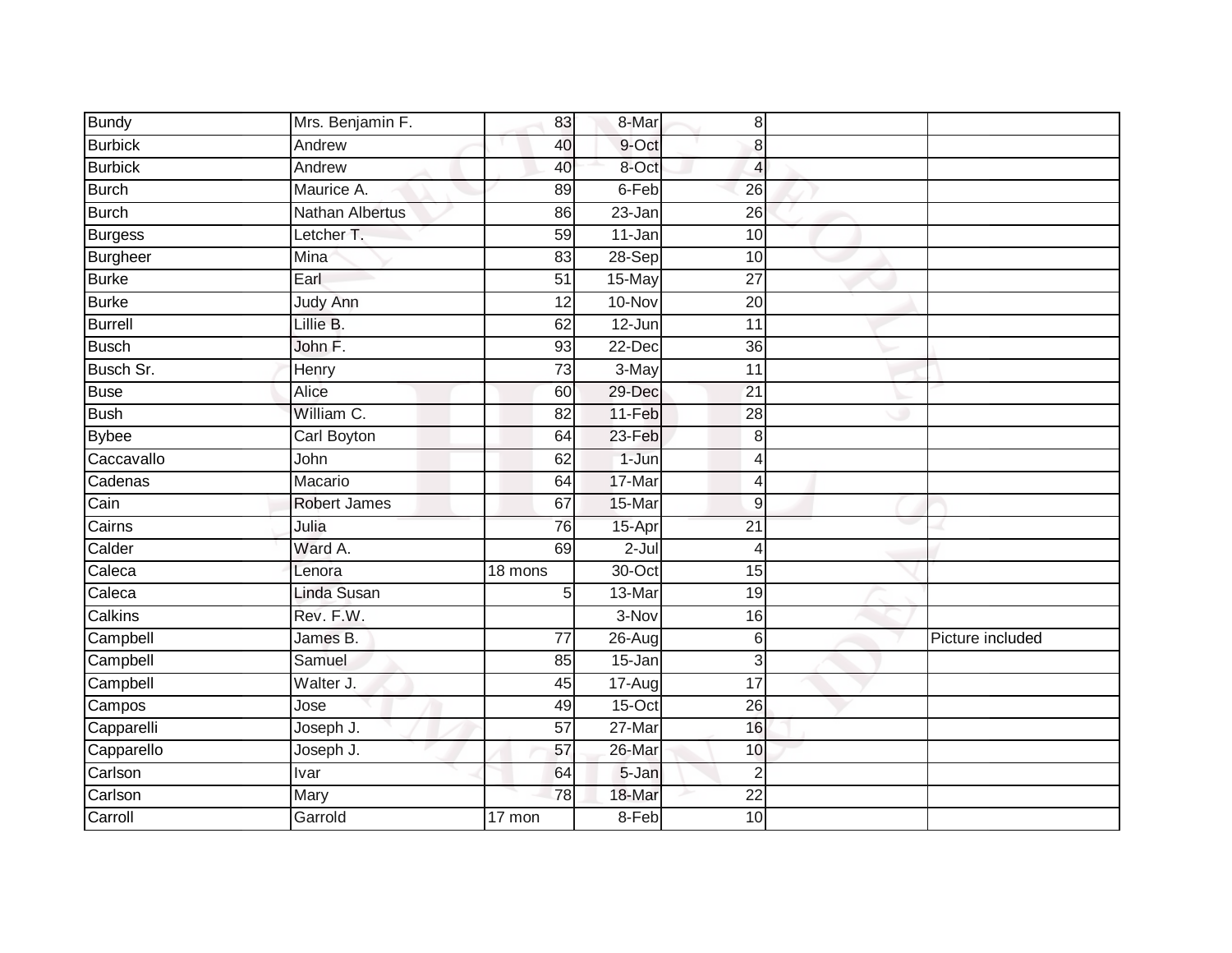| Carter           | Catherine           | 82              | 10-Dec     | 12               |                |
|------------------|---------------------|-----------------|------------|------------------|----------------|
| Carver           | Dr. W.F.            | 83              | 1-Nov      | $6 \overline{6}$ |                |
| Cassidy          | Sarah J.            | 85              | $2-Jan$    | 15               |                |
| Cassill          | Asa R.              | 61              | 1-Mar      | 6                |                |
| Chalmers         | <b>Lottie Pearl</b> |                 | $25-Feb$   | 4                |                |
| Chambers         | Edgar L.            | 65              | $24$ -Mar  | 8                |                |
| Chance           | Fred E.             | 54              | 8-Apr      | $\overline{28}$  |                |
| Chandler         | Byron F.            | 58              | 1-Mar      | 6                |                |
| Chartos          | Elizabeth           | 40              | $13 -$ Jul | $\overline{17}$  |                |
| Chepregi         | Rebecca             | 65              | 16-Apr     | $\overline{27}$  |                |
| Chigas           | Michael             | 64              | 17-Jun     | 11               |                |
| <b>Childress</b> | Arthur M.           | 70              | $13-Oct$   | 33               |                |
| Chomo            | John                | 80              | 16-Feb     | 16               |                |
| Christenson      | Jorgen              | 90              | 4-Nov      | 34               |                |
| Christopolos     | Anthony (Tony)      | 56              | 26-Oct     | $\overline{14}$  |                |
| Christou         | Christ              | 66              | 9-Nov      | 18               |                |
| Chrisulaky       | Nicholas            | 53              | 5-Nov      | 28               |                |
| Chuchila         | Agatha              | 86              | 27-Apr     | 4                |                |
| Chulibrk         | Pfc. Dan            | 23              | 27-Aug     | 29               | Korean Veteran |
| Chutka           | Agnes               | $\overline{41}$ | 12-Aug     | $\overline{11}$  |                |
| Ciarlo           | Irene M.            | 54              | 4-Oct      | 6                |                |
| Cieslinski       | Ted R.              | 34              | $10 - Dec$ | 12               |                |
| Ciez             | Anna                | 75              | 29-Nov     | 50               |                |
| Cimity           | Angelo              | 94              | 8-Jun      | 4                |                |
| Cinko Sr.        | Michael             | 71              | 12-Mar     | 24               |                |
| Clarissa         | Sister M.           |                 | 29-Jun     | $\overline{3}$   |                |
| Clark            | Charles C.          |                 | 4-Nov      | $\overline{34}$  |                |
| Clark            | <b>Dale Brissey</b> | 65              | 27-Mar     | 16               |                |
| Clark            | Daniel C.           | 69              | 16-Oct     | 12               |                |
| Clark            | Jack Virgil         | 50              | 6-Sep      | 18               |                |
| Clark            | Jay B.              | 71              | 15-Apr     | 21               |                |
| Clark            | Jay B.              | $\overline{71}$ | $16$ -Apr  | 27               |                |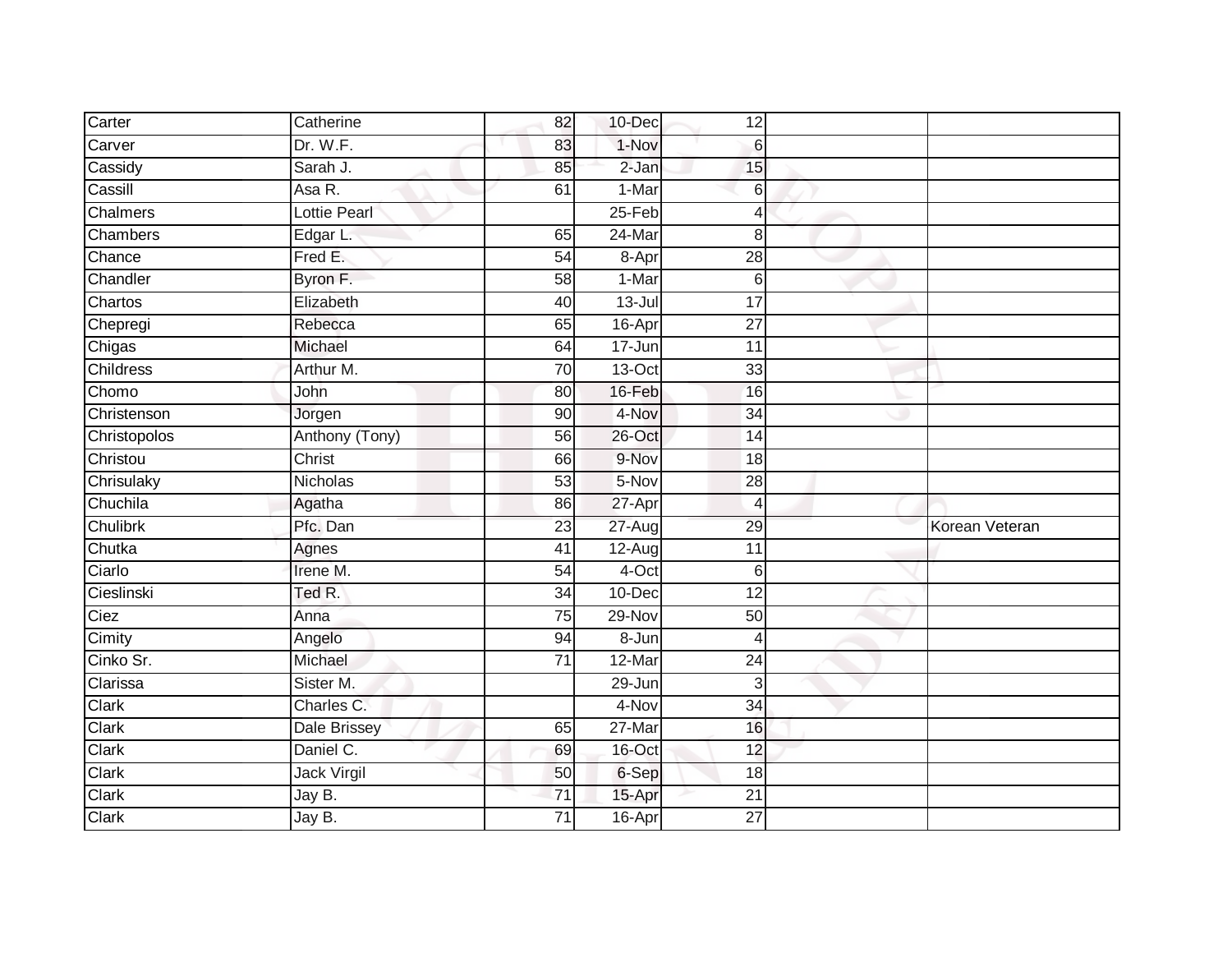| Clark      | Mary R.       | 69              | 3-Sep     | 27               |           |                  |
|------------|---------------|-----------------|-----------|------------------|-----------|------------------|
| Clark      | Wellington A. | 61              | 9-Feb     | 14               |           |                  |
| ClarkII    | Mrs. Howard   | 55              | 13-Mar    | 19               |           |                  |
| Cleveland  | Mildred       | 59              | 20-Oct    |                  | 6 Stewart | Picture included |
| Cline      | Joseph H.     | 68              | 16-Aug    | 40               |           |                  |
| Cobiskey   | Florence      | $\overline{72}$ | 12-Jan    | $6 \,$           |           |                  |
| Cochran    | Otis V.       | 53              | $16-Sep$  | $\overline{32}$  |           |                  |
| Cole       | Charles       | 45              | 12-Nov    | 22               |           |                  |
| Cole       | Donald O.     | $\overline{22}$ | 27-Aug    | 29               |           |                  |
| Coleman    | Mary M.       | 44              | 7-Dec     | 14               |           |                  |
| Colgove    | Frank B.      | 53              | 24-May    | 10               |           |                  |
| Collard    | John Theodore | 41              | 22-Nov    | $6 \overline{6}$ |           |                  |
| Collins    | <b>Bessie</b> | 58              | 8-May     | 10               |           |                  |
| Collins    | Beulah M.     | 57              | 28-Jul    | 19               |           |                  |
| Colotka    | Anthony       | $\overline{47}$ | 18-Jun    | $\overline{4}$   |           |                  |
| Comer      | Shelby W.     | 46              | 23-Jul    | 25               |           |                  |
| Conces Sr. | Vincent J.    | 79              | 6-Jul     | $5\overline{)}$  |           |                  |
| Conner     | Andrew J.     | 43              | 13-Aug    | 10               |           |                  |
| Conover    | Louisa J.     | 85              | 13-Dec    | 12               |           |                  |
| Conway     | Salena        |                 | 29-Mar    | $\overline{18}$  |           |                  |
| Cook       | Gertrude      | 72              | 25-Nov    | 44               |           |                  |
| Cook       | John          | $\overline{58}$ | $26$ -Mar | 10               |           |                  |
| Cook       | Sarah         | 51              | 31-Mar    | 17               |           |                  |
| Cooper     | Fleta         | 60              | 22-Dec    | 36               |           |                  |
| Cormican   | Charles M.    | 61              | 30-Jan    | 20               |           |                  |
| Cormican   | John B.       | 90              | 6-Feb     | 26               |           |                  |
| Costley    | Margaret      | 73              | $19-May$  | $6 \,$           |           |                  |
| Covalt     | Glenn W.      | 64              | 30-Dec    | 8                |           |                  |
| Cowles     | Eva           | 54              | $12$ -Jun | 11               |           |                  |
| Cowles     | Lewis C.      | 60              | 9-Jul     | 23               |           |                  |
| Cox        | Edgar E.      | 60              | 19-Apr    | 16               |           |                  |
| Cox        | Leona Shreve  | 59              | 9-Dec     | 52               |           |                  |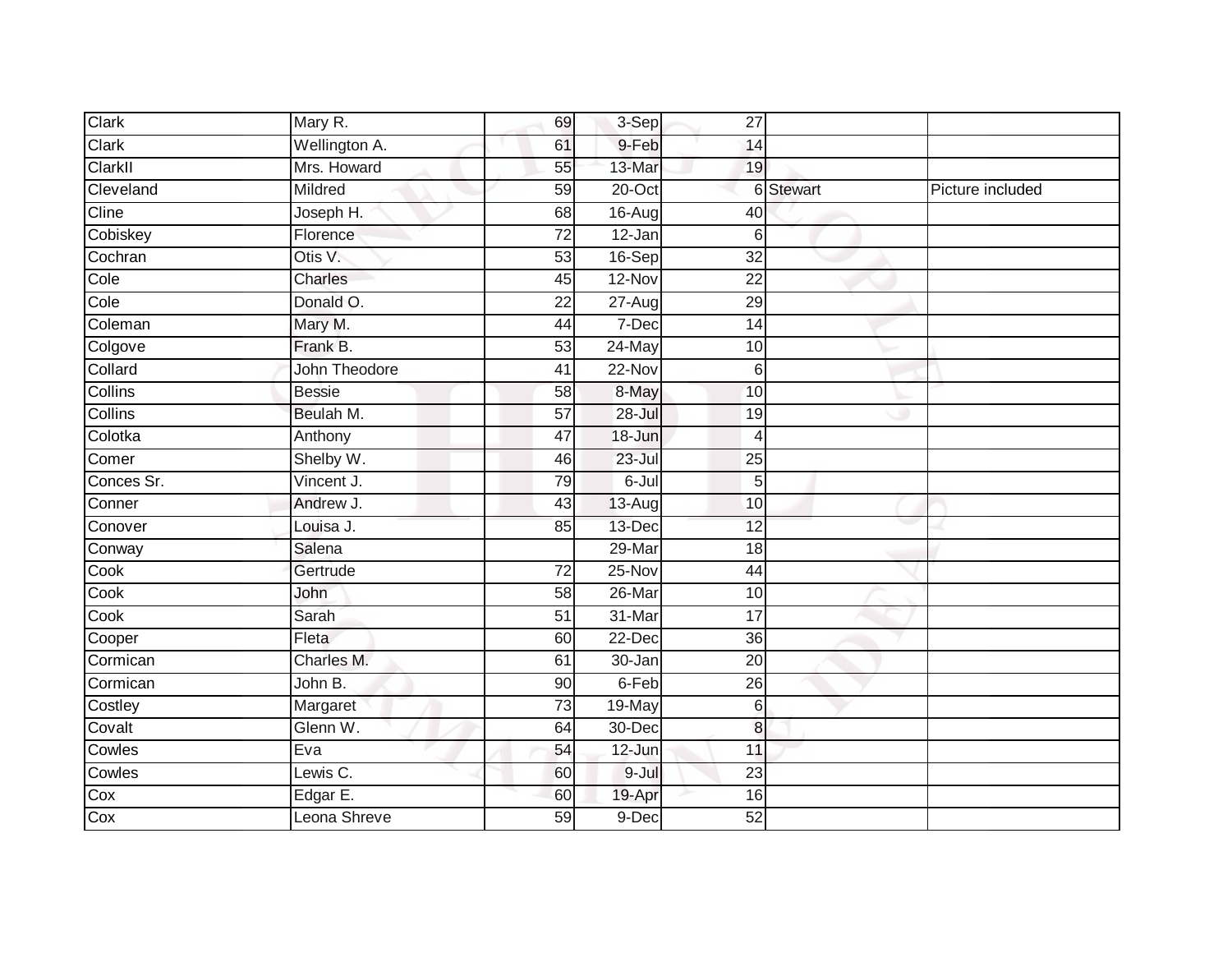| Coxe          | Gertrude           | 74              | 7-Dec      | 14              |                  |
|---------------|--------------------|-----------------|------------|-----------------|------------------|
| Crampe        | Delia              | 75              | 10-Feb     | 16              |                  |
| Craven        | Eugene             | $\overline{7}$  | 20-Oct     |                 |                  |
| Crawford      | Golda M.           | 48              | 10-Aug     | $\overline{2}$  |                  |
| Crispi        | Rocco              | 76              | 28-Apr     | Δ               |                  |
| Cristi        | Rocco              | 76              | 27-Apr     | 4               |                  |
| Crnogorac     | Laura R.           | 64              | $19 - Jun$ | 35              |                  |
| Cropper       | Mary               | 33              | 19-Apr     | 16              |                  |
| Crose         | William S.         | 79              | $2$ -Oct   | 37              |                  |
| Crowe         | Erschel A.         | 53              | $10-Sep$   | 10              |                  |
| Crowell       | <b>Una Manthus</b> | 86              | 18-Mar     | $\overline{22}$ |                  |
| Crud          | Michael N.         | $\overline{57}$ | 22-Jun     | 3               |                  |
| Crum          | George E.          | 43              | $19 - Jun$ | 35              |                  |
| Cruz          | Petra              | 53              | 5-Mar      | 4               |                  |
| Cudek         | John               | $\overline{77}$ | $12 -$ Jul | 6               |                  |
| Cummings      | Rose               | 63              | 8-Feb      | 10              |                  |
| Cummins       | Pvt. Robert L.     | $\overline{21}$ | 1-Jun      |                 | Picture included |
| Curosh        | John               | 50              | 9-Feb      | 14              |                  |
| Curry         | Luella             | 85              | 15-Dec     | 28              |                  |
| Curtis        | Wesley             | 78              | 12-Mar     | $\overline{24}$ |                  |
| Cvitrovich    | Ann                | 67              | 1-Feb      | 9               |                  |
| Cybulski      | <b>Mathew</b>      | 75              | 18-May     | 10              |                  |
| Czagany       | Thomas             | 85              | 25-May     | 6               |                  |
| Czechanski    | Rose               | 92              | 18-Jun     | 4               |                  |
| Czenk         | Michael            | 58              | 28-Jul     | 19              |                  |
| Czerwinski    | Felix              | $\overline{82}$ | 9-Mar      | 4               |                  |
| Czyszczon     | Joseph             | $\overline{72}$ | 8-Nov      | 4               |                  |
| Daerr         | John C.            | 51              | 27-May     | 8               |                  |
| <b>Dailey</b> | Charles F.         | 76              | 20-Jul     | 17              |                  |
| Daily         | Louise             | 76              | 16-Jul     | 27              |                  |
| Danciu        | Peter J.           | 67              | 27-May     | 8               |                  |
| Danciu        | William            | 60              | 4-Sep      | 27              |                  |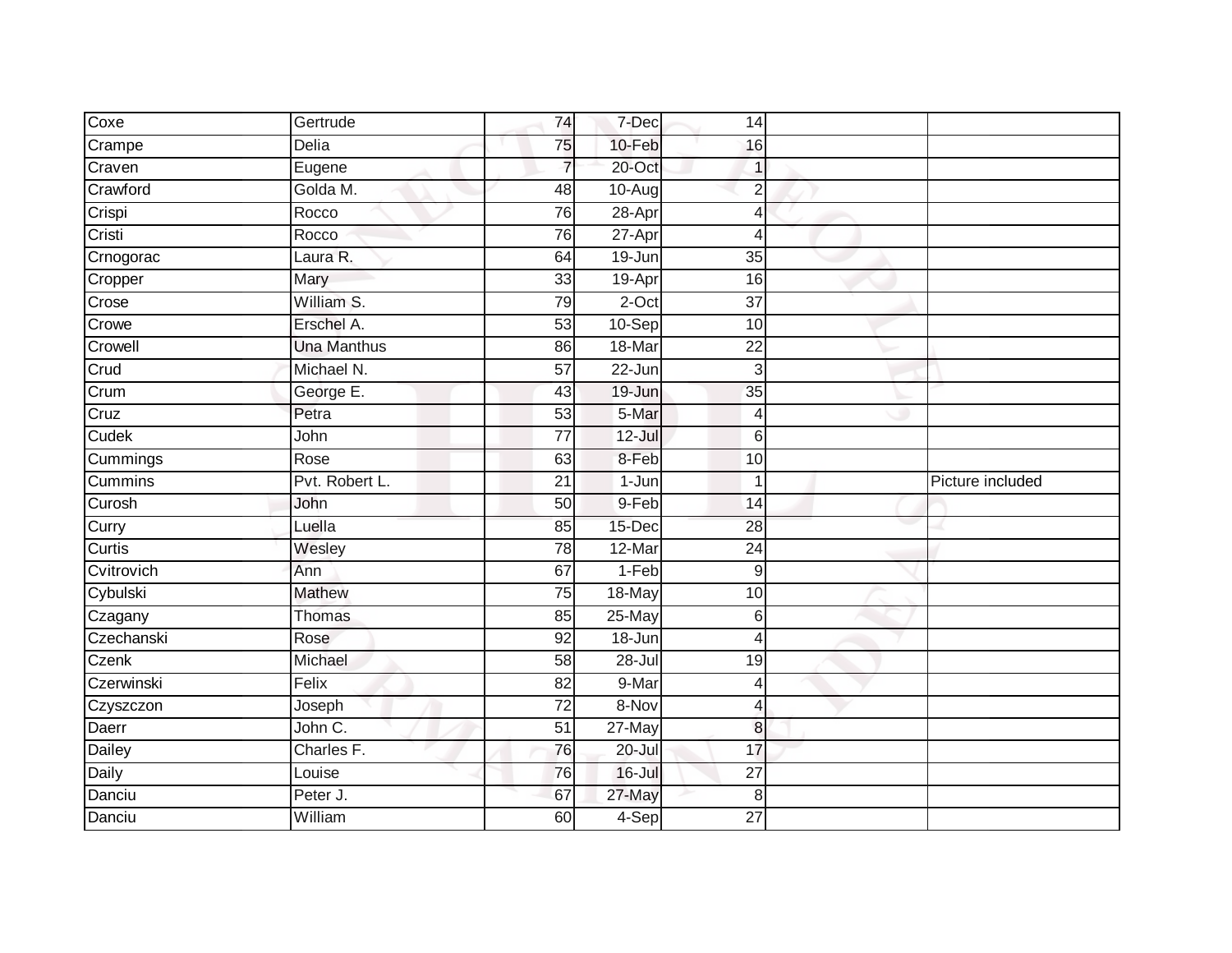| <b>Daniels</b>  | Marie            | 44              | 25-Jan     | 10               |                  |
|-----------------|------------------|-----------------|------------|------------------|------------------|
| <b>Daniels</b>  | Vitold J.        | 31              | $12$ -Jul  | $6 \overline{6}$ |                  |
| Danko           | Andrew           | 65              | $2-Jan$    | 15               |                  |
| Danley          | Flavius          | $\overline{77}$ | 30-Mar     | 3                |                  |
| Dare            | Charles H.       | 60              | $12 -$ Jul | 6                |                  |
| Darlak          | Anthony          | 60              | 27-Dec     | 4                |                  |
| Darnell         | Gayle Susan      | $\overline{2}$  | 19-Nov     | 36               | Picture included |
| Darrow          | Helen            | 49              | 3-Jun      | 10               |                  |
| Davenport       | Emerson          | 83              | $21 -$ Jul | 12               |                  |
| Davis           | Allen P.         | $\overline{36}$ | $5-Oct$    | 18               |                  |
| Davis           | Armond           | $\overline{50}$ | 27-May     | 8                |                  |
| Davis           | Barbara Jean     | 11              | 4-Jun      |                  |                  |
| Davis           | Ella             | $\overline{72}$ | 12-Mar     | $\overline{24}$  |                  |
| Davis           | Ella N.          | 72              | 11-Mar     | 34               |                  |
| <b>Davis</b>    | Fayetta J.       | $\overline{51}$ | 17-May     | 4                |                  |
| Davis           | Louise           | $\overline{72}$ | 17-May     | 4                |                  |
| De Armond       | William S.       | $\overline{87}$ | 6-Sep      | $\overline{18}$  |                  |
| De Shencoe      | Michael          | 86              | 31-May     | 8                |                  |
| De Vries        | Tunis            | 50              | 23-Feb     | 8                |                  |
| Dean            | <b>Rufus Roy</b> | 55              | 3-Nov      | 16               |                  |
| <b>Deck</b>     | Mary Jane        | 53              | 12-May     | Δ                |                  |
| Dedelow         | Emil A.          | 53              | $14$ -Jan  | $\overline{28}$  |                  |
| Deering         | Ernest           |                 | $15-Apr$   | 21               |                  |
| <b>DeFrates</b> | Harry            | 57              | 16-Dec     | 48               |                  |
| <b>DeFries</b>  | <b>Myrtle</b>    | 74              | 29-Nov     | 50               |                  |
| Delany          | <b>Nellie</b>    | 60              | 20-Feb     | $\overline{10}$  |                  |
| Delgado         | Natividad        | 38              | 26-May     | 14               |                  |
| Delisle         | Katherine        | 39              | 25-May     | $6 \overline{6}$ |                  |
| Dell            | Dorothy          | 44              | 1-Nov      | 6                |                  |
| Della Chiesa    | Ettore (Ed)      | 65              | 4-Sep      | $\overline{27}$  |                  |
| DellaRocco      | Clara            | 72              | 16-Dec     | 48               |                  |
| Delnicke        | Norbert C.       | 35              | 9-Feb      | 14               |                  |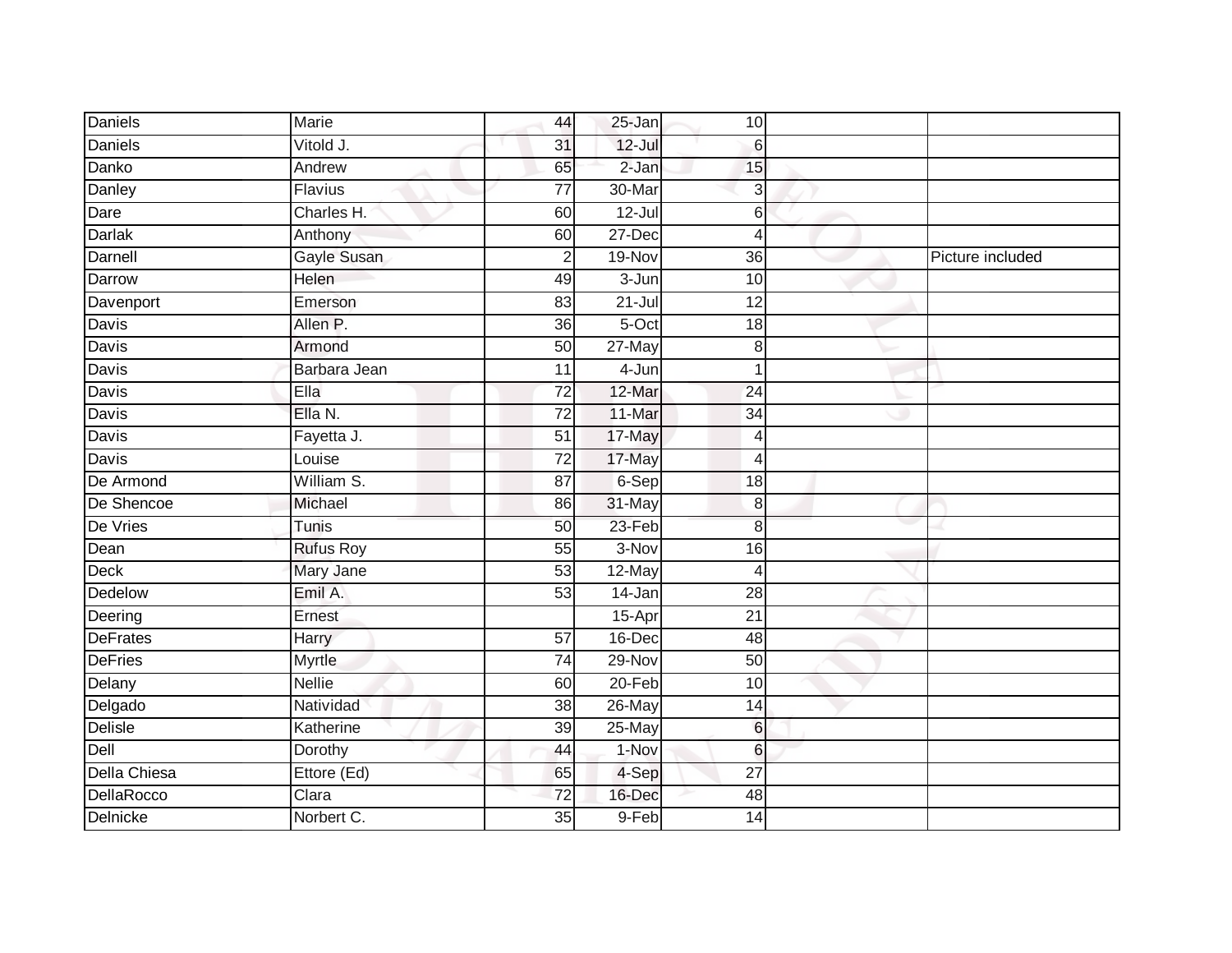| DeLoach           | Leslie W.        | 53              | 25-Sep     | $\overline{2}$   |  |
|-------------------|------------------|-----------------|------------|------------------|--|
| DeLong            | Arthur           | 63              | 19-Nov     | 36               |  |
| Demeter           | <b>Daniel</b>    | 63              | $23 -$ Jul | 25               |  |
| Demik             | Julius           | 62              | $5 - Jun$  | 11               |  |
| Demski            | Martin J.        | $\overline{73}$ | $8-Feb$    | 10               |  |
| Dennis            | Joseph D.        | 63              | 28-Apr     | $\overline{4}$   |  |
| Depra             | <b>Bert</b>      | 80              | $16 - Aug$ | 8                |  |
| Derff             | Geneva           | 47              | $23-Apr$   | 16               |  |
| <b>DeRolf</b>     | Joseph E.        | 52              | 23-Oct     | 41               |  |
| DeShencoe Sr.     | Michael          | 86              | 28-May     | 6                |  |
| Deuke             | Rose Kzepczynski | 64              | $1-Feb$    | $\boldsymbol{9}$ |  |
| Devine            | Stella           | 58              | 11-Jan     | 10               |  |
| Devires           | Tunis            | 50              | 22-Feb     | 18               |  |
| <b>DeVries</b>    | Hillegian        | 86              | 24-Dec     | 31               |  |
| DeWald            | Teresa           | 83              | $21 - Jun$ | 5                |  |
| DeYoung           | Anna             | 54              | 9-Nov      | 18               |  |
| <b>Dickey</b>     | Guy              | 65              | 8-Nov      | $\overline{2}$   |  |
| <b>Dickey</b>     | La Verne         | 26              | $9 -$ Jul  | $\overline{23}$  |  |
| Diehl             | James D.         | 54              | 19-Jun     | 35               |  |
| <b>Diercks</b>    | William H.       | 62              | 27-Sep     | $\,6$            |  |
| <b>Dillon</b>     | Anna             | 76              | 11-Sep     | 8                |  |
| <b>Dillon</b>     | Mary F.          |                 | 18-Mar     | $\overline{22}$  |  |
| <b>Dimmock</b>    | Thomas           | 52              | $2 -$ Jul  | $\overline{4}$   |  |
| Dinsmore          | Francis          | 49              | 19-Apr     | 16               |  |
| <b>Dlubaski</b>   | John             | 69              | 16-Jun     | 4                |  |
| <b>Dlugolecki</b> | Stanley          | 84              | 17-Mar     | 4                |  |
| <b>Dobisz</b>     | Frank            |                 | 9-Mar      | $\overline{4}$   |  |
| Dobos             | George           | 68              | 20-Jul     | 17               |  |
| Dockweiler        | Theresa          | 76              | $20-Sep$   | 14               |  |
| Dodd              | Ollin            | 60              | 9-Apr      | 25               |  |
| <b>Dohrich</b>    | Peter            | 58              | 20-Sep     | 14               |  |
| <b>Dolak</b>      | John             | 65              | 10-Aug     | $\overline{2}$   |  |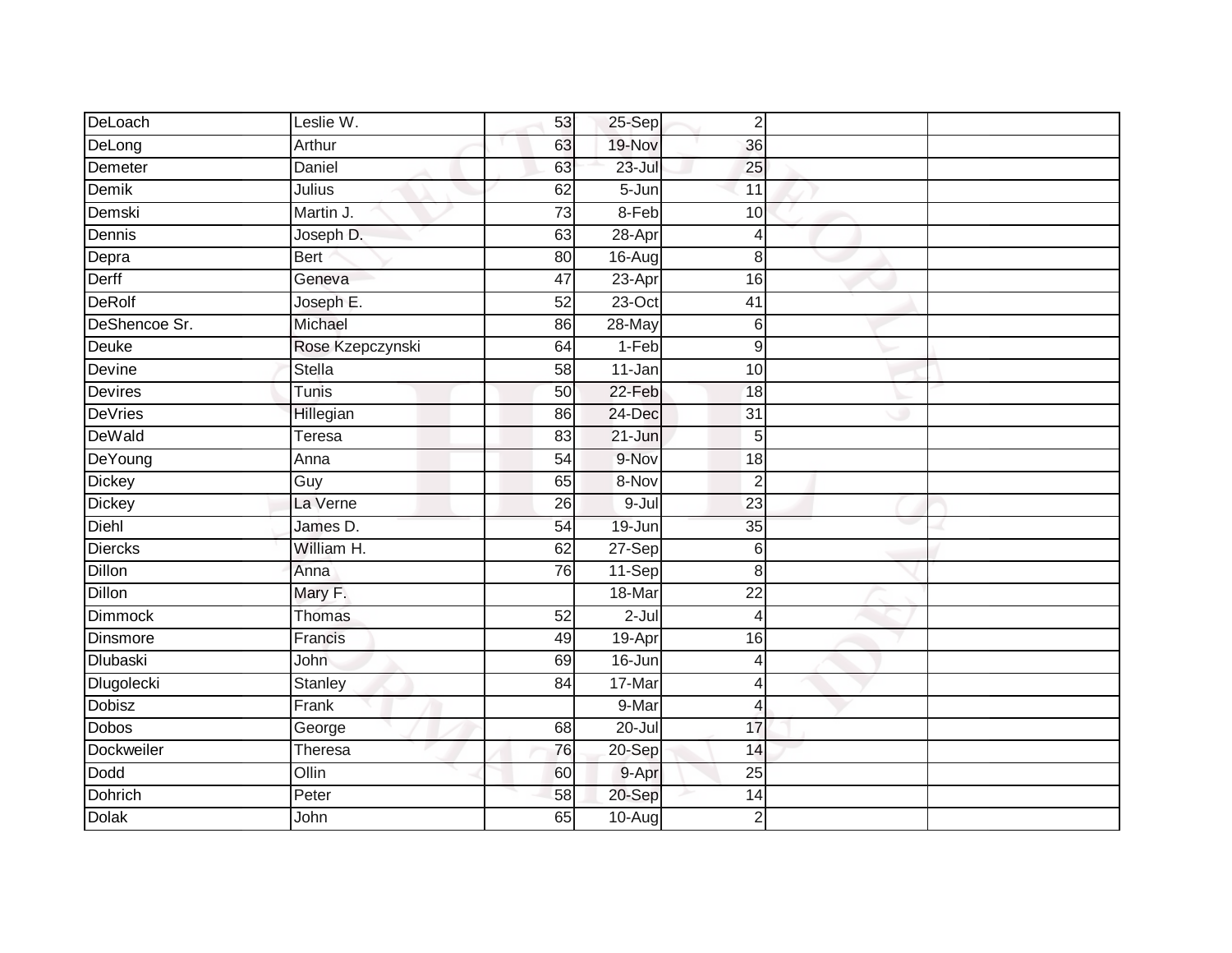| Dolinski        | Martha             | 50              | 1-Mar      | 6                |  |
|-----------------|--------------------|-----------------|------------|------------------|--|
| Dolson          | Clayton C.         | 56              | 12-Oct     | 8                |  |
| Dombowski       | Adam A.            | 53              | 30-Sep     | 33               |  |
| Domsic          | Deborah Lee        | 2 days          | 5-Oct      | 18               |  |
| Donavan         | Mary               | 76              | $16$ -Oct  | 12               |  |
| Donegan         | Frank M.           | 79              | 18-Feb     | 30               |  |
| Dongu           | Sam                | $\overline{74}$ | $6-Sep$    | 18               |  |
| Donovan         | John J.            | 76              | $29$ -Mar  | $\overline{18}$  |  |
| Donsbach        | Lambert J.         | 46              | $26 -$ Apr | 6                |  |
| <b>Doratis</b>  | William            |                 | $28 -$ Jul | 19               |  |
| Dow             | Margaret Jane      | 36              | 10-Dec     | $\overline{12}$  |  |
| Doyle           | Fred               | 50              | $24 - Aug$ | 12               |  |
| <b>Drapac</b>   | Joseph J.          | 34              | 11-Oct     | $\overline{4}$   |  |
| Drapeau         | Alvenia            | 52              | 20-Feb     | 10               |  |
| Dreesen         | <b>Mary Louise</b> | 85              | 25-Jan     | 10               |  |
| Driscoll        | Catherine          | 58              | 3-Dec      | 32               |  |
| <b>Drndak</b>   | Anna               |                 | $11-Oct$   | $\overline{4}$   |  |
| <b>Drunecke</b> | Viola              | 29              | 1-Sep      | $\boldsymbol{9}$ |  |
| <b>Dubish</b>   | Frank              | 64              | 24-Apr     | $\overline{31}$  |  |
| Dubravitz       | <b>Thomas</b>      | $\overline{58}$ | $2 - Jun$  | $\overline{4}$   |  |
| Dubuy           | Gustav A.          | $\overline{71}$ | $17 - Jun$ | $\overline{11}$  |  |
| <b>Duda</b>     | Peter              | 68              | 16-Dec     | 48               |  |
| <b>Dudas</b>    | Steve C.           | 29              | 22-Dec     | 36               |  |
| <b>Dulik</b>    | Joseph             | 74              | 26-Jan     | 4                |  |
| Dulski          | Mary               | 41              | 8-Mar      | 8                |  |
| Duncan          | <b>Baby</b>        | 1day            | 25-Aug     | 16               |  |
| Dunkelberger    | Ethel D.           | $\overline{23}$ | $14 -$ Jul | 17               |  |
| Dunleavy        | Partick J.         | 48              | $20 - Aug$ | $6\phantom{1}6$  |  |
| Dupey           | Mary               | 66              | 3-Feb      | 12               |  |
| <b>Durkot</b>   | Anthony            | 70              | 16-Apr     | $\overline{27}$  |  |
| <b>Dvorscak</b> | George Joseph, III | 4               | 25-Oct     | 4                |  |
| <b>Dybel</b>    | George             | 62              | 10-Mar     | $\overline{11}$  |  |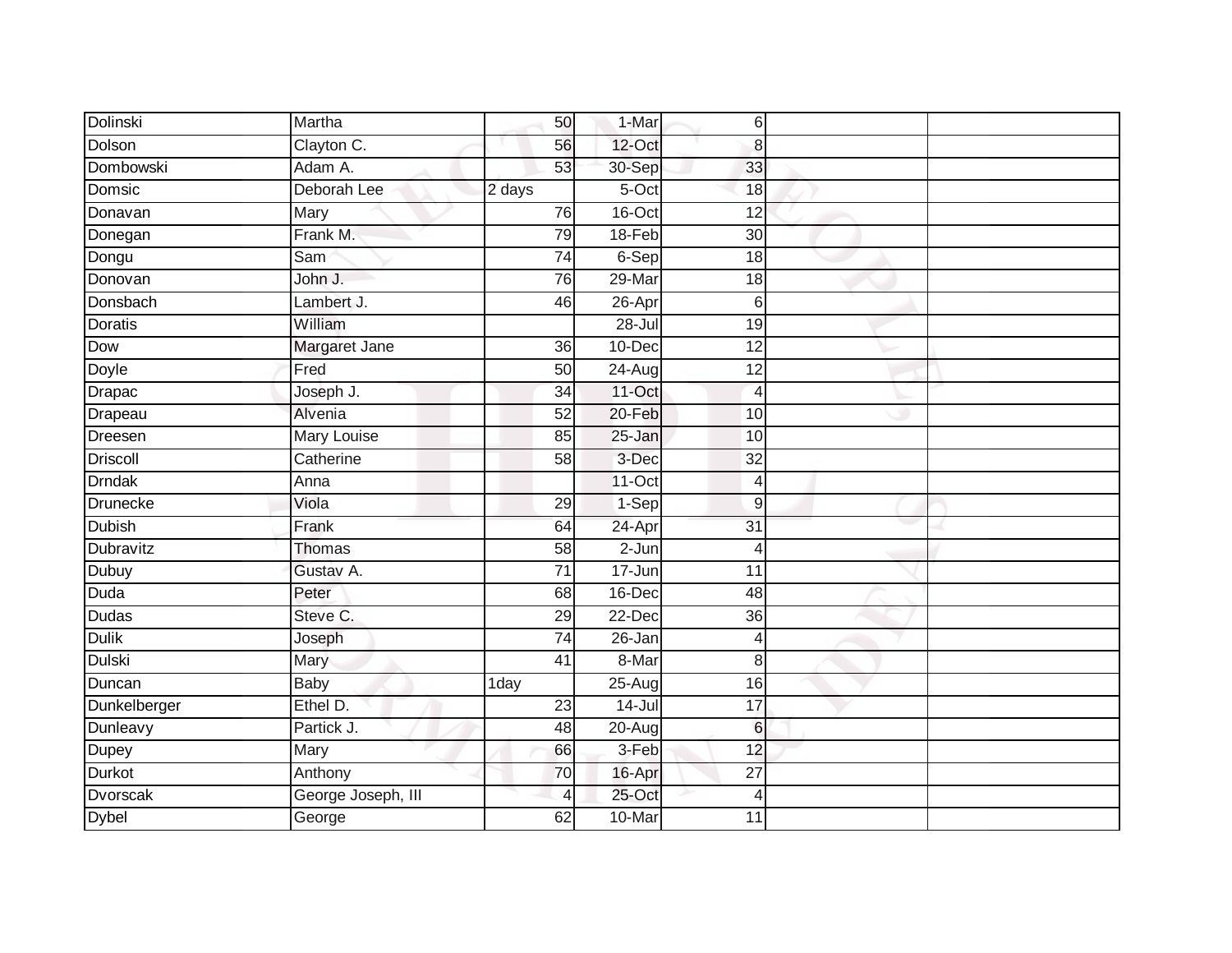| Dye          | James W.                | 55              | $29-Sep$   | 1               | Picture Sept 30 p 33 |
|--------------|-------------------------|-----------------|------------|-----------------|----------------------|
| Earl         | Fred                    | 61              | 6-Feb      | $\overline{26}$ |                      |
| Earl         | Frieda C.               | $\overline{72}$ | 10-Nov     | 20              |                      |
| Earl         | <b>William McKinley</b> | 51              | $15-$ Sep  | 11              |                      |
| Eastburn     | Sylvia                  | 83              | 5-Nov      | $\overline{28}$ |                      |
| Easter       | Howard B.               | 85              | 12-Jun     | $\overline{11}$ |                      |
| Easterday    | Cora                    | 80              | 26-Apr     | 6               |                      |
| Eastes       | Beryl S.                | 58              | 20-Apr     | 10              |                      |
| Eckman       | Jennie May              | 76              | 22-Feb     | 18              |                      |
| Edgers       | Josephine B.            | 67              | $2-Jan$    | 15              |                      |
| Edmunds      | <b>Helen Martha</b>     | 70              | $28 - Oct$ | 40              |                      |
| Eggers       | Frances S.              | 25              | $23 -$ Jul | 25              |                      |
| Eich         | Christina W.            | 81              | 16-Dec     | 48              |                      |
| Eichelberger | Joseph G.               | 85              | $20 - Feb$ | 10              |                      |
| Eilbacher    | Joseph A.               | 54              | 29-May     | 9               |                      |
| Einspahr     | Vira                    | 66              | 5-Jun      | 11              |                      |
| Elder        | Ray                     | 69              | 14-Aug     | 16              |                      |
| Eli          | Mary                    | 65              | $21-Auq$   | 15              |                      |
| Elledge      | Mary                    | 74              | 25-May     | 6               |                      |
| Elliott      | Fred H.                 | 67              | 7-Dec      | 14              |                      |
| Elman        | Peter                   | 58              | 22-Dec     | 36              |                      |
| Elrick       | Louisa M.               | 88              | $5 -$ Jul  | 8               |                      |
| Elster       | <b>Ruth Eliner</b>      | 32              | 6-May      | 10              |                      |
| Emigh        | Cecil                   | 48              | $27-Feb$   | 11              |                      |
| Emmerson     | <b>Jesse Leroy</b>      | 75              | 4-Feb      | 4               |                      |
| Engle        | Russell                 | 60              | 27-Dec     | $\overline{4}$  |                      |
| Englert      | George                  | 43              | 31-Aug     | $\overline{11}$ |                      |
| English      | John P.                 | 71              | $6-Sep$    | 18              |                      |
| Essanie      | Louis                   | 42              | 30-Jul     | 25              |                      |
| Essinger     | Edwin C.                |                 | 7-Apr      | 3               |                      |
| Evano        | John                    | 38              | 29-Mar     | 18              |                      |
| Evano        | Julia                   | 64              | 14-Apr     | 6               |                      |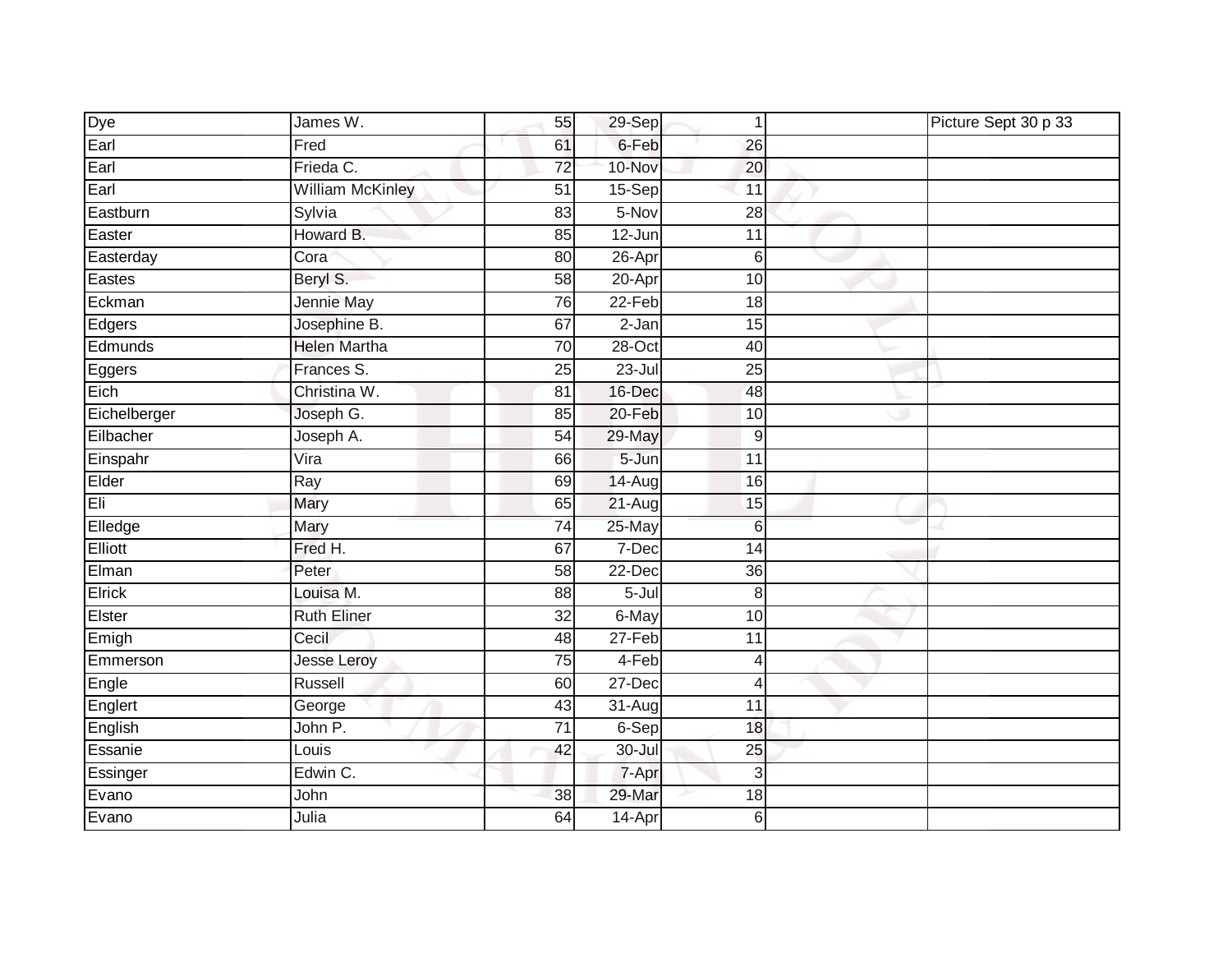| Evans        | Frank H.     | 79              | 11-Dec     | 47                       |  |
|--------------|--------------|-----------------|------------|--------------------------|--|
| Evans        | Joseph       | 71              | 18-Oct     | 12                       |  |
| Evans        | Miller B.    | $\overline{77}$ | 28-Oct     | 40                       |  |
| Everett      | Della Rae    | 73              | 30-Nov     | 17                       |  |
| Fagan        | Bessie E.    | 60              | $2-Mar$    | 16                       |  |
| Fagan        | Francis R.   | 64              | $23 - Jun$ | $\bf 8$                  |  |
| Farcus       | Julia        | 93              | 19-Oct     | $6 \overline{6}$         |  |
| Faricelli    | <b>Marie</b> | 49              | 14-Jun     | 10                       |  |
| Farina       | Anthony      | $\overline{70}$ | $2-Aug$    | 6                        |  |
| Farley       | Clyde B.     | 41              | $23 -$ Jul | 25                       |  |
| Farster      | Chester      | 53              | 16-Oct     | 12                       |  |
| Faulkner     | Carl         | 80              | 4-Jan      | $\overline{4}$           |  |
| Faulkner     | Mrs. John    | 70              | 9-Jul      | 23                       |  |
| Faure        | E.C.         | 74              | 18-Mar     | 22                       |  |
| Fawbush      | Victor       | 47              | 8-Apr      | 28                       |  |
| Federowski   | Edward       | 31              | 21-Oct     | $\overline{4}$           |  |
| Fegler       | Frank H.     | 62              | $11-Oct$   | $\overline{4}$           |  |
| Feldten      | Ethel        | $\overline{57}$ | 15-Jun     | 15                       |  |
| Fellows      | Madelyn E.   | 58              | 14-Jun     | 10                       |  |
| Feltzer      | Roy F.       |                 | $7-Dec$    | $\overline{14}$          |  |
| Fennema      | Edith        | 92              | 10-Jun     | 33                       |  |
| Fenstermaker | Marion       | 78              | 22-Jun     | 3                        |  |
| Ferguson     | Nora Lee     | 63              | $1-Mar$    | $6 \overline{6}$         |  |
| Fetsch       | Christ       | 63              | $28 - Aug$ | 14                       |  |
| Fiane        | George       | 54              | 12-Jun     | 11                       |  |
| Figna        | Tony         | 67              | 14-May     | $\overline{27}$          |  |
| Filan        | William      | $\overline{39}$ | 3-Apr      | $\overline{30}$          |  |
| Filich       | Steve        | $\overline{72}$ | 1-Mar      | $6\phantom{.}6$          |  |
| Filkowski    | Frank        | 62              | 5-Mar      | $\overline{\mathcal{L}}$ |  |
| Findling     | Mathilda L.  | 86              | 19-May     | $6 \,$                   |  |
| Finkelstein  | Morris       | 59              | 25-Jun     | $\overline{2}$           |  |
| Fischer      | Fred L.      | 62              | $8 - Apr$  | $\overline{28}$          |  |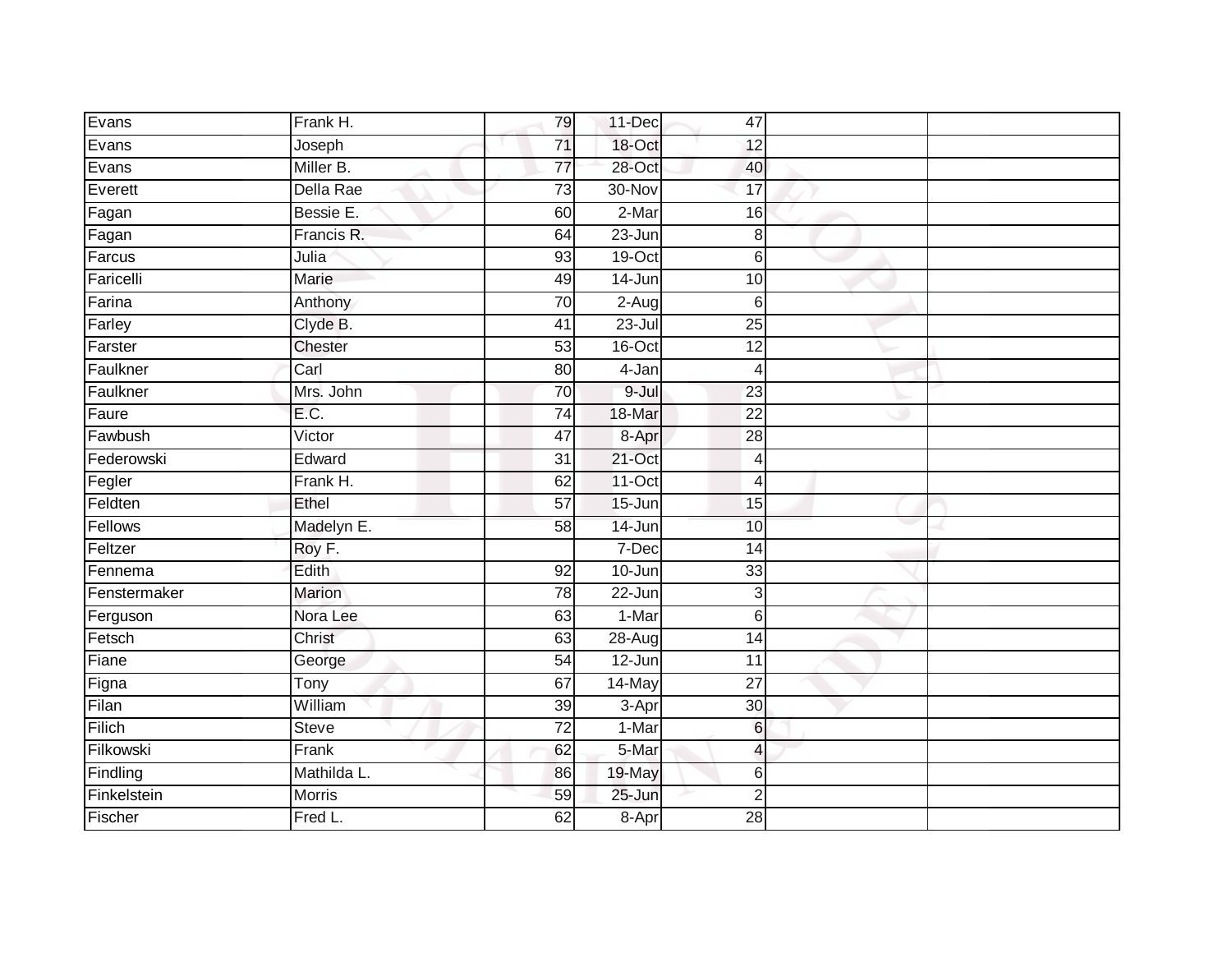| Fischer     | Martin E.                             | 54              | 2-Apr      | 4               |                 |
|-------------|---------------------------------------|-----------------|------------|-----------------|-----------------|
| Fiscus      | Austin                                | 59              | 25-Feb     | $\overline{4}$  |                 |
| Fisher      | John E.                               | 59              | 23-Nov     | 15              |                 |
| Fisher      | Sarah                                 |                 | 6-Sep      | 18              |                 |
| Fitzgerald  | Thomas                                |                 | 13-May     | $\overline{26}$ |                 |
| Fitzimmons  | Roscoe                                | 41              | 10-Jun     | 33              |                 |
| Fleischman  | Filomena                              | 81              | 16-Apr     | $\overline{27}$ |                 |
| Fleming     | Edward F.                             | 52              | $29-Sep$   | 17              |                 |
| Flora       | Noah                                  | 71              | $23 - Jan$ | 26              |                 |
| Florek      | Ronald J.                             | $\overline{18}$ | 30-Nov     | 1               |                 |
| Forszt      | John J.                               | $\overline{77}$ | 10-Nov     | 20              |                 |
| Fosbender   | Robert E.                             | 29              | 4-Sep      | $\overline{27}$ | Also see Sept 3 |
| Foss        | Emma                                  | 76              | 19-Jan     | 5               |                 |
| Frajzner    | <b>Stanley</b>                        | 18              | 4-Sep      | $\overline{27}$ |                 |
| Frame       | Kenneth M.                            | 46              | $19 -$ Jul | 4               |                 |
| Francis     | William W.                            | 58              | 25-Aug     | 16              |                 |
| Franey      | <b>Mother General Marie</b><br>Helene | 55              | 24-Nov     | 13              |                 |
| Fraser      | Amanda C.                             | 70              | 8-Sep      | 21              |                 |
| Frederick   | Kenneth                               | 27              | 4-Jun      | 29              |                 |
| Freese      | Augusta                               | 83              | $20 - Apr$ | 10              |                 |
| Freeze      | Margaret E.                           | 64              | 27-Dec     | $\overline{4}$  |                 |
| French      | Ida Mae                               | $\overline{74}$ | $23$ -Oct  | $\overline{41}$ |                 |
| Freyman     | Infant                                |                 | 16-Sep     | $\overline{32}$ |                 |
| Friederici  | Julius                                | 91              | 22-Oct     | 32              |                 |
| Friedlander | Jacob                                 | 6               | $28 -$ Jul | $\overline{19}$ |                 |
| Friend      | Leah                                  | 64              | 6-May      | 10              |                 |
| Friess      | William                               | 79              | $20 -$ Jul | 17              |                 |
| Frigo       | Emil                                  | 45              | 15-Nov     | 6               |                 |
| Frisk       | <b>Mary Grace</b>                     | 63              | 19-Oct     | $6\phantom{1}$  |                 |
| Fronek      | Frank                                 | 80              | 28-Jan     | 13              |                 |
| Frye        | Larry                                 | 5 mons          | 30-Nov     | 17              |                 |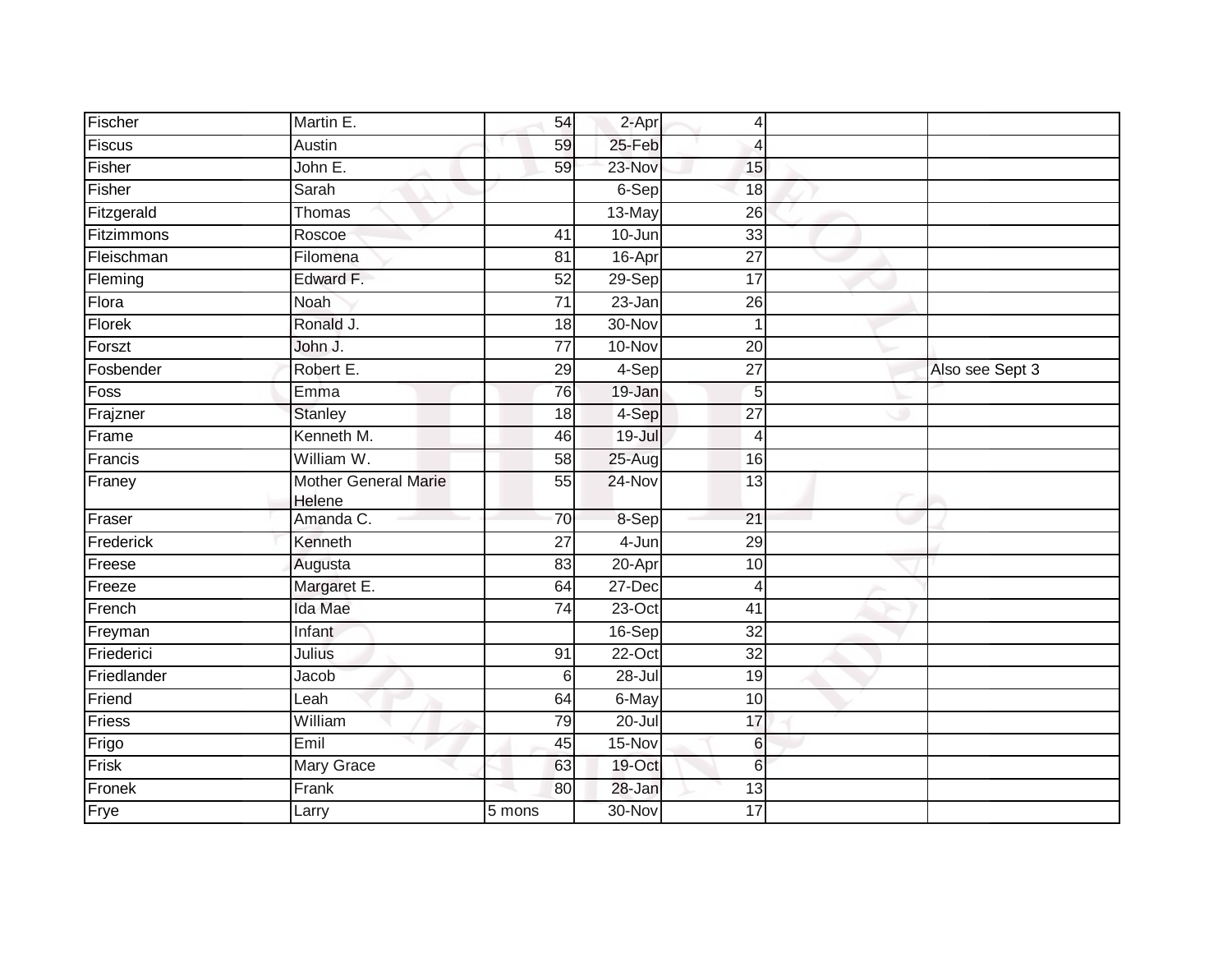| Fuehrmeyer  | Anna A.             | 50              | 22-Mar     | $\overline{4}$  |  |
|-------------|---------------------|-----------------|------------|-----------------|--|
| Funk        | Laura Bryner        |                 | 5-Aug      | 27              |  |
| Funkhouser  | Jessie              | 68              | 11-Mar     | 34              |  |
| <b>Fuss</b> | Gustav E.           | 57              | 2-Apr      | 4               |  |
| Gabhardt    | Jacob               | 67              | 9-Feb      | 14              |  |
| Gaczewski   | George              | 58              | $11-Feb$   | 28              |  |
| Gainer      | James W., Jr.       | 53              | $18 - Jan$ | 5               |  |
| Gann        | Anna                | 67              | $11-Auq$   | 19              |  |
| Gannon      | <b>Nellie</b>       | 67              | $2-Dec$    | 42              |  |
| Gardiner    | Newberry F.         |                 | 8-Feb      | 10              |  |
| Gargas      | Michael             | 57              | 5-May      | 17              |  |
| Garrison    | Elizabeth           | $\overline{78}$ | 2-Sep      | $6\phantom{1}$  |  |
| Garrison    | Elizabeth           | 78              | 3-Sep      | $\overline{27}$ |  |
| Gasich      | Jelena              | 46              | 20-Jan     | 3               |  |
| Gasior      | Carolina            | 69              | 4-Mar      | $\overline{34}$ |  |
| Gaskey      | <b>Mary Ann</b>     | 69              | 17-Feb     | 18              |  |
| Gate        | <b>William Bath</b> | $\overline{75}$ | 26-Jul     | 4               |  |
| Gavrilovich | Sveto               | 62              | 14-Sep     | 17              |  |
| Gawron      | Anna                | 58              | 6-Apr      | 5               |  |
| Gaza        | George              | 61              | 7-Apr      | 3               |  |
| Gearman     | Joseph              | 76              | 30-Nov     | 17              |  |
| Gediga      | John A.             | 64              | 8-May      | 10              |  |
| Geisen      | P. Henry            | 80              | 4-Jan      | Δ               |  |
| Genevieve   | Lena                | 57              | 18-Jan     | 5               |  |
| Genisauski  | Anthony             | 41              | 16-Feb     | 16              |  |
| Gentel      | Dominic             | 74              | 25-Jan     | 10              |  |
| Gentry      | Icy                 | 67              | 18-Oct     | $\overline{12}$ |  |
| George      | Bernard A.          | 34              | 11-Dec     | 47              |  |
| George      | Zelma               | 49              | 19-Feb     | 24              |  |
| Gerak       | James R.            | 4 mon           | 26-Jun     | 29              |  |
| Gerber      | Clara P.            | 73              | 31-Mar     | 17              |  |
| Gerichs     | William C.          | 78              | 30-Nov     | 17              |  |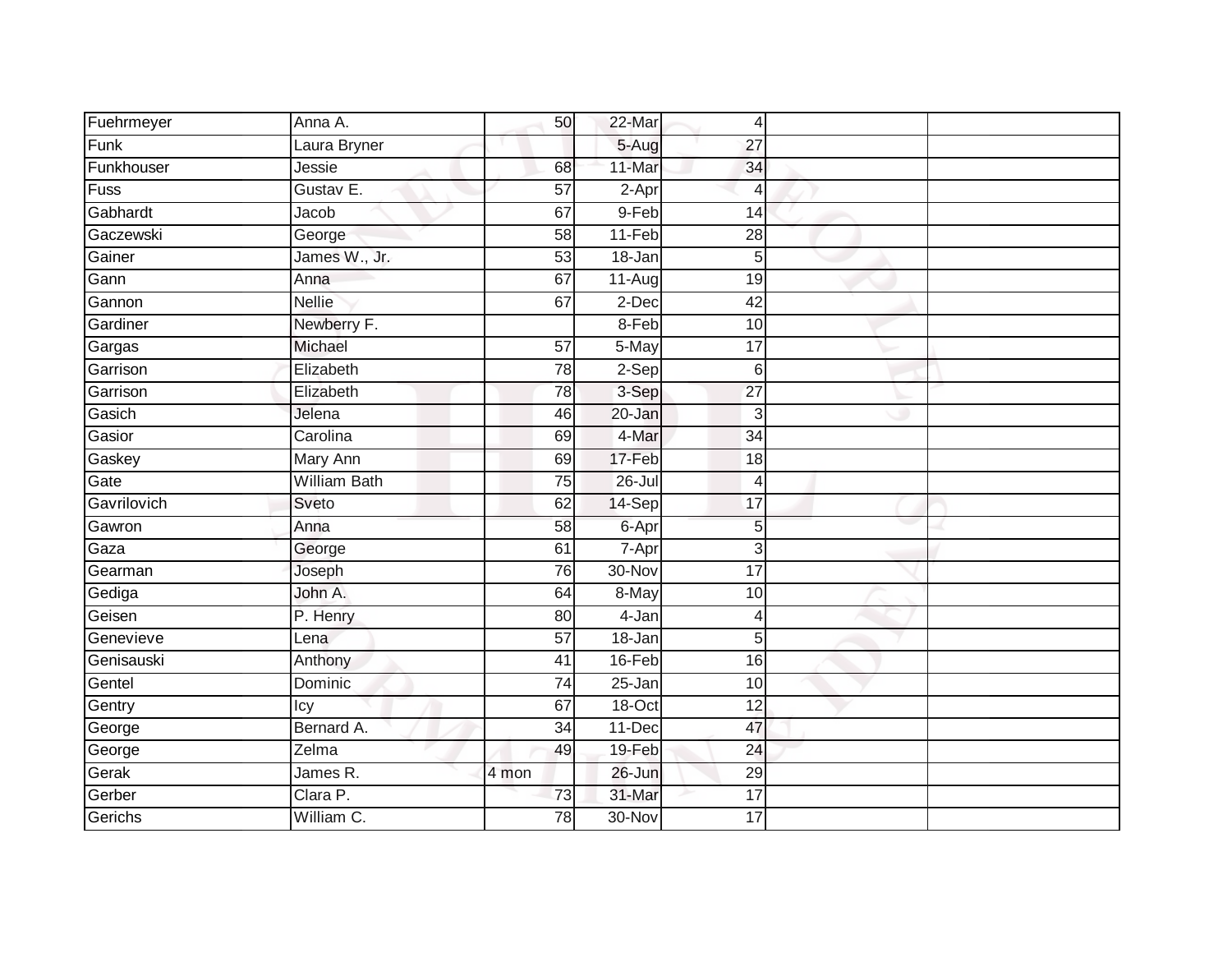| Gerka        | Peter J.          | 27              | 14-Sep              | 17               |  |
|--------------|-------------------|-----------------|---------------------|------------------|--|
| Gerland      | Guthrie T.        |                 | 9-Jan               | 24               |  |
| Germek       | Anna              | 65              | 10-Aug              | $\overline{2}$   |  |
| Gibson       | Hazel             | 51              | 21-Apr              | 19               |  |
| Giczewski    | John              |                 | $5 - Jun$           | $\overline{11}$  |  |
| Giecko       | Helen             | 66              | 5-Apr               | 16               |  |
| Gildersleeve | Rose Ann          | 16 mon          | 13-May              | 26               |  |
| Gilman       | <b>Jess James</b> | $\overline{77}$ | 21-Sep              | $6\phantom{1}6$  |  |
| Ginther      | Katherine         | 79              | $\overline{3}$ -Apr | 30               |  |
| Glascock     | Marie             |                 | 23-Nov              | 15               |  |
| Gledhill     | Aaron             | 68              | 23-Jul              | 25               |  |
| Glendowne    | Charlotte J.      | 3 mons          | 22-Dec              | 36               |  |
| Gliger       | Anna              | 50              | 8-Apr               | 28               |  |
| Gocal        | Emily             | 41              | 27-Nov              | 47               |  |
| Gold         | Benjamin          | 76              | $23 -$ Jul          | 25               |  |
| Golder       | William           | 56              | 29-Mar              | 18               |  |
| Gonsiorowski | Victoria          | 79              | $12 - Jan$          | $6 \overline{6}$ |  |
| Gonzalez     | Maria             | 65              | 24-May              | 10               |  |
| Gordon       | John              | 56              | $2-Jan$             | 15               |  |
| Gordon       | Paul K.           | 68              | $13-Sep$            | $\overline{4}$   |  |
| Gorlowski    | Ignatius          | 66              | 27-Mar              | 16               |  |
| Gorman       | Ella              | 82              | $8-Feb$             | 10               |  |
| Gosch        | Martin G.         | 66              | 16-Aug              | 8                |  |
| Gosztyla     | Lukasz            | 63              | 5-Nov               | 28               |  |
| Gott         | David Lawrence    | 2 week          | 4-Mar               | 34               |  |
| Goulden      | John              | 58              | 4-Jan               | $\overline{4}$   |  |
| Grabowski    | Joseph            | 70              | 17-Aug              | $\overline{17}$  |  |
| Gradek       | Andrew            | 65              | $2-Sep$             | $6\phantom{.}6$  |  |
| Graham       | Anna              | 71              | 16-Mar              | 6                |  |
| Graham       | Chester           | 61              | 14-Dec              | 19               |  |
| Graham       | Edith             | 40              | 9-Nov               | 18               |  |
| Graham       | Ethel V.          |                 | 10-Aug              | $\overline{2}$   |  |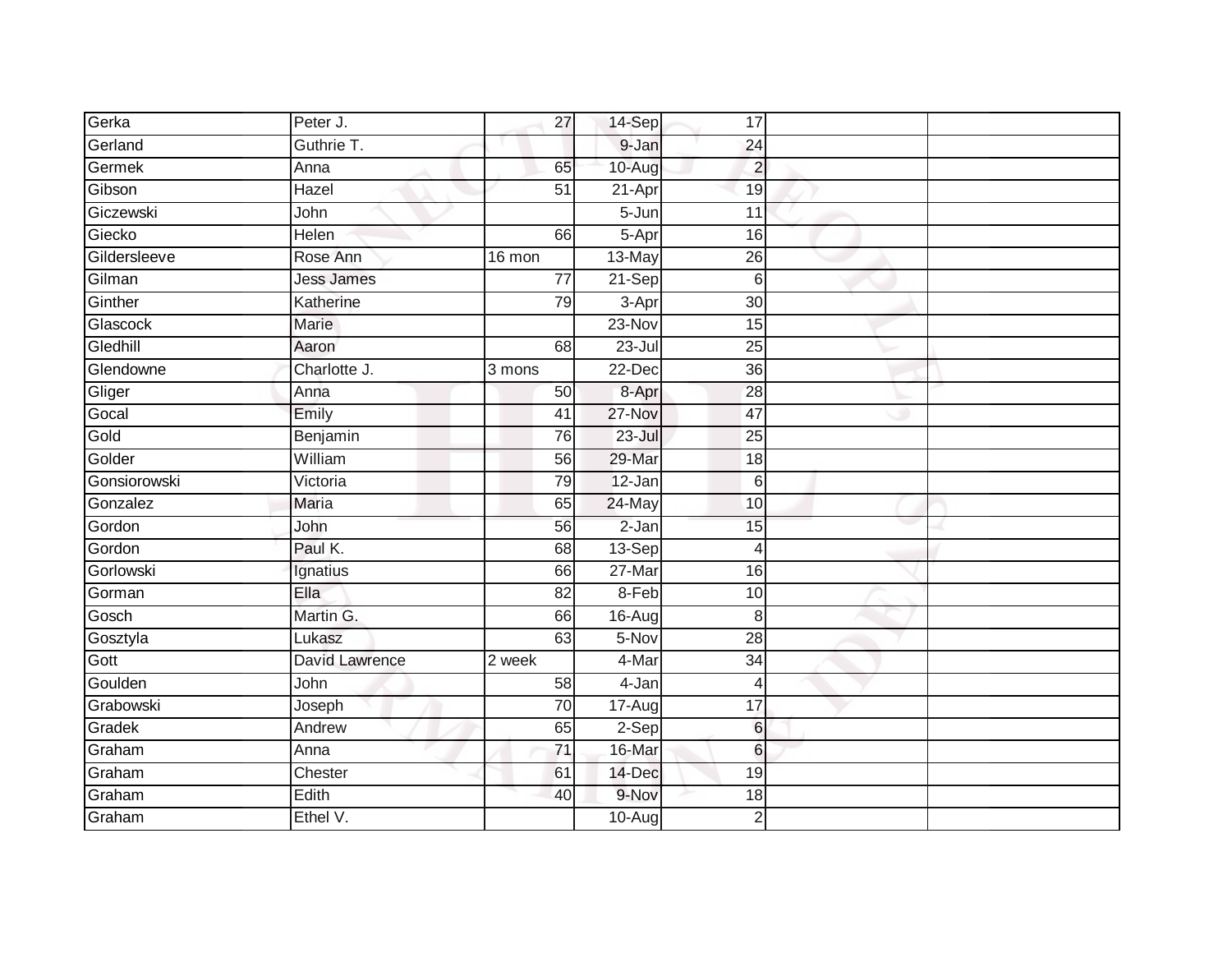| Gramm      | Frank W.           | 52              | 3-Sep      | 27              |                  |
|------------|--------------------|-----------------|------------|-----------------|------------------|
| Grandia    | Mary               | 73              | 20-Jul     | 17              |                  |
| Granger    | Emma Jane          | 69              | 21-Aug     | 15              |                  |
| Granger    | Leon J.            | 65              | 1-Mar      |                 |                  |
| Grant      | Thomas             | 59              | $26$ -Feb  | 5               |                  |
| Grauvogl   | William F.         | 13 mon          | 11-Feb     | 28              |                  |
| Graves     | James R.           | 84              | 6-Apr      | 5               |                  |
| Graves     | Ora                | 53              | 30-Jun     | 14              |                  |
| Graves     | William C.         | 81              | 16-Jun     | 4               |                  |
| Gray       | Robert W.          |                 | 30-Jan     | $\overline{20}$ |                  |
| Grba       | Michael            | 49              | 9-Mar      | 4               |                  |
| Greeiving  | Catherine          | 92              | 14-Aug     | 16              |                  |
| Green      | Mabel              | 52              | 16-Jul     | $\overline{27}$ |                  |
| Green      | Robert Lee         | 25              | 6-Nov      | 37              |                  |
| Greenberg  | Louis              | 48              | 6-Mar      | 10              |                  |
| Greenwald  | Benjamin           | $\overline{72}$ | 14-Apr     | 6               |                  |
| Gregg      | Henry              | 62              | 23-Jul     | 25              |                  |
| Gregor     | George             | 72              | 4-Oct      | 6               |                  |
| Grieseler  | Frederick          | 12              | 3-May      | 11              |                  |
| Griesler   | Frederick          | $\overline{12}$ | 1-May      | 33              |                  |
| Griffin    | Harry              | 55              | 2-Mar      | 16              |                  |
| Griffith   | <b>Nellie Ward</b> |                 | $22$ -May  | 8               |                  |
| Grindle    | Wilford S.         | 75              | $15 -$ Jul | 31              |                  |
| Groesche   | Luise              | $\overline{78}$ | $21 - Jun$ | 5               |                  |
| Groshek    | Lucy               | 79              | 31-Dec     | 16              |                  |
| Groszewski | Frank (Pat Gross)  | 19              | $23-Oct$   | 41              |                  |
| Grott Jr.  | Henry              | 48              | $26 - Apr$ | 6               | Picture Included |
| Grovich    | Sophia             | 70              | 27-Mar     | 16              |                  |
| Grskovich  | Michael            | $\overline{72}$ | 5-Nov      | 28              |                  |
| Gruener    | Clara              | 60              | 23-Jun     | 8               |                  |
| Grugel     | Peter              | 56              | 16-Nov     | 14              |                  |
| Gruszka    | <b>Ben</b>         | 48              | 31-Dec     | 16              |                  |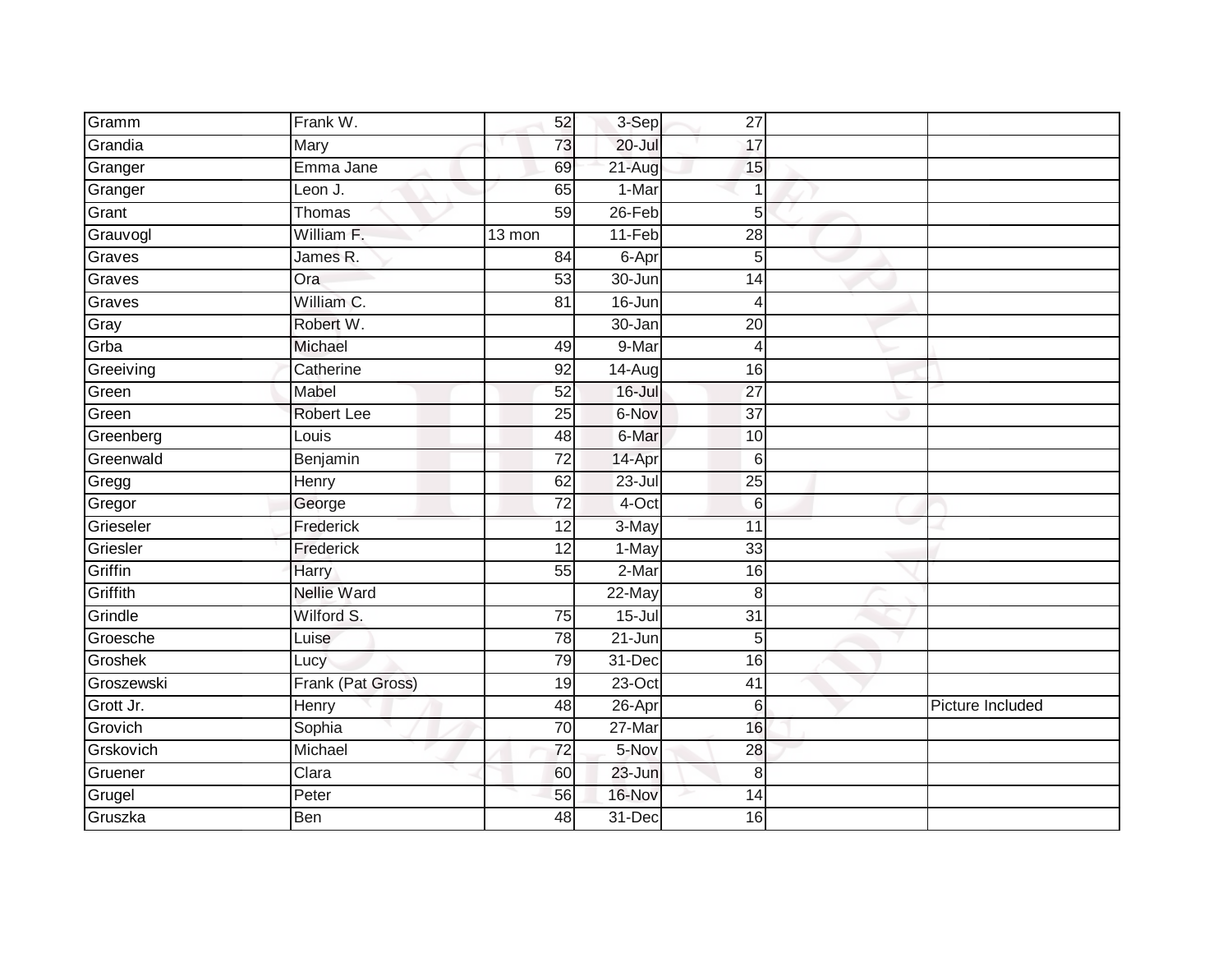| Gruszkos       | John                | 56              | 21-May     | $\overline{4}$  |  |
|----------------|---------------------|-----------------|------------|-----------------|--|
| Gullitch       | Stella              | 79              | 28-Dec     | 15              |  |
| Gulotta        | Katherine           | 59              | 31-Dec     | 16              |  |
| Gumalauski     | Josephine           | 60              | 21-May     | $\overline{4}$  |  |
| Gunderson      | Marjorie Roemier    | 48              | $28-Sep$   | 10              |  |
| Guscius        | Magdaline           | 48              | $21 -$ Jul | 12              |  |
| Gussman        | Otillie             | 80              | 18-Jun     | $\overline{4}$  |  |
| Gwazda         | James J.            | infant          | 6-Sep      | 18              |  |
| Haas           | Tillie              | 88              | $8 -$ Jul  | $\overline{4}$  |  |
| Hackenburg     | James T.            | 65              | 30-Nov     | 17              |  |
| Hadema         | Michael             | 32              | 13-Mar     | 19              |  |
| <b>Hadley</b>  | Roy C.              | 58              | 5-Jun      | 11              |  |
| Hagie          | Minnie              | 73              | 28-Sep     | 10              |  |
| Hahney         | Charles W.          | 67              | 13-Sep     | $\overline{4}$  |  |
| Haines         | Ray V.              | $\overline{77}$ | 20-Sep     | 14              |  |
| Hale           | James R.            | 14 mon          | 1-Apr      | 31              |  |
| Hale           | Loren K.            | 54              | 27-May     | 8               |  |
| Hamilton       | <b>Myrtle</b>       | 59              | $22-Feb$   | 18              |  |
| Hammer         | Frank O.            | 54              | 1-Apr      | 31              |  |
| <b>Hammers</b> | Aulbrey             | 60              | $11-Oct$   | $\overline{4}$  |  |
| Hammond        | <b>Nellie DeBow</b> | 80              | 4-Sep      | $\overline{27}$ |  |
| Handley        | Gilbert C.          | 79              | 17-Jun     | 11              |  |
| Hanicke        | Pearl               | 71              | 13-Jan     | 10              |  |
| Hanikins       | Susan               | 74              | 16-Mar     | $6 \,$          |  |
| Hankin         | Margaret L.         | 48              | 15-Apr     | $\overline{21}$ |  |
| Hann           | Frank J.            | 59              | 18-Oct     | 12              |  |
| Hansen         | Eldeen              | $\overline{31}$ | $26 - Feb$ | $\overline{5}$  |  |
| Hansen         | Johanna Schreiber   | 85              | 20-Dec     | 8               |  |
| Hanson         | George C.           | 78              | 17-Jun     | 11              |  |
| Hanula         | Anna                | 63              | 9-Mar      | $\overline{4}$  |  |
| Harangody      | Elizabeth           | 62              | 6-May      | 10              |  |
| Harbour        | Albert              | $\overline{73}$ | $27$ -May  | 8               |  |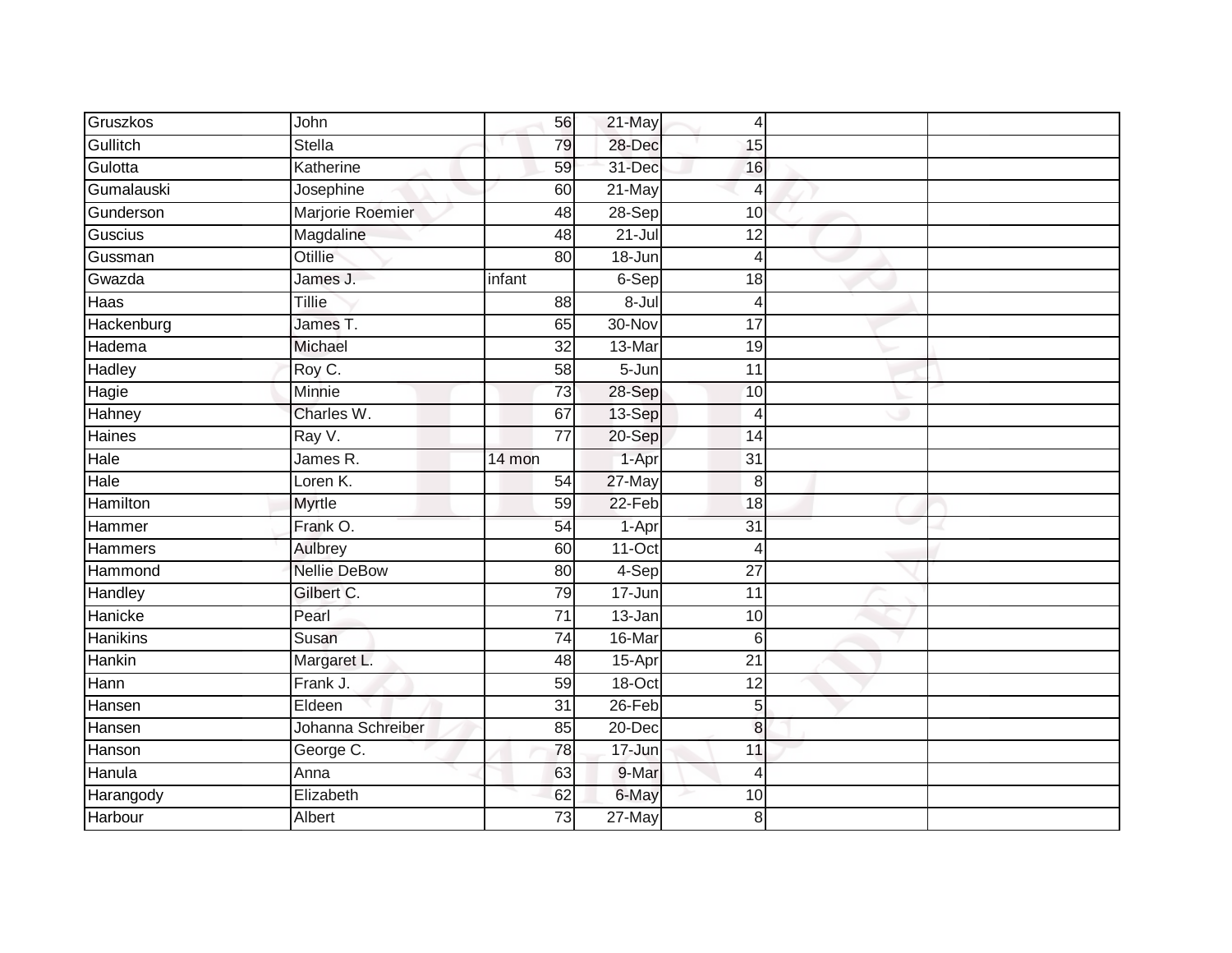| <b>Harbrak</b> | Julia               | 55              | 29-Apr     | 16              |  |
|----------------|---------------------|-----------------|------------|-----------------|--|
| Harder         | Albert M.           | 43              | 9-Oct      | 8               |  |
| Harder         | Robert A.           | 28              | 11-Oct     | 4               |  |
| Hardt          | Louise P.           | 61              | 25-Mar     | $\overline{35}$ |  |
| <b>Hardtke</b> | Anna                | 68              | $27 - Apr$ | $\overline{4}$  |  |
| <b>Harlowe</b> | William H.          | 64              | $7 - Jun$  | 5               |  |
| Harms          | Henry               |                 | $24-Feb$   | 4               |  |
| Harms          | Maude               |                 | 29-Jun     | 3               |  |
| Harper         | <b>Charles</b>      | 63              | 10-Dec     | 12              |  |
| Hart           | Frederick E.        | 56              | 21-Apr     | 19              |  |
| Hartlerode     | Irving              | 61              | 17-Aug     | 17              |  |
| Hartley        | John D.             | 54              | $12 -$ Jul | 6               |  |
| Harvey         | <b>William Gary</b> | 13              | $30 - Jan$ | $\overline{20}$ |  |
| Hasek          | Henry J.            | $\overline{58}$ | 24-Dec     | $\overline{31}$ |  |
| Hasse          | Pauline             |                 | 27-Apr     | 4               |  |
| Hassel         | J. Fred             | 69              | 25-Aug     | 16              |  |
| Hatcher        | <b>Mattie Lee</b>   | 66              | 17-Aug     | $\overline{17}$ |  |
| Hawk           | Dora                | 85              | 14-May     | 27              |  |
| Hayden         | Emma J.             | 87              | 1-Nov      | $6\phantom{1}6$ |  |
| Hayre          | <b>Stantha</b>      | 3 months        | $11 - Dec$ | 47              |  |
| Heap           | Orris               | 48              | 18-Jan     | 5               |  |
| Heard          | Alexander           | $\overline{21}$ | 5-Nov      | $\overline{1}$  |  |
| Hegedus        | <b>Charles</b>      | $\overline{74}$ | $9-Dec$    | $\overline{52}$ |  |
| Hegenberg      | Louis               | $\overline{73}$ | 26-May     | 14              |  |
| Hein           | Mary M.             | 83              | 18-Dec     | 39              |  |
| <b>Heldt</b>   | Emery W.            | 41              | $22-Nov$   | $6\phantom{1}6$ |  |
| Hellschwander  | Mary                | $\overline{71}$ | 27-Mar     | 16              |  |
| Hellwig        | $\overline{Z}$ ella | 47              | 16-Jun     | $\overline{4}$  |  |
| Henderlong     | <b>Dale</b>         | 3               | 5-Feb      | $\overline{4}$  |  |
| Henderson      | James               | 63              | 14-Jan     | 28              |  |
| Hendin         | Alfhild             | 63              | 8-Nov      | $\overline{4}$  |  |
| Hendrickson    | Mildred N.          | 48              | 30-Mar     | 3               |  |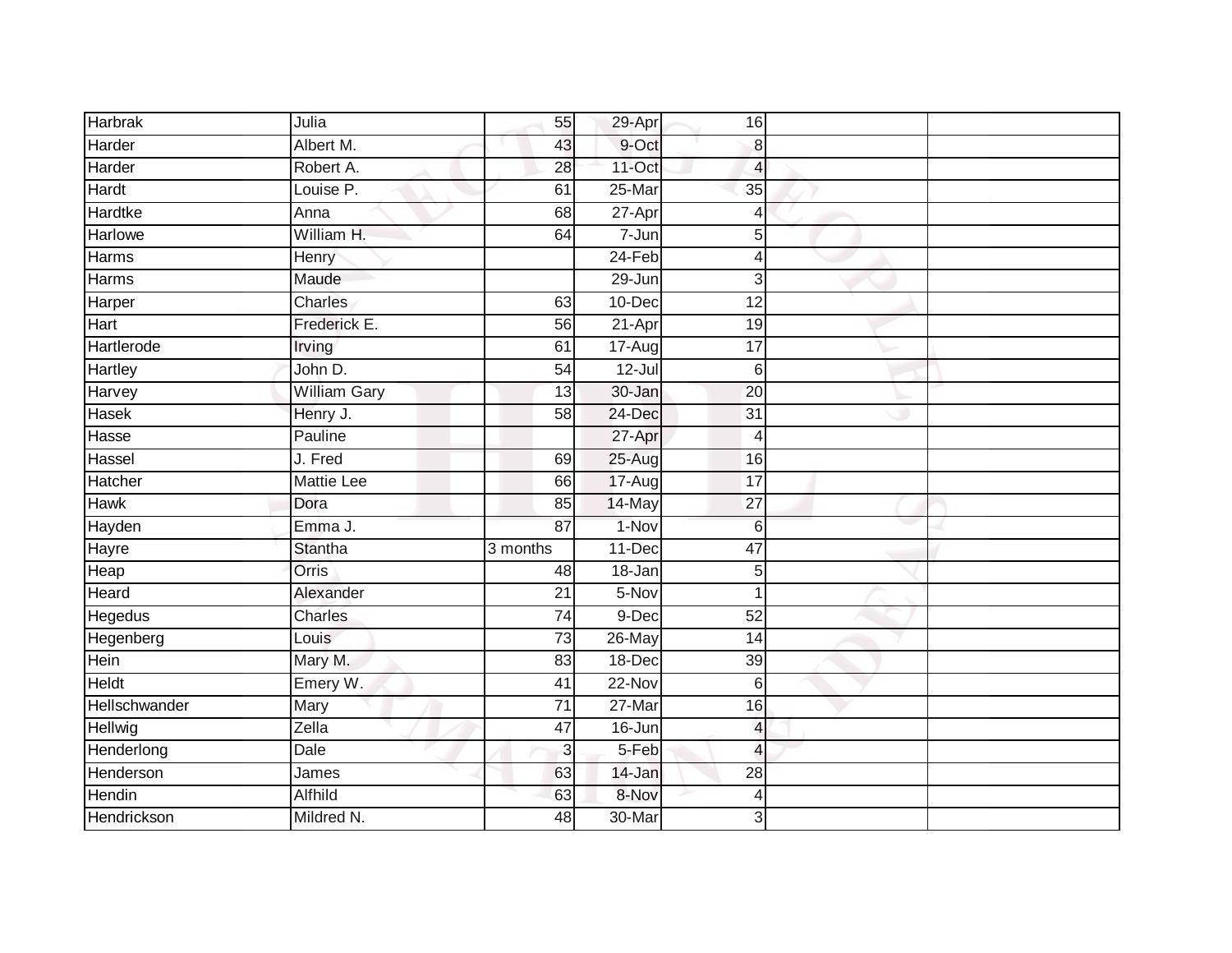| August                | 85              | 4-Sep                 | 27              |  |
|-----------------------|-----------------|-----------------------|-----------------|--|
| Clare F.              | 51              | 23-Feb                | 8               |  |
| George                | 68              | 16-Apr                | 27              |  |
| Charles               | 74              | 24-Dec                | $\overline{31}$ |  |
| Elmer R.              | $\overline{41}$ | $1 - Jun$             | $\overline{4}$  |  |
| Otto                  | 80              | $23-Mar$              | 3               |  |
| <b>Steve</b>          | 58              | 2-Oct                 | 37              |  |
| Edward                | 60              | $2-Jul$               | $\overline{4}$  |  |
| Clare                 | 60              | 28-May                | 6               |  |
| Marilyn               | 18              | $4-Aug$               | $\overline{18}$ |  |
| Edna Lorena           | 57              | $4 - \overline{A}$ ug | 18              |  |
| <b>Gerald Raymond</b> | 18              | 16-Apr                | $\overline{27}$ |  |
| Johnson               | 21              | 29-Sep                | 17              |  |
| Carl                  | 63              | 19-Jun                | 35              |  |
| Frank E.              | 56              | 23-Oct                | 41              |  |
| Russell E.            | 60              | $25 - Jun$            | $\overline{2}$  |  |
| Mildred               | 43              | $19$ -Oct             | 6               |  |
| Ray C.                | $\overline{50}$ | 10-Feb                | 16              |  |
| Johanna               | 62              | 4-Nov                 | 34              |  |
| Edward                | 36              | $4 - Jan$             | $\overline{4}$  |  |
| Benjamin F.           | 52              | 26-Jan                | 4               |  |
| John                  | 68              | 28-Jun                | $\overline{4}$  |  |
| Fred                  | 67              | $19$ -Oct             | 1               |  |
| Thomas K.             | 6               | 31-Mar                | $\overline{17}$ |  |
| <b>George Henry</b>   | $\overline{52}$ | 5-Oct                 | 18              |  |
| Nicholas              | 73              | $3-Aug$               | $\overline{2}$  |  |
| Christina J.          | $\overline{71}$ | 4-Mar                 | $\overline{34}$ |  |
| <b>Steve</b>          | 72              | 16-Sep                | 32              |  |
| Duane L.              | 19              | 16-Oct                | 12              |  |
| <b>Steve</b>          | 76              | 2-Mar                 | 16              |  |
| Samuel T.             | 39              | 4-Jan                 | $\overline{4}$  |  |
| Elizabeth             | $\overline{70}$ | 30-Mar                | 3               |  |
|                       |                 |                       |                 |  |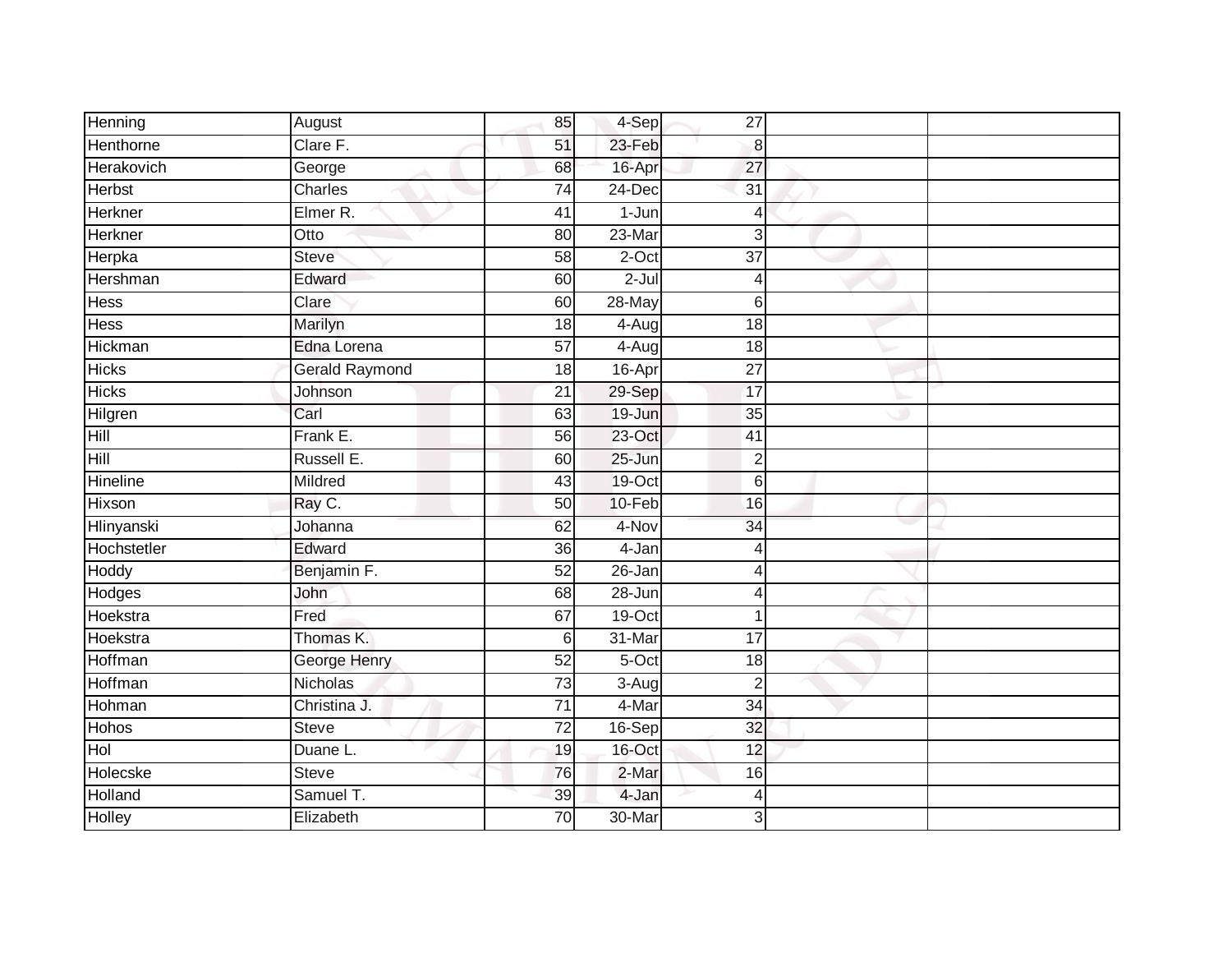| Holloway        | Dorothy                | 5 mon           | 7-May      | 31                       |  |
|-----------------|------------------------|-----------------|------------|--------------------------|--|
| <b>Holly</b>    | Christina              | 73              | 9-Jul      | 23                       |  |
| Holman          | Anna                   | 61              | 11-Aug     | 19                       |  |
| Holohan         | Anna                   |                 | $13-Aug$   | 10                       |  |
| Holovach        | Vassil                 |                 | 11-Mar     | $\overline{34}$          |  |
| Holst           | Walter                 | 52              | 29-Oct     | 24                       |  |
| Holt            | Mary                   | 73              | 30-Jun     | 14                       |  |
| Holt            | Richard                | infant          | 8-Sep      | $\overline{21}$          |  |
| Homan           | Joseph P.              | 52              | 18-Mar     | $\overline{22}$          |  |
| Homan           | Walter, Jr.            | $\overline{17}$ | 10-Nov     | $\mathbf 1$              |  |
| Hood            | Mrs. Theo K.           | 63              | 10-Jun     | 33                       |  |
| Hoover          | Sam                    | 68              | 18-May     | 10                       |  |
| Horbiak         | Julia                  | 55              | 30-Apr     | 26                       |  |
| Horne           | Robert E.              | 61              | 26-Oct     | $\overline{14}$          |  |
| Horst           | William (Jim)          | 69              | 28-Aug     | 14                       |  |
| Horton          | Margaret V.            |                 | $27 -$ Jul | 15                       |  |
| Houser          | Milo S.                | 40              | $2-Mar$    | 16                       |  |
| Hover           | <b>Orlin Whitfield</b> | 79              | $3 - Jun$  | 10                       |  |
| Howard          | Herbert                | $\overline{25}$ | 21-Dec     | 1                        |  |
| Howe            | Annie M.               | 87              | 17-Sep     | 6                        |  |
| <b>Hoyles</b>   | Clarie                 | 68              | $23 - Aug$ | 10                       |  |
| Hricze          | Susan                  | 46              | 10-Mar     | $\overline{11}$          |  |
| Hudson          | Jimmie                 | 65              | 30-Mar     | 3                        |  |
| <b>Hughes</b>   | Morris E.              | 69              | 13-Apr     | 5                        |  |
| Huhnke          | Anna                   | $\overline{75}$ | 30-Nov     | $\overline{17}$          |  |
| Huhnke          | Edward                 | 77              | 8-Mar      | 8                        |  |
| <b>Huish</b>    | Emma Douglas           | 58              | $24$ -May  | 10                       |  |
| Hulen           | Kiah                   | 64              | 2-Apr      | $\overline{\mathcal{L}}$ |  |
| Hunt            | Ada                    | 41              | 23-Oct     | $\overline{1}$           |  |
| Hunt            | <b>Nellie</b>          | 80              | 9-Jan      | 24                       |  |
| Husung          | Charles                | 86              | $17 -$ Jul | $\overline{27}$          |  |
| <b>Hutchins</b> | Martha C.              | 76              | $14$ -Oct  | $\overline{38}$          |  |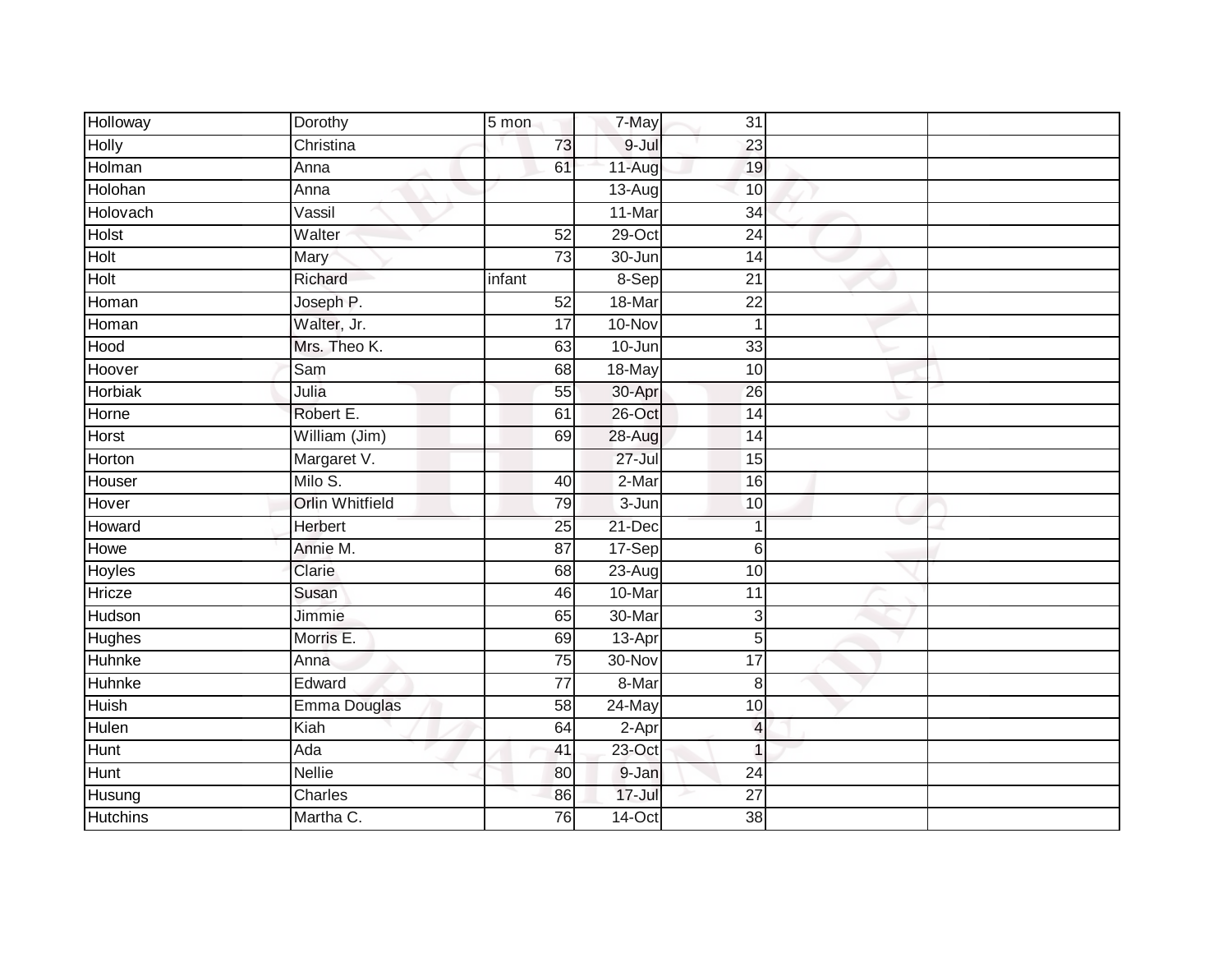| Hutchinson  | Albert T.      | 50              | 28-Aug     | 14              |  |
|-------------|----------------|-----------------|------------|-----------------|--|
| Idzik       | Lawrence       | 72              | 20-Mar     | 6               |  |
| Ignas       | Josephine      | 50              | 2-Oct      | 37              |  |
| Isaacs      | Grover C.      | 71              | 22-Feb     | 18              |  |
| Isaacson    | Clara          | 63              | 7-Aug      | 4               |  |
| Jabczynski  | Rose           | 46              | 6-Jul      | 5               |  |
| Jacobs      | Frank          | 80              | 21-Apr     | 19              |  |
| Jacobs      | Kenneth        | $\overline{48}$ | 21-Aug     | 15              |  |
| Jagodzinski | Martin         | $\overline{73}$ | $8 - Jan$  | 23              |  |
| Jakubielski | Antoinette     | $\overline{74}$ | 8-Jan      | $\overline{23}$ |  |
| Jambrosz    | Mary           | 65              | 26-Jan     | 4               |  |
| James       | Essie          | 64              | 29-May     | 9               |  |
| Janowicz    | Felix          | 65              | 25-Jun     | $\overline{2}$  |  |
| Jansen      | John           | 86              | 16-Jul     | $\overline{27}$ |  |
| Jarchow     | Barbara J.     | $\overline{81}$ | 23-Aug     | 10              |  |
| Jarchow     | Oliver F.      | 69              | 16-Apr     | $\overline{27}$ |  |
| Jaroscak    | Michael        | 47              | 14-Jun     | 10              |  |
| Jaskulski   | Peter          | $\overline{73}$ | 19-Oct     | 6               |  |
| Jastrzemski | Anna           | 65              | 25-Jan     | 10              |  |
| jCzaran     | Sophie         | 68              | 3-Apr      | 30              |  |
| Jefchak     | Susan          |                 | 30-Nov     | 17              |  |
| Jenkins     | Dorothy        | $\overline{31}$ | $15 - Jun$ | 15              |  |
| Jenkins     | Edward         | 65              | 17-Apr     | 31              |  |
| Jenks       | <b>Stanley</b> | $\overline{57}$ | 13-Mar     | 19              |  |
| Jennings    | Ella           | 81              | 28-Apr     | 4               |  |
| Jercha      | <b>Balbina</b> |                 | $24 - Aug$ | $\overline{12}$ |  |
| Jergens     | George         |                 | $21 - Jun$ | 5               |  |
| Jiminez     | Maria Teresa   | 41              | 14-Dec     | 19              |  |
| Johnson     | Charles        | 87              | 25-Aug     | 16              |  |
| Johnson     | Charlotte      | 75              | 6-Feb      | 26              |  |
| Johnson     | Eric           | 50              | 13-Feb     | 16              |  |
| Johnson     | Eric Hugo      | 50              | $28 - Aug$ | 14              |  |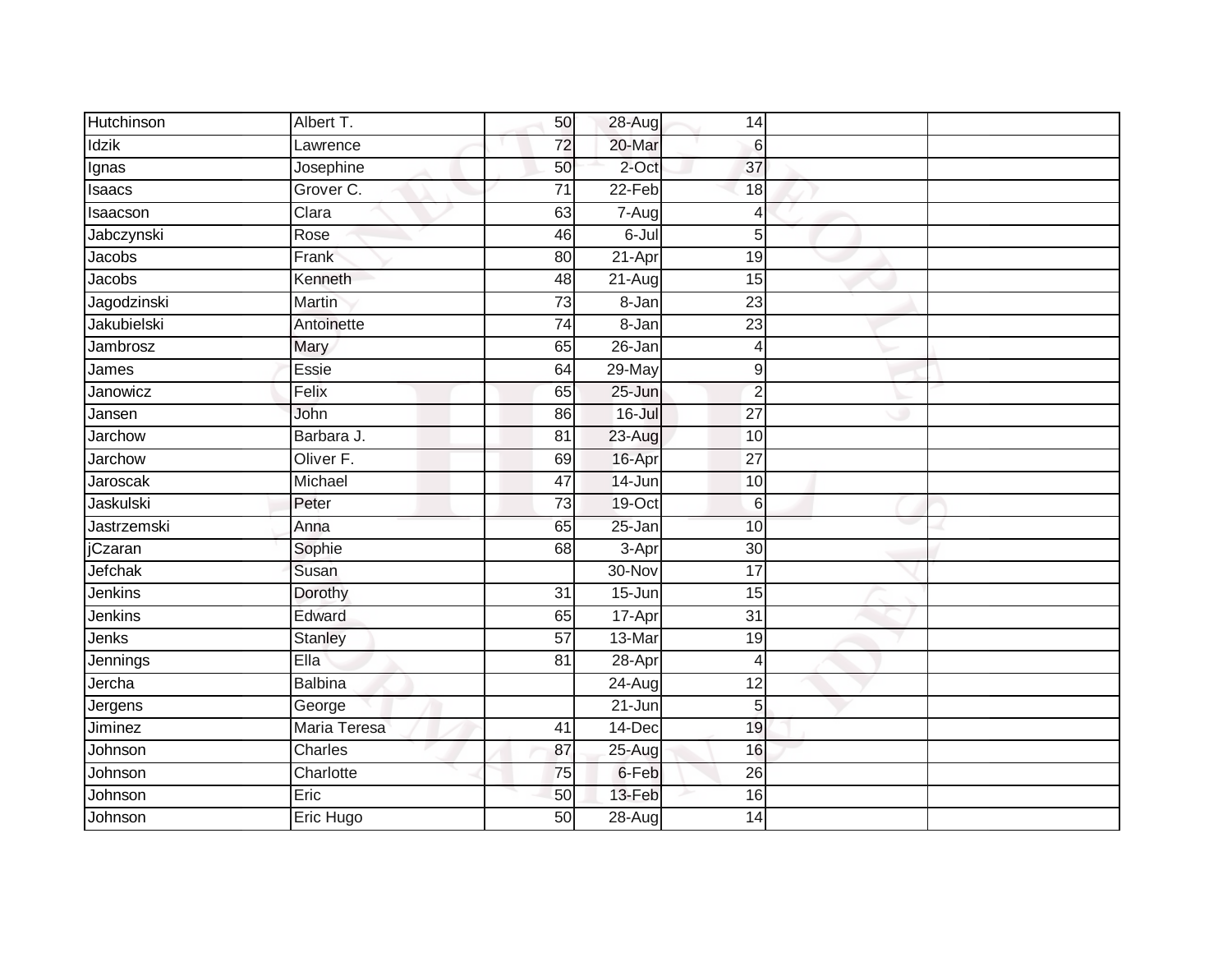| Johnson        | George               | 87              | 9-Oct      | 8               |  |
|----------------|----------------------|-----------------|------------|-----------------|--|
| Johnson        | George W.            | 59              | 29-Mar     | 18              |  |
| Johnson        | George W.            | 59              | 27-Mar     | 16              |  |
| Johnson        | Ida M.               | 59              | 16-Jan     | 24              |  |
| Johnson        | Margaret Hilda       | 54              | $16$ -Feb  | 16              |  |
| Johnston       | Fred                 | 75              | 4-Dec      | $\overline{35}$ |  |
| Jones          | Christina            | $\overline{71}$ | 3-Mar      | 18              |  |
| Jones          | Dr. William          | 78              | 8-Nov      | $\overline{4}$  |  |
| Jones          | Frieda E.            | 64              | 10-Sep     | 10              |  |
| Jones          | Lister <sub>H.</sub> | 29              | $16 -$ Jul | 27              |  |
| Jones          | Ralph J.             | 58              | 3-May      | 11              |  |
| Jones          | Rostell              | 16              | $20-Sep$   | $\mathbf 1$     |  |
| Joson          | Julia                | 72              | 26-Feb     | 5               |  |
| Jostes         | Cyril                | 58              | 20-Apr     | 10              |  |
| Junkin         | William H.           | $\overline{74}$ | 3-Nov      | 16              |  |
| Jurecki        | Ignatius             | 65              | 25-May     | $\,6$           |  |
| Jusko          | <b>Bessie</b>        | $\overline{58}$ | 9-Mar      | $\overline{4}$  |  |
| Kabiotis       | Spiros D.            | 65              | $12 -$ Jul | 6               |  |
| Kackos         | Edward               | 30              | 19-Apr     | 16              |  |
| Kaiser         | Charles M.           | $\overline{78}$ | $6 -$ Jul  | 5               |  |
| Kaiser         | John                 |                 | $4$ -Oct   | 6               |  |
| Kalanik        | Mary                 |                 | 10-Nov     | $\overline{20}$ |  |
| Kaleta         | Frances              | 68              | 25-May     | 6               |  |
| Kamin          | George               | 73              | 14-Apr     | 6               |  |
| Kaminski       | <b>Steve</b>         | 79              | 20-Jan     | 3               |  |
| Kaminsky       | John                 | 81              | $10 -$ Jul | 13              |  |
| Kaminsky       | Sophie               | $\overline{75}$ | $23 - Jun$ | 8               |  |
| Kaminsky       | Veronica             | 85              | 20-Feb     | 10              |  |
| Kane           | William              | 63              | 4-May      | $\overline{4}$  |  |
| Kane (Keckich) | Michael              |                 | $2-Jan$    | 15              |  |
| Kangiser       | Esther               | 58              | 18-Jun     | 4               |  |
| Kanocz         | Michael              | 67              | $20 - Dec$ | 8               |  |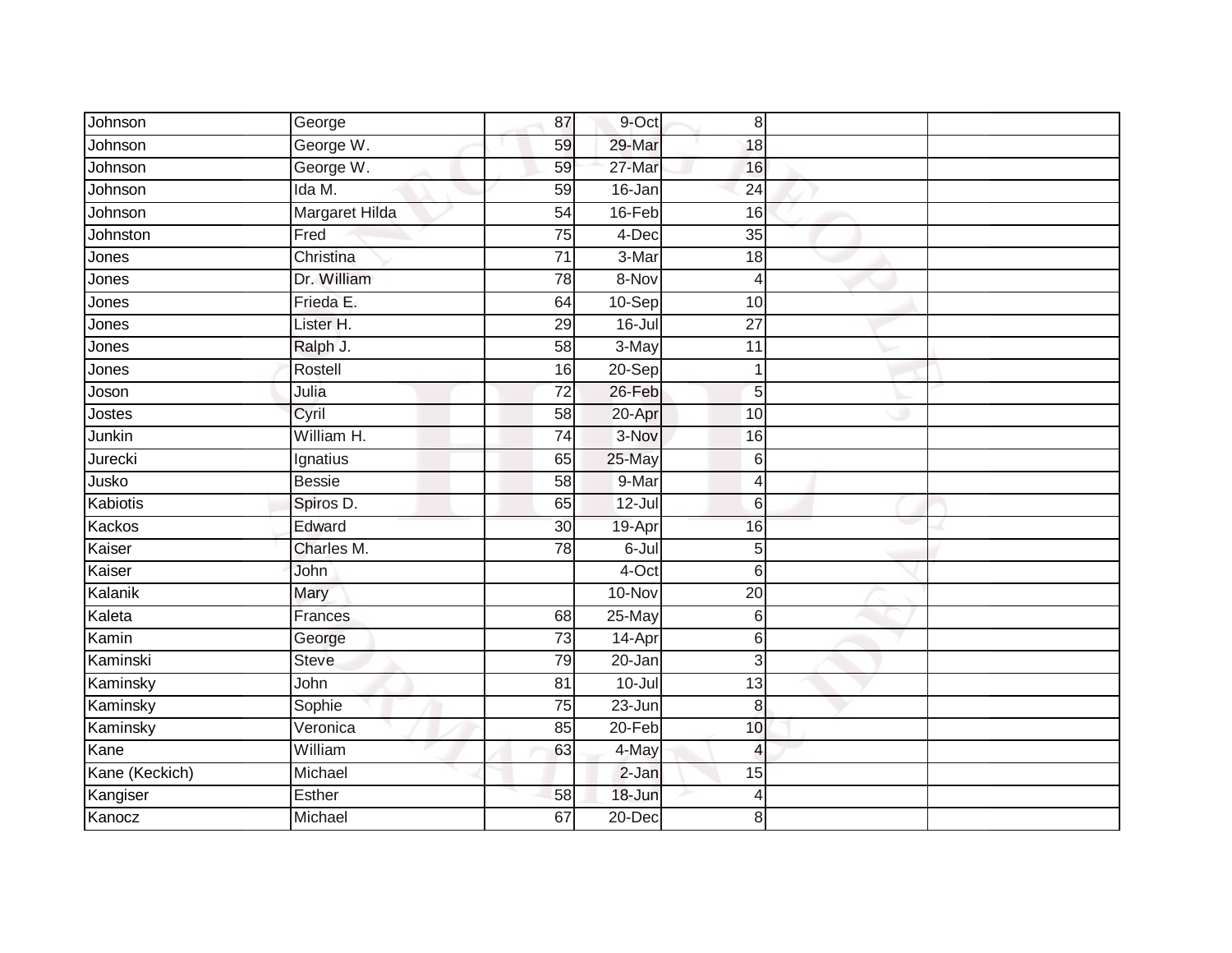| Kaply         | John                  | 68              | 23-Aug               | 10 <sup>1</sup> |  |
|---------------|-----------------------|-----------------|----------------------|-----------------|--|
| Karakausis    | Eva (Karas)           | 68              | 13-Nov               | 33              |  |
| Karlen        | Walter E.             | $\overline{57}$ | 6-Apr                | 5               |  |
| Kasiulviciene | Kotrino               | 65              | $\overline{31}$ -Aug | 11              |  |
| Kasten        | William               | 78              | $28 - Jun$           | $\overline{4}$  |  |
| Katauskas     | Leonard L.            | 71              | $24$ -Mar            | 8               |  |
| Katzman       | Charles "Whitey"      | 54              | 19-Nov               | 36              |  |
| Kavalousky    | Eva                   | 67              | 26-May               | 14              |  |
| Kavanagh      | Catherine             | 78              | 19-Jul               | $\overline{4}$  |  |
| Kedrowska     | Mary                  |                 | $12-Oct$             | 8               |  |
| Kee           | Alameda P.            |                 | 27-Aug               | 29              |  |
| Keefe         | Anna                  |                 | 9-Nov                | 18              |  |
| Keen          | <b>Hariet Ann</b>     | 84              | 8-Mar                | 8               |  |
| Keenan        | Stephan J.            | 61              | 27-Mar               | 16              |  |
| Keilman       | Anthony               | 54              | 15-Jun               | 15              |  |
| Kekich        | Michael               |                 | 4-Jan                | $\overline{4}$  |  |
| Kelleher      | Charles W.            | 50              | $19$ -Oct            | 6               |  |
| Keller        | Isabel                | $\overline{57}$ | $1-Mar$              | $6\phantom{1}6$ |  |
| Kenda         | Stephen               | 66              | $19 - Jun$           | 35              |  |
| Kender        | Anna                  | 42              | 18-Aug               | 15              |  |
| Keneske       | Enos                  | 72              | 30-Nov               | 1               |  |
| Kennedy       | Arthur J.             | 59              | 4-May                | $\overline{4}$  |  |
| Kennedy       | Harry J.              | 73              | 12-Feb               | 26              |  |
| Kent          | Margaret P.           | 83              | $24-Nov$             | 13              |  |
| Kenwood       | William C.            |                 | $1-Feb$              | 9               |  |
| Kerger        | Mathias H.            | 72              | $12-Feb$             | 26              |  |
| Kerman        | Signe                 | 63              | $7 -$ Jul            | $\overline{4}$  |  |
| Kern          | Ronald                |                 | 6-Aug                | 23              |  |
| Kerner        | Fred                  | 55              | 19-Jan               | 5               |  |
| Kerr          | <b>William Nelson</b> | 30              | 19-Mar               | 3               |  |
| Kertis        | Anna                  | 67              | 3-Sep                | $\overline{27}$ |  |
| Kertis        | Michael               | $\overline{70}$ | $2-Mar$              | 16              |  |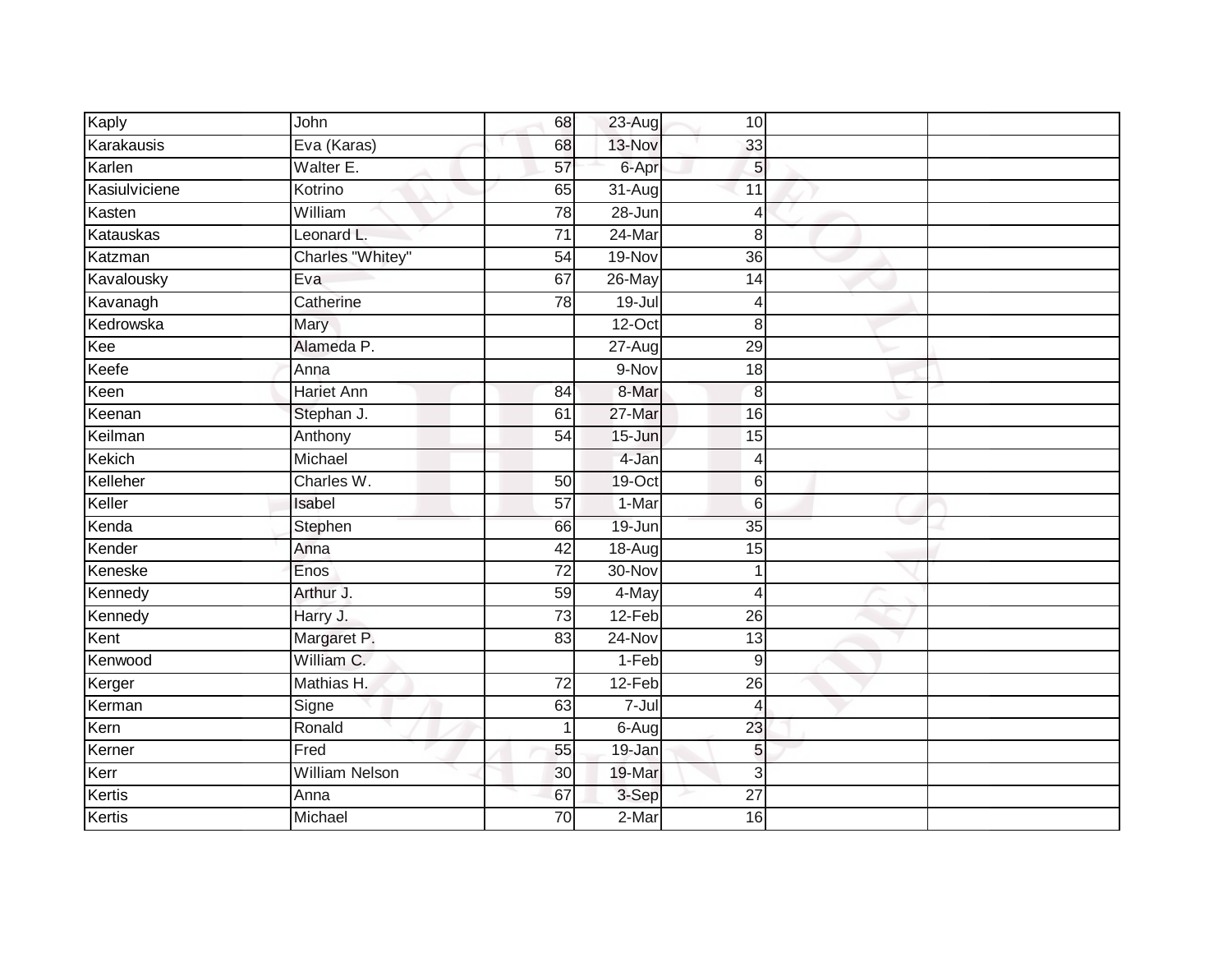| Kesser         | Gertrude             | 53              | 13-May     | $\overline{26}$         |                  |
|----------------|----------------------|-----------------|------------|-------------------------|------------------|
| Kestner        | <b>Mattie</b>        | 74              | 4-Dec      | 35                      |                  |
| Kiehn          | <b>Robert Otto</b>   | 58              | 29-Mar     | $\overline{18}$         |                  |
| Kieras         | Joseph (Corky)       | $\overline{47}$ | 15-Dec     | $\overline{28}$         |                  |
| <b>Kikkert</b> | Caroline             | 83              | 19-Jan     | 5                       |                  |
| Kilpatrick     | Daniel               | 67              | $9-Aug$    | 53                      |                  |
| Kimble         | Orel M.              | 67              | $15$ -Oct  | 26                      |                  |
| Kincy          | Kitty M.             | 66              | 25-Jan     | 10                      |                  |
| Kind           | Eugene J.            | 36              | 3-Nov      |                         |                  |
| Kindel         | Wayne                | 2 Days Old      | $1-Nov$    | $6 \,$                  |                  |
| King           | <b>Harriet Maude</b> | 85              | 29-Dec     | $\overline{21}$         |                  |
| Kiraly         | Lazlo                | $\overline{7}$  | $21-Aug$   |                         |                  |
| Kirk           | James S.             | 52              | 5-Mar      | $\overline{4}$          |                  |
| Kish           | Julia                | 53              | 28-Dec     | 15                      |                  |
| Kish Sr.       | Joseph               | 66              | 8-May      | $\overline{10}$         |                  |
| Klaas          | Anna M.              | 79              | $2$ -Oct   | 37                      |                  |
| Klein          | Annie C.             | $\overline{77}$ | 30-Sep     | $\overline{33}$         |                  |
| Kleinfeldt     | Albert               | 54              | 20-Aug     | 6                       |                  |
| Kleinfeldt     | Cpl. Harold L        | 19              | 27-Jan     | 16                      |                  |
| Klien          | Mathilda A.          | 82              | $5-Oct$    | $\overline{18}$         |                  |
| Klootwyk       | Julius               | 49              | 21-Sep     | 6                       |                  |
| Klopf          | Margaret             | 74              | 9-Oct      | 8                       |                  |
| Klose          | Carl Robert (Buck)   | 73              | 6-Sep      | 18                      | Picture included |
| Kmiec          | Andrew               | $\overline{32}$ | 23-Nov     |                         | Picture included |
| Kmiotek        | Angeline             | 65              | 12-Nov     | 22                      |                  |
| Knapp          | Frances C.           | 88              | 29-Mar     | 18                      |                  |
| Knight         | Eugene C.            | $\overline{34}$ | 13-May     | $\overline{26}$         |                  |
| Kobulkanic     | Andrew               | 55              | 12-Jan     | $6\phantom{1}$          |                  |
| Koch           | Bertha V.            | 64              | 9-Mar      | $\overline{\mathbf{4}}$ |                  |
| Koch           | Emil A.              | 65              | 3-Jul      | 16                      |                  |
| Koch           | Ida                  | 88              | 12-Oct     | 8                       |                  |
| Koepl          | Joann Marie          | $\overline{7}$  | $18 - Jun$ | $\overline{4}$          |                  |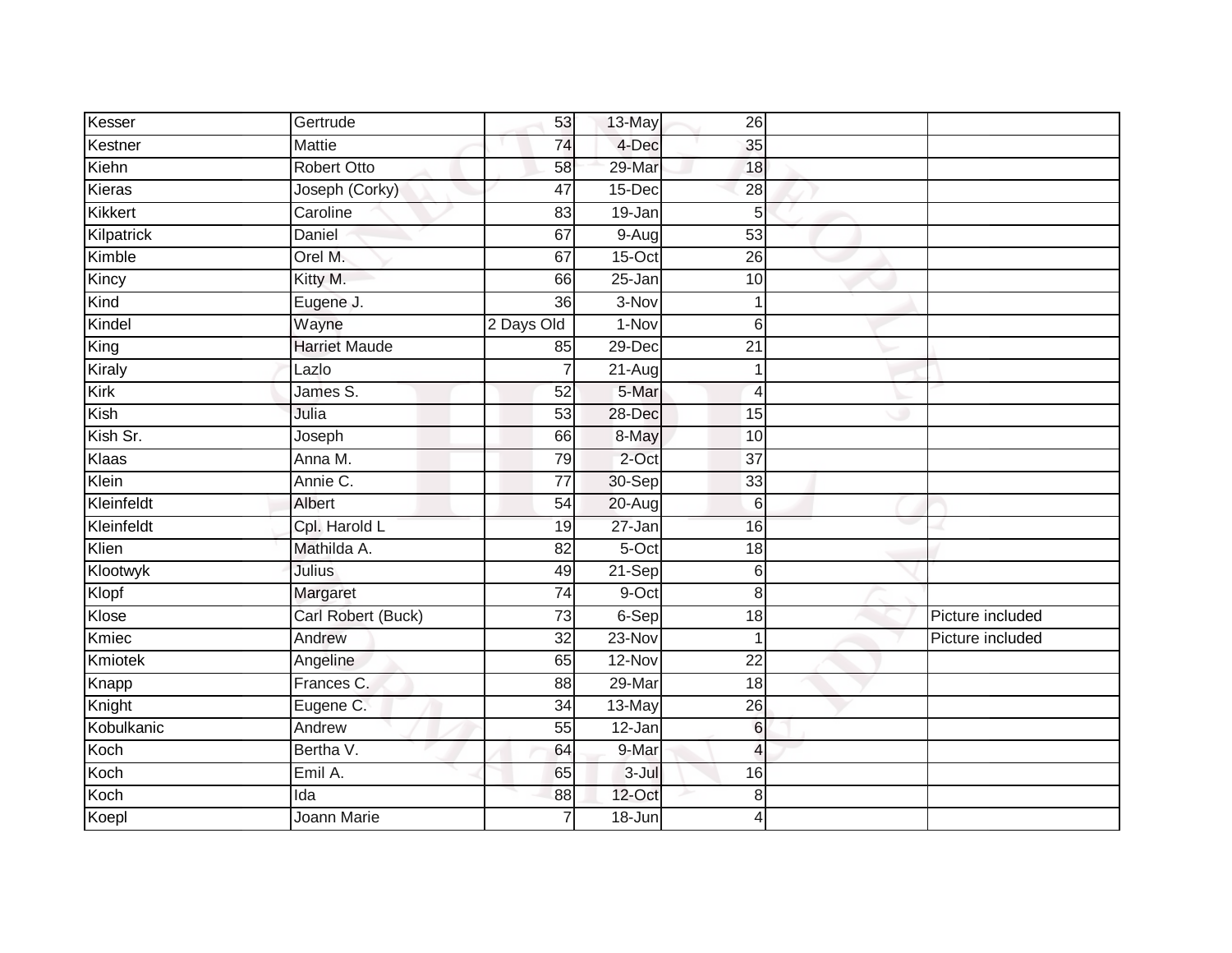| Kokicki     | Mary Ann     | 62              | 25-Jan     | 10 <sup>1</sup>  |  |
|-------------|--------------|-----------------|------------|------------------|--|
| Kolak       | Joseph J.    | 62              | 9-Jan      | 24               |  |
| Kollada     | Joseph G.    | 59              | 18-Jun     | $\overline{4}$   |  |
| Kolodziej   | Joseph       | 65              | $10-Aug$   | $\overline{2}$   |  |
| Kominiak    | Joseph       | $\overline{74}$ | $26 -$ Jul | $\overline{4}$   |  |
| Kontos      | James        | 22              | $22-Feb$   | 18               |  |
| Kontos      | Jim          |                 | 9-Feb      | 14               |  |
| Koonce      | Joseph A.    | infant          | 31-Aug     | $\overline{11}$  |  |
| Korba       | Romuald      | 68              | 1-Mar      | 6                |  |
| Korpa       | <b>Steve</b> |                 | 6-Mar      | 10               |  |
| Kot         | George       | 67              | 8-Dec      | 22               |  |
| Kotlar      | John, Sr     | 71              | 28-Sep     | 10               |  |
| Kotlawaski  | Matthew      | 40              | 16-Aug     | 8                |  |
| Kotsopoulos | <b>Steve</b> | 77              | 20-Sep     | 14               |  |
| Koturas     | Todor        | $\overline{72}$ | 9-Apr      | $\overline{25}$  |  |
| Kovach      | George       | 73              | 6-May      | 10               |  |
| Kovach      | Leona        | 61              | $9-Aug$    | 53               |  |
| Kovach      | Mary         | $\overline{72}$ | $13-Aug$   | 10               |  |
| Kovack      | Genevieve    | $\overline{27}$ | 4-Jun      |                  |  |
| Kovack      | Jacqueline   | 5               | $4 - Jun$  | 1                |  |
| Kovecsi     | <b>Moses</b> | 62              | $23$ -Oct  | 41               |  |
| Kovich      | George       | 73              | 5-May      | 17               |  |
| Kowal       | Stanley      | 41              | 6-Apr      | 5                |  |
| Kowalczyk   | Frank        | 61              | 25-Sep     | $\boldsymbol{2}$ |  |
| Kowalski    | John         | 58              | 17-May     | $\overline{4}$   |  |
| Kowalski    | <b>Steve</b> | 71              | 4-Dec      | 35               |  |
| Kowalski    | Walter       | $\overline{71}$ | $5-Feb$    | $\overline{4}$   |  |
| Kozacik     | Joseph C.    | 70              | $2-Aug$    | $6\phantom{1}6$  |  |
| Kozlowski   | Edward S.    | 33              | 10-Nov     | 20               |  |
| Kozlowski   | Josephine    | 64              | 16-Feb     | 16               |  |
| Kozup       | Eva          | 56              | 3-Jun      | 10               |  |
| Krajnik     | Katherine    |                 | $2$ -Dec   | 42               |  |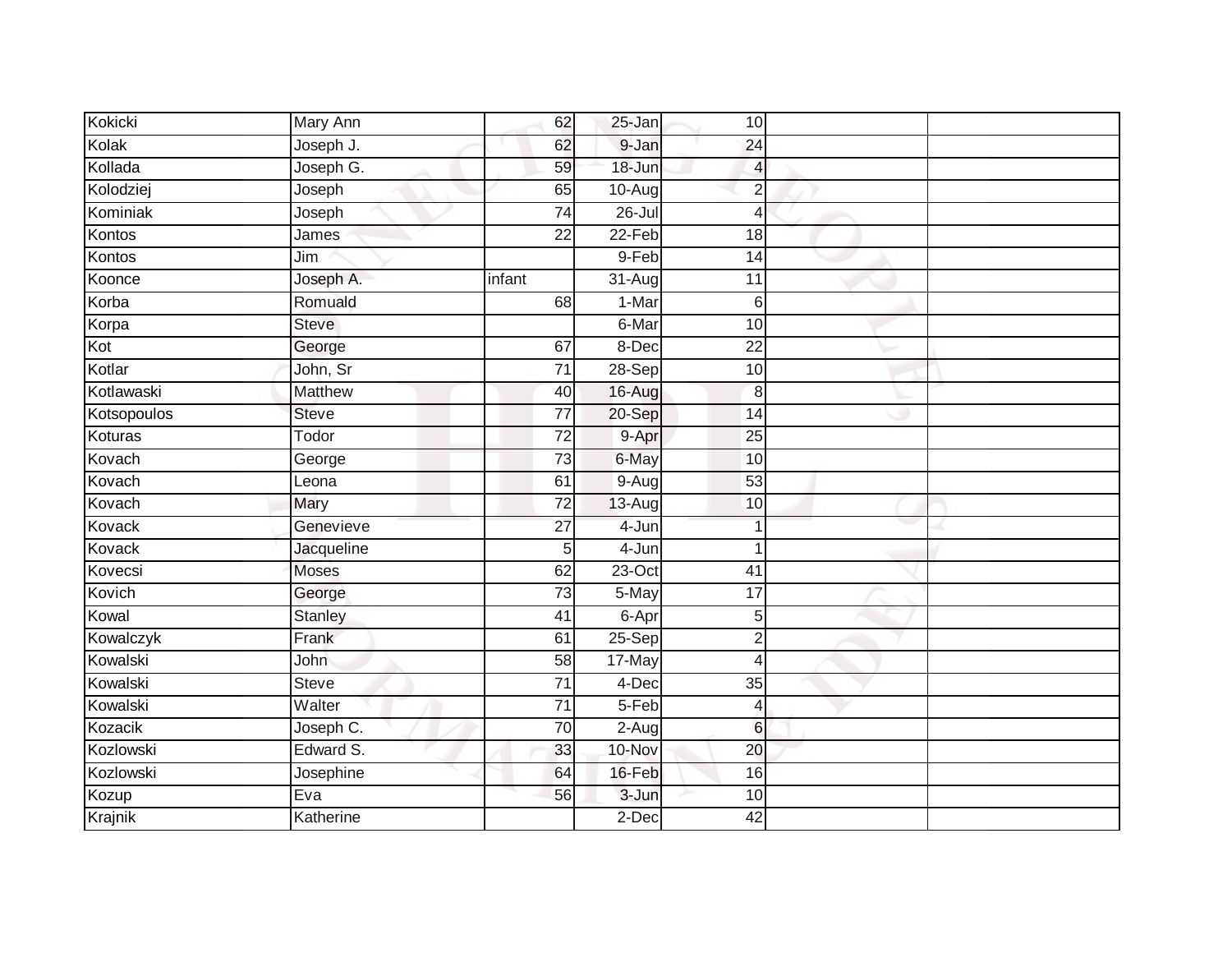| Kramer        | John                  | 76              | 22-May     | 8 <sup>1</sup>  |  |
|---------------|-----------------------|-----------------|------------|-----------------|--|
| Krasnichan    | John                  | 46              | 15-Nov     | 6               |  |
| Krause        | <b>Anna Marie</b>     | 69              | 23-Mar     | $\overline{3}$  |  |
| Krause        | Louise                | 88              | 6-Apr      | 5               |  |
| Krawczyk      | Casimir J.            | 54              | 13-Mar     | 19              |  |
| Krawczyk      | Casimir J.            | $\overline{54}$ | 12-Mar     | $\overline{24}$ |  |
| Krawczyk      | Cecelia               | 42              | 5-Oct      | 18              |  |
| Kritsch Sr.   | Richard E.            | 70              | 26-Jan     | $\overline{4}$  |  |
| Krohman Sr.   | Julius                | 73              | 9-Apr      | 25              |  |
| Krucina       | Michael               | 64              | 6-Nov      | $\overline{37}$ |  |
| Krueger       | Lena W.               | 86              | 29-Sep     | 17              |  |
| Krueger       | William               | 86              | 20-Nov     | 37              |  |
| Krzar         | Adam                  | 34              | 16-Jun     | $\overline{4}$  |  |
| Krzewinski    | <b>Stanley</b>        |                 | 16-Feb     | 16              |  |
| Krzyzanowski  | Casimir               | $\overline{74}$ | 22-Dec     | $\overline{36}$ |  |
| Krzyzanowski  | Louis                 | 72              | 29-Jun     | 3               |  |
| <b>Kubicz</b> | Frank                 | 62              | 15-Feb     | $\overline{36}$ |  |
| Kuchera       | Steven M., Jr.        | 44              | 11-Dec     | 47              |  |
| Kuiper        | Clara                 | 23              | 25-Jun     | $\overline{2}$  |  |
| Kuiper        | <b>Engene Raymond</b> | $\overline{7}$  | $25 - Jun$ | $\overline{2}$  |  |
| Kulcsar       | Alexander             | 74              | $2-Sep$    | 6               |  |
| Kulczyk       | John                  | $\overline{74}$ | 22-Mar     | 4               |  |
| Kulik         | <b>Nick</b>           | 56              | $19$ -Oct  |                 |  |
| Kulikowski    | Alexander             |                 | 8-Oct      | 4               |  |
| Kulm          | Joseph                | 63              | 13-Nov     |                 |  |
| Kumala        | John                  | 65              | 19-Feb     | 24              |  |
| Kunde         | William A.            | 52              | 13-Mar     | 19              |  |
| Kupeez        | Martin                | 62              | $24-Sep$   | 24              |  |
| Kurcinka      | Helena                | 76              | 14-Apr     | 6               |  |
| Kurpela       | Walter                |                 | 2-Feb      | $\overline{4}$  |  |
| Kurzydym      | George                | 58              | 11-Sep     | 8               |  |
| Kusztor       | John (Krist)          | $\overline{74}$ | 17-Aug     | 17              |  |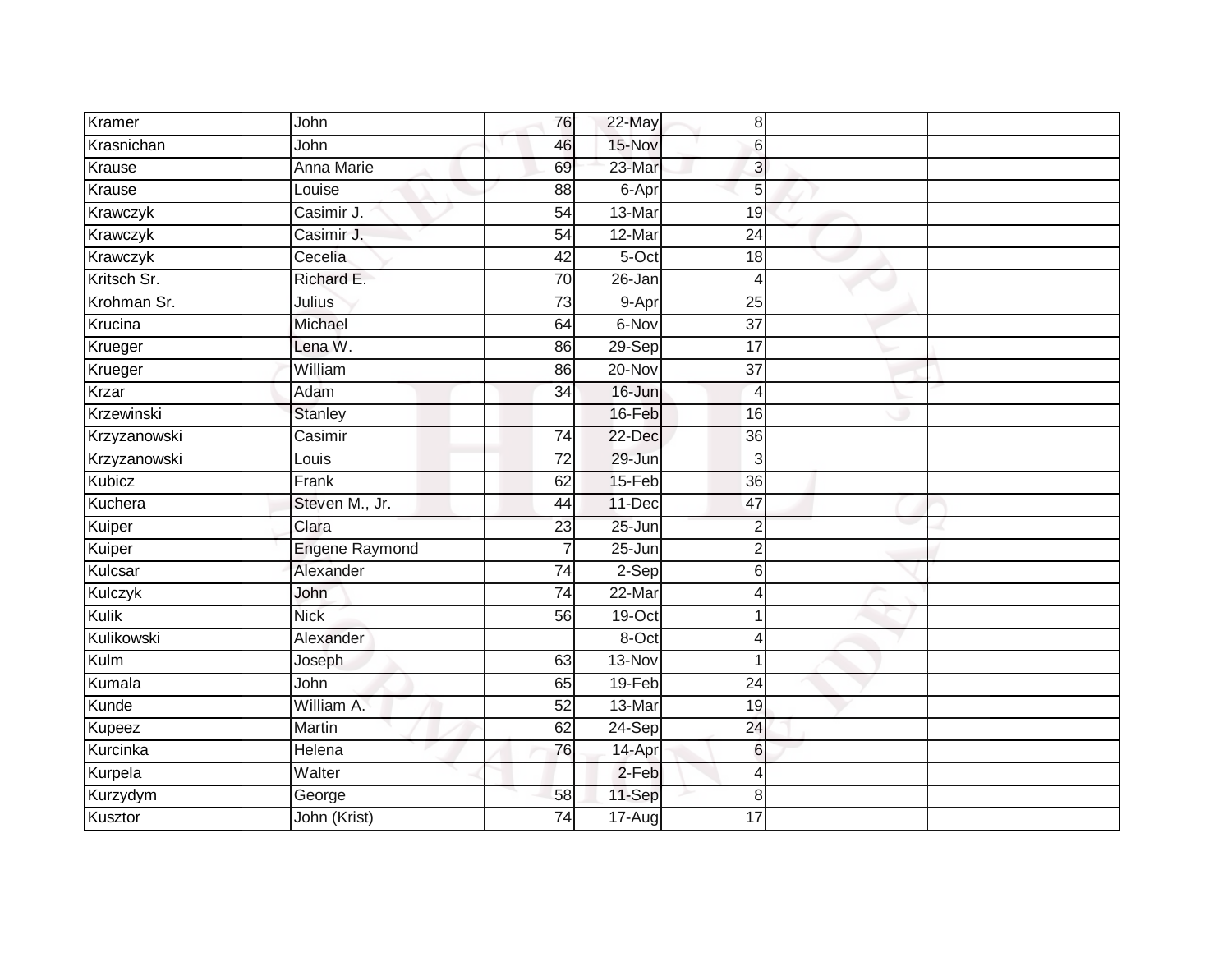| Kuter            | Martin L.            | 3                     | 24-Feb          | 4               |  |
|------------------|----------------------|-----------------------|-----------------|-----------------|--|
| Kuzel            | John P.              | 61                    | 9-Jul           | 23              |  |
| <b>Kuzemka</b>   | Meri                 | 65                    | 28-Aug          | 14              |  |
| Kuzemka          | <b>Steve</b>         | 39                    | 3-Apr           | 30              |  |
| Kuzemka          | <b>Steve</b>         | $\overline{39}$       | $2-Apr$         | $\overline{4}$  |  |
| Kuzmin           | Philip               | 69                    | 28-Sep          | 10              |  |
| Kwasny           | Stanley              | 72                    | 15-Mar          | 9               |  |
| Laczo            | Helen                | 68                    | 5-Jan           | $\overline{2}$  |  |
| Lally            | Catherine            | 90                    | 4-Jan           | $\overline{4}$  |  |
| Lamaga           | George               | 66                    | 5-Mar           | $\overline{4}$  |  |
| Lamb             | Goldie C.            | 70                    | 26-Apr          | 6               |  |
| Lang             | Harry                | 53                    | 19-Mar          | 3               |  |
| Langedyk         | Christian            | 57                    | 9-Nov           | 18              |  |
| Langel           | William J.           | 40                    | 17-May          | $\overline{4}$  |  |
| Langer           | Sophia               | 65                    | 1-May           | 33              |  |
| Lanham           | Robert H.            |                       | 20-Jan          | 3               |  |
|                  |                      |                       |                 |                 |  |
| Lannon           | Christiamm           | 3 day                 | $20 - Feb$      | 10              |  |
| Lape             | Jennie               | $\overline{72}$       | 24-Feb          | $\overline{4}$  |  |
| Larkin           | William D.           | 67                    | 27-Feb          | 11              |  |
| Larson           | Jon                  | 15                    | $29-Sep$        | $\overline{17}$ |  |
| Lasics           | Jennie               | 38                    | $5 -$ Jul       | 8               |  |
| Latch            | Fred                 | 75                    | 8-Apr           | $\overline{28}$ |  |
| Latta            | Della Mae            | 71                    | 19-Mar          | 3               |  |
| Latulipe         | Antime               | $\overline{71}$       | 30-Mar          | 3               |  |
| Lauber           | Joseph               | 79                    | $26 -$ Jul      | $\overline{4}$  |  |
| Lauerman         | Lambert              | 62                    | $31 - Dec$      | 16              |  |
| Lauria           | Frank                | 64                    | 8-Feb           | 10              |  |
| Lawrence         | Bernadette           |                       | 11-Jun          | 27              |  |
| Lawrence         | Bert N.              | 74                    | 24-Nov          | 13              |  |
| Le Van           | Frank M.             | 49                    | 9-Mar           | 4               |  |
| Leach<br>Learman | Cora May<br>Mary Ann | 78<br>$\overline{75}$ | 23-Feb<br>9-Feb | 8               |  |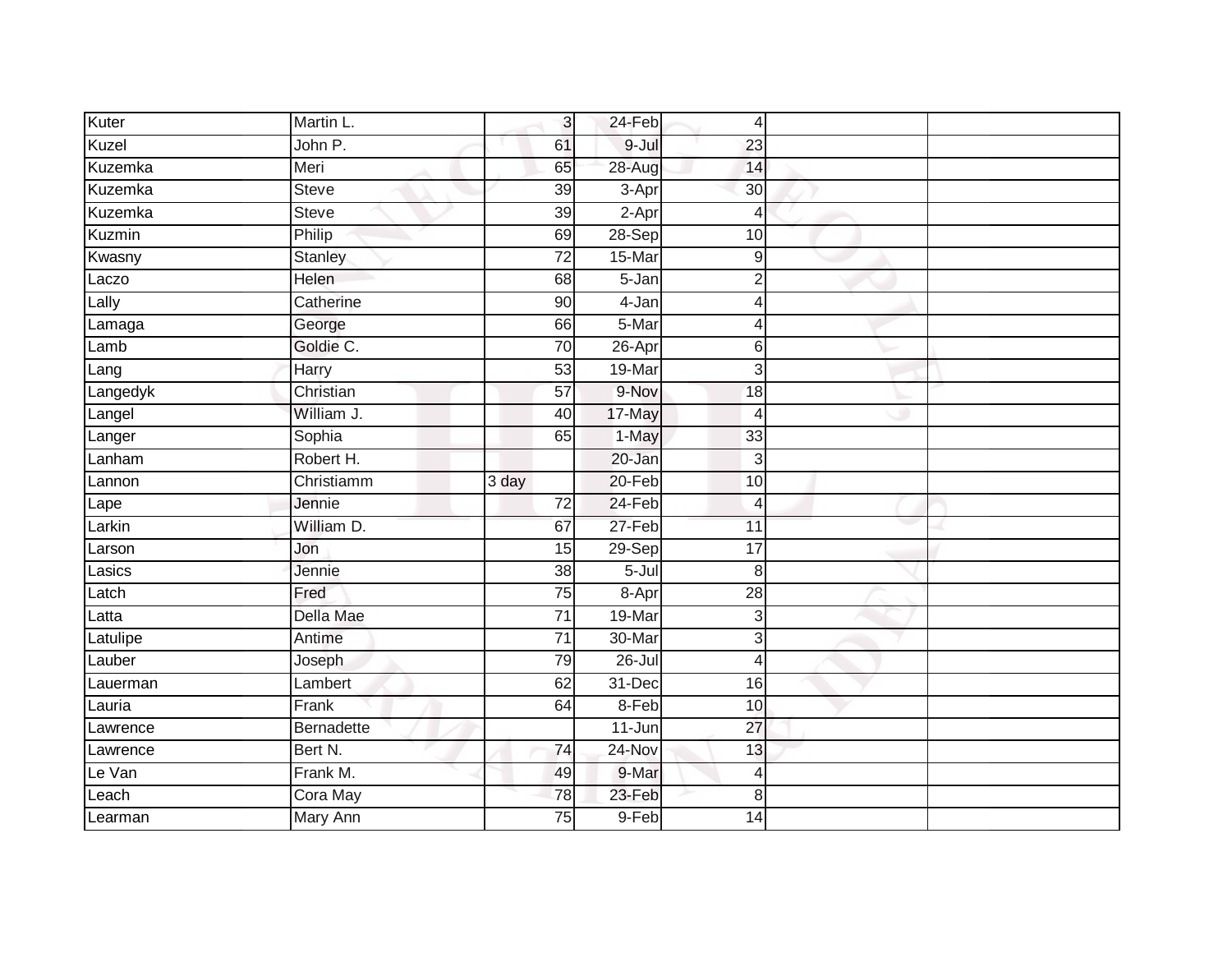| Lease Sr.   | Frank            | 55              | 23-Jan      | 26              |                  |
|-------------|------------------|-----------------|-------------|-----------------|------------------|
| Ledbetter   | Clifford E.      | 11              | 8-Dec       | $\overline{22}$ |                  |
| Ledbetter   | Eugene           | 11              | 7-Dec       | $\mathbf{1}$    |                  |
| Lee         | Anna             | 85              | 13-Mar      | 19              |                  |
| Lee         | Elizabeth E.     | 67              | 12-Mar      | $\overline{24}$ |                  |
| Lee         | Sadie            | 43              | 22-Oct      | 1               |                  |
| Leek        | Harold           |                 | $28 - May$  | 6               |                  |
| Leeson      | John             | 4               | $11-Oct$    | $\overline{4}$  |                  |
| Lefevre     | <b>Charles</b>   | 78              | $21 -$ Jul  | 12              |                  |
| Lehman      | Ruth             | 32              | 19-Jan      | 5               |                  |
| Lehman      | <b>Ruth Jane</b> |                 | 20-Jan      | 3               |                  |
| Leimbach    | Elisabeth        | 69              | 31-Aug      | 11              |                  |
| Lekar       | Joseph           | 38              | $25-Sep$    | $\overline{1}$  |                  |
| Lenz        | Andrew, Sr.      | 67              | 6-Oct       | 16              |                  |
| Lenz        | <b>Hulda</b>     | 88              | 28-Apr      | $\overline{4}$  |                  |
| Lenzo       | Carl Angelo      | $\overline{2}$  | 30-Dec      | 8               |                  |
| Lerma       | Jimmy Leon       | $\overline{2}$  | 4-Nov       | $\overline{34}$ |                  |
| Lesniack    | Albert P.        | $\overline{57}$ | 22-Jan 1,25 |                 | Picture included |
| Levene      | Margaret A.      | $\overline{72}$ | 5-Jan       | $\overline{2}$  |                  |
| Lewis       | Daniel R.        | $\overline{1}$  | 14-Sep      | $\overline{17}$ |                  |
| Lewis       | David F.         | $\overline{50}$ | 29-Jan      | $\overline{26}$ |                  |
| Lewis       | O.J.             | $\overline{52}$ | 5-Apr       | 16              |                  |
| Lewke       | Henry            |                 | 13-Mar      | 19              |                  |
| Lightcap    | Marvin W.        | 55              | 18-Feb      | 30              |                  |
| Lighthall   | Oscar C.         | $\overline{71}$ | 20-Jan      | 3               |                  |
| Lind        | Sophia M.        | 82              | $19 - Jan$  | 5               |                  |
| Linder      | William Vander   | $\overline{82}$ | $20-Sep$    | $\overline{14}$ |                  |
| Lindmueller | Charles          | $\overline{78}$ | 4-May       | $\overline{4}$  |                  |
| Lindner     | Barbara B.       |                 | 26-Feb      | 5               |                  |
| Lingvay     | Leona            | 30              | $17 -$ Jul  | $\overline{27}$ |                  |
| Linkiewicz  | John             | 65              | $13 -$ Jul  | $\overline{17}$ |                  |
| Lippie      | Peter            | $\overline{71}$ | $6$ -Feb    | $\overline{26}$ |                  |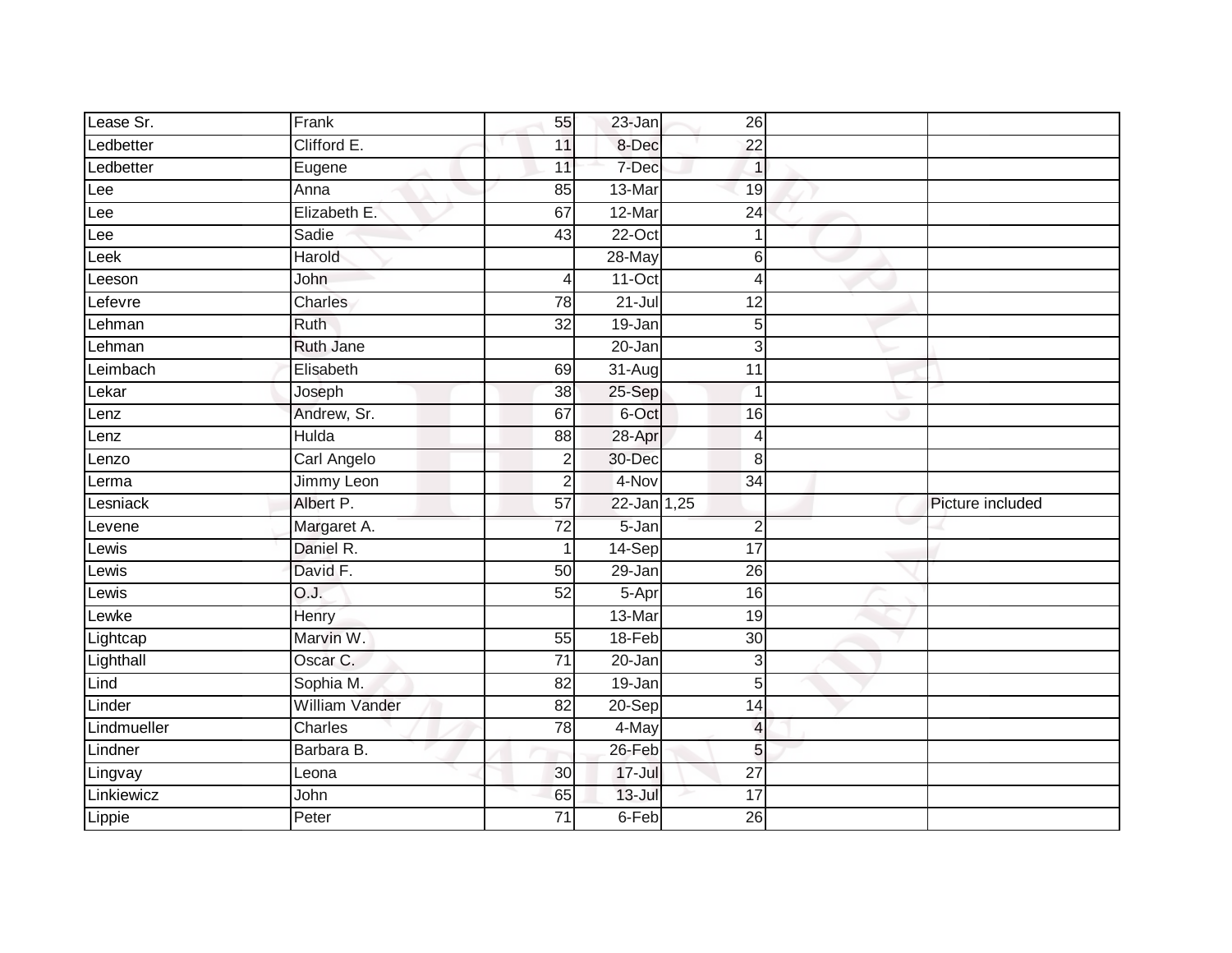| Liss      | John S.      | 42              | 18-Jan    | 5 <sup>1</sup> |  |
|-----------|--------------|-----------------|-----------|----------------|--|
| Lobonc    | Florence     | 64              | 16-Jun    | 4              |  |
| Logan     | John B.      | 69              | 6-Sep     | 18             |  |
| Lomeli    | Maria        | 75              | 19-May    | $6 \mid$       |  |
| Long      | Minnie       | 75              | 5-Nov     | 28             |  |
| Longowski | Marie        | 44              | 30-Jan    | 20             |  |
| Lorton    | David C.     | 66              | 1-Apr     | 31             |  |
| Love      | Esther L.    | 56              | 1-Dec     | 20             |  |
| Love      | Mary Blanche | 75              | 27-Feb    | 11             |  |
| Loveridge | Henry        | 68              | 2-Dec     | 42             |  |
| Lowry     | Hortense     | 72              | 5-Mar     | 4              |  |
| Lozano    | Fructuoso    | 53              | 26-Mar    | 10             |  |
| Lucas     | Michael      | 49              | 21-Dec    | $\mathbf{1}$   |  |
| Luconi    | Louis        | 71              | 29-Nov    | 50             |  |
| Ludders   | Emma J.      | 79              | 28-Oct    | 40             |  |
| Ludington | James Harold | 29              | 23-Nov    | $\mathbf{1}$   |  |
| Lugar     | Janice Rahe  | 6 week          | 23-Feb    | 8 <sup>1</sup> |  |
| Luka      | John         | 61              | 12-Mar    | 24             |  |
| Lukaczyk  | Andrew       | 74              | 26-May    | 14             |  |
| Lump      | Anna         | 56              | 14-Apr    | 6              |  |
| Luna      | Eleanor      | $\overline{34}$ | 8-May     | 10             |  |
| Lup       | Mary         | 67              | $8 -$ Jul | $\overline{4}$ |  |
| Luster    | Anna M.      | 61              | 17-May    | 4              |  |
| Lute      | <b>Betty</b> | 50              | $22-Feb$  | 18             |  |
| Luther    | Walter       | 44              | 20-Oct    | 6              |  |
| Lyle      | Mrs. George  | 85              | 22-May    | 8 <sup>1</sup> |  |
| Lyon      | Dora H.      | 83              | 6-Oct     | 16             |  |
| Lyons     | Samuel       | 58              | $13$ -Dec | 12             |  |

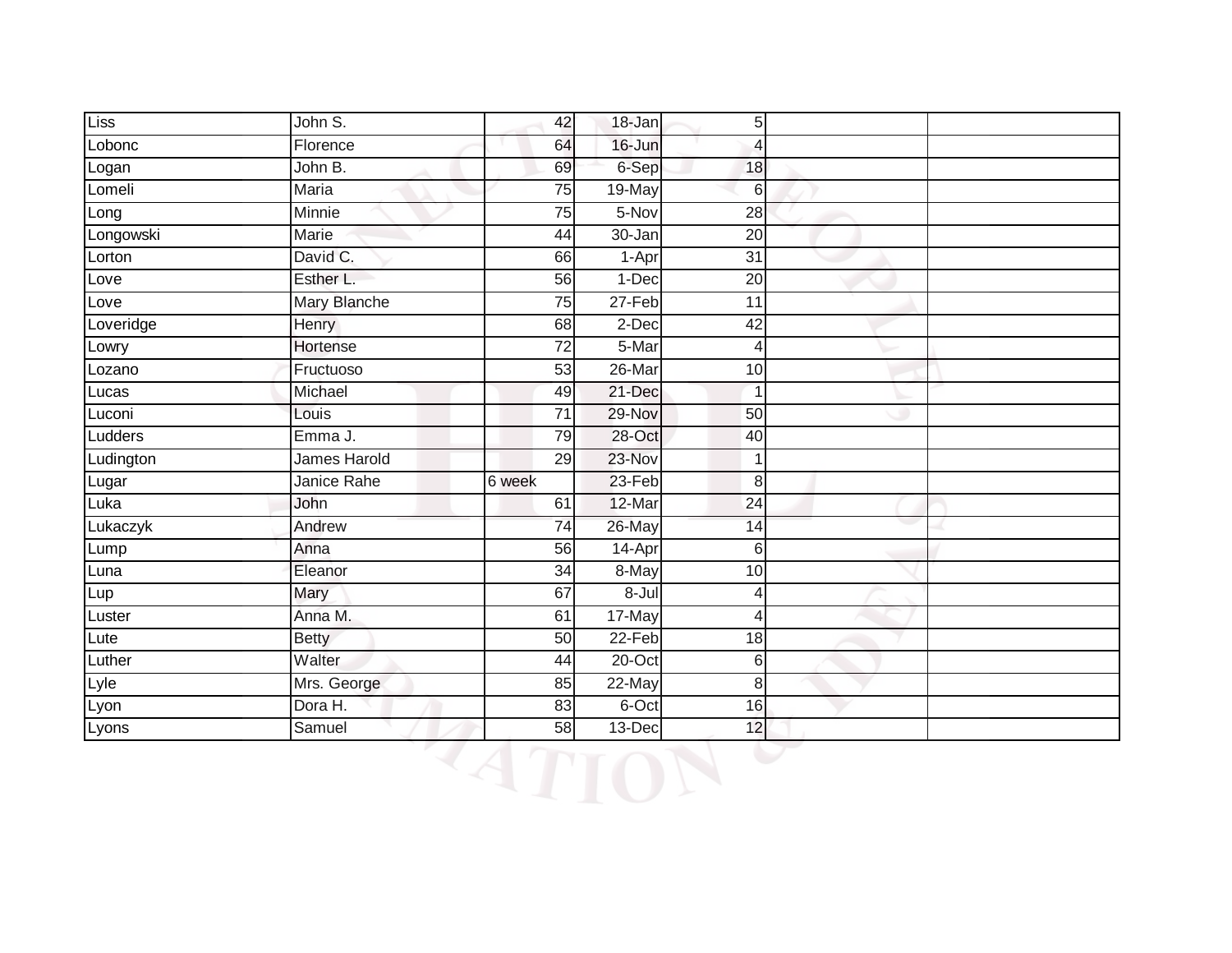| <b>Surname</b>  | <b>Given</b>              | Age             | <b>Date</b> | Page            | <b>Maiden</b> | <b>Note</b> |
|-----------------|---------------------------|-----------------|-------------|-----------------|---------------|-------------|
| Machnikowski    | William                   | 41              | 13-Oct      | 33              |               |             |
| MacLaren        | <b>Frederick Haviland</b> | 50              | 12-Jan      | 6               |               |             |
| Madden          | Chester                   | 30              | 26-Jun      | 29              |               |             |
| Madison         | Peter M.                  | 68              | $16 - Aug$  | 8               |               |             |
| Madsen          | <b>Chris Allen</b>        | 15 mon          | 4-Feb       | 4               |               |             |
| Magella         | Anna                      | 70              | 17-Mar      | 4               |               |             |
| Magerl          | Marie Ellen               | 18 mon          | 29-Jun      | 3               |               |             |
| Magyer          | Mary                      | 89              | 2-Jan       | 15              |               |             |
| Mahner          | Leopold                   | 65              | 23-Sep      | $\overline{37}$ |               |             |
| Majda           | John                      | 65              | 26-Oct      | 14              |               |             |
| Majerick        | Jacob                     | 63              | $15$ -Oct   | 26              |               |             |
| Makarewich      | Mary Ann                  | 24              | 7-Oct       | 43              |               |             |
| Malachowski     | Maryanne                  | 78              | 13-Apr      | 5               |               |             |
| <b>Malarik</b>  | Susan                     | $\overline{72}$ | 27-Dec      | $\overline{4}$  |               |             |
| Malatin         | Martin, Sr.               | 81              | 23-Sep      | $\overline{37}$ |               |             |
| <b>Malek</b>    | Peter                     | $\overline{74}$ | 29-Mar      | 18              |               |             |
| <b>Mallett</b>  | Flora                     | 71              | 18-Oct      | 12              |               |             |
| Malon           | Fredericka                | 91              | 7-May       | $\overline{31}$ |               |             |
| Mamula          | Infant                    |                 | 18-Feb      | 30              |               |             |
| Maniatakis      | Michael                   | 86              | $23-Feb$    | 8               |               |             |
| Marchand        | Arthur J.                 |                 | $19-Oct$    | $\,$ 6 $\,$     |               |             |
| Marez           | Guadalupe                 | 100             | $2-Feb$     | $\overline{4}$  |               |             |
| Margenau        | Harry W.                  | 67              | $31 -$ Jul  | 27              |               |             |
| Margenau        | Harry W.                  |                 | $2-Aug$     | 6               |               |             |
| Margenau        | Winifred L.               | 65              | 31-Dec      | 16              |               |             |
| Margeta         | Mary                      | 78              | $23 -$ Jul  | $\overline{25}$ |               |             |
| Margeta         | Mary                      | 78              | $22 -$ Jul  | 27              |               |             |
| Marjanich       | Antonette                 | 68              | 23-Nov      | 15              |               |             |
| <b>Marlow</b>   | <b>Charles</b>            | 51              | 17-Mar      | 4               |               |             |
| Marlow          | Walter                    | 62              | 30-Apr      | 26              |               |             |
| <b>Marmaras</b> | John                      | 62              | $9 - Jun$   | 8               |               |             |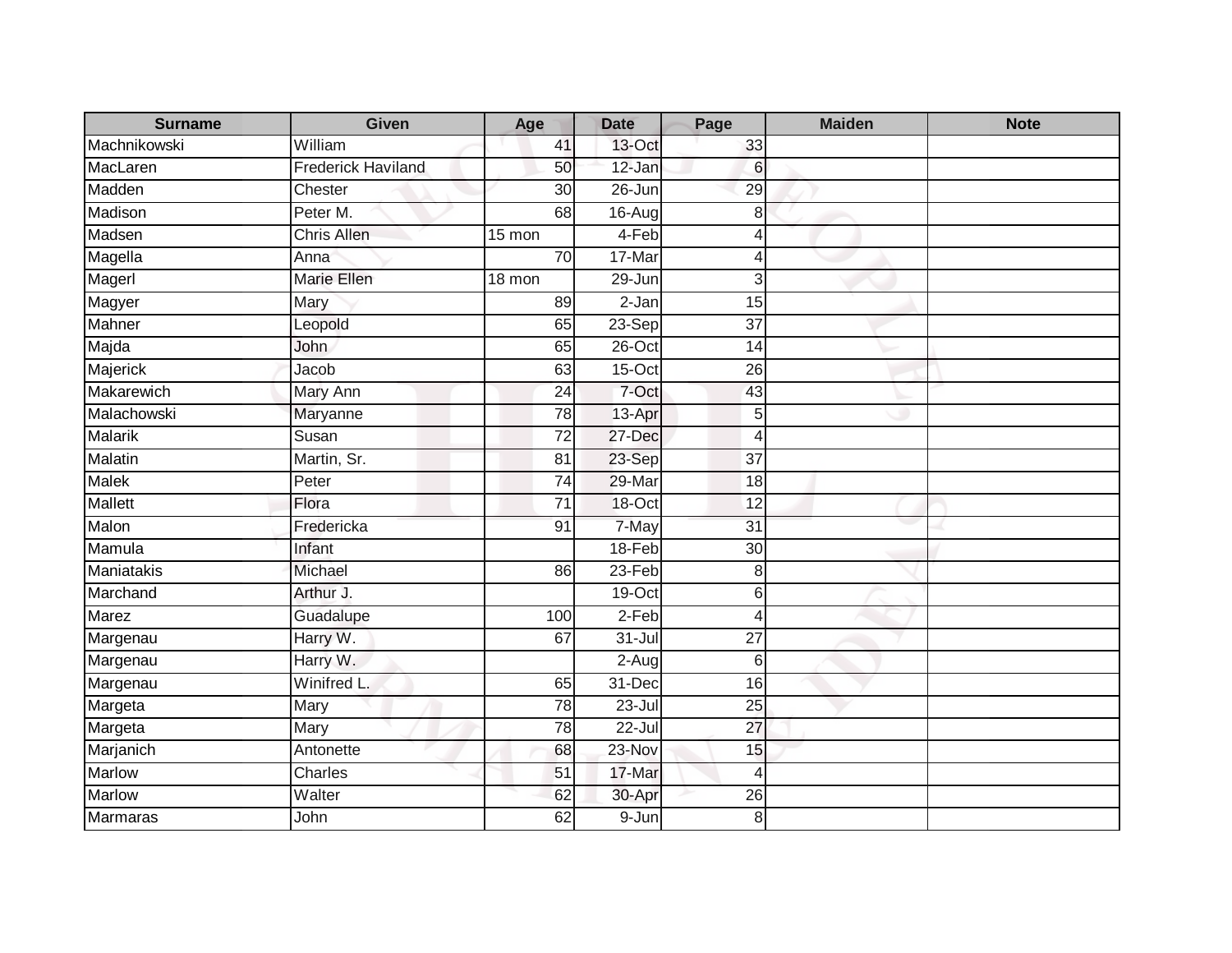| Maroc           | Florence M.        |                 | 25-Oct     | 4               |  |
|-----------------|--------------------|-----------------|------------|-----------------|--|
| Marquiss        | Dora Alice         | 61              | 9-Mar      | $\overline{4}$  |  |
| <b>Martens</b>  | Louise             | 67              | 22-Dec     | 36              |  |
| Martin          | Adolph             | 41              | $29$ -Oct  | 24              |  |
| Martin          | Mary               | 52              | $23-Feb$   | 8               |  |
| Martinez        | Felicitas          | 53              | $4-Sep$    | $\overline{27}$ |  |
| Martyniec       | Frances            | 78              | 25-Feb     | $\overline{4}$  |  |
| Martyniec       | Michael            |                 | 25-May     | 6               |  |
| Maruszczak      | John               |                 | $22-Nov$   | $6 \,$          |  |
| Massa           | Edwin L.           | 54              | 28-Apr     | 4               |  |
| Massie          | <b>Bessie</b>      | 53              | 10-Dec     | 12              |  |
| Mastej          | Geraldine          | 7               | $14 -$ Jul | 17              |  |
| <b>Mastey</b>   | Constance          | 71              | 23-Aug     | 10              |  |
| Masurak         | Anna               | 68              | 5-Oct      | 18              |  |
| Matejas         | Sophia             | 76              | 6-Jul      | 5               |  |
| Mathews         | Mark Lee           | infant          | 10-Sep     | 10              |  |
| <b>Matis</b>    | <b>Mary</b>        | $\overline{74}$ | $22-Feb$   | $\overline{18}$ |  |
| Matka           | Gasper             | $\overline{72}$ | $28 -$ Jul | 19              |  |
| Matulovicz      | Adolph             | 59              | $20 -$ Jul | $\overline{17}$ |  |
| May             | Robert J.          | 7 mons          | 17-Nov     | $\overline{20}$ |  |
| Mc Cloud        | Harry C.           | 64              | 22-Apr     | 8               |  |
| <b>McAnally</b> | Linnie             | 69              | $13-Oct$   | 33              |  |
| <b>McBrien</b>  | Ernie              | 50              | 12-Jun     | 11              |  |
| <b>McCarthy</b> | <b>Kristie Sue</b> | 7 mon           | $10 -$ Jul | 13              |  |
| McClausland     | Robert             | 5               | 22-Jun     | 3               |  |
| McClosky        | Rose               | 77              | $1-Nov$    | 6               |  |
| McCloud         | Lillian N.         | 69              | $18 - Dec$ | 39              |  |
| McConkey        | Carrie             | 82              | 6-Feb      | 26              |  |
| McConnell       | Hester A.          |                 | 21-Sep     | $6\phantom{1}6$ |  |
| McConnell       | J. Dan             | 38              | 10-Dec     | 12              |  |
| McCord          | Lloyd J.           | 66              | 17-Nov     | 20              |  |
| McDonald        | Lawrence F.        |                 | 13-Apr     | 5               |  |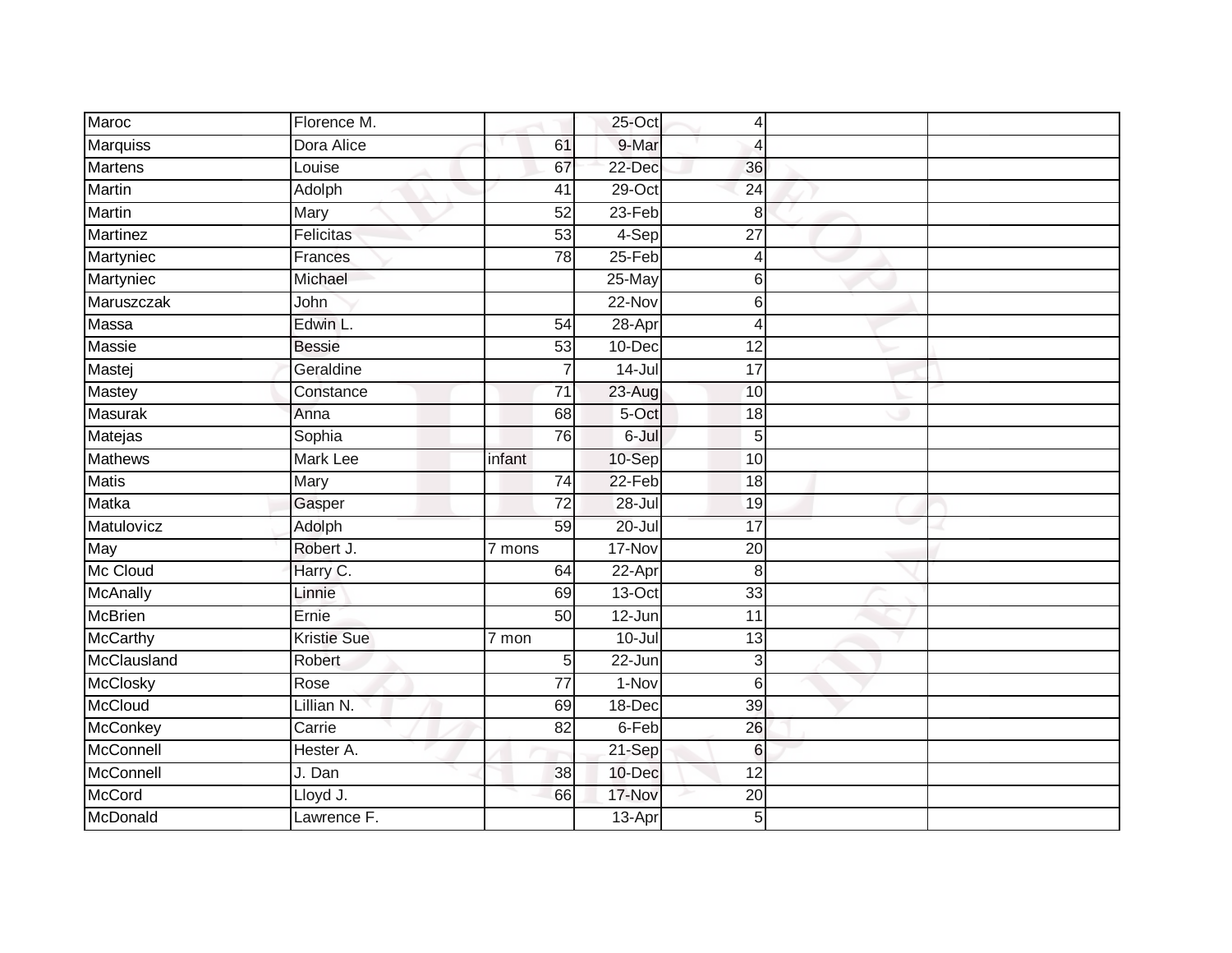| Mcgaun         | Daniel E.                 | 19              | 19-Apr     | 16              |                  |
|----------------|---------------------------|-----------------|------------|-----------------|------------------|
| <b>McGee</b>   | John                      | 52              | 11-Mar     | 34              |                  |
| McGowan        | Michael Joseph            | 67              | 12-Feb     | 26              |                  |
| <b>McGuire</b> | James H.                  | 50              | 16-Jul     | 27              |                  |
| McKay          | James                     | $\overline{51}$ | $16 -$ Jul | $\overline{27}$ |                  |
| McKeehan       | Emma                      | 88              | $21-Oct$   | 4               |                  |
| McKeown        | Herbert C.                | 50              | $27 -$ Jul | 15              |                  |
| McKesson       | Bertha L.                 | 64              | 14-Jan     | 28              |                  |
| McMilliam      | Mildred                   | 48              | $15 -$ Jul | 31              |                  |
| <b>McMills</b> | Marie                     | 63              | $23 - Aug$ | 10              |                  |
| McNeill        | Jane                      | $\overline{83}$ | $21 -$ Jul | $\overline{12}$ |                  |
| <b>McRill</b>  | Charles                   | 84              | 29-Jan     | 26              |                  |
| Mee            | Will C.                   |                 | 19-May     | $6\phantom{1}6$ |                  |
| <b>Melnik</b>  | Luka                      | 56              | $20 -$ Jul | $\overline{17}$ |                  |
| Mensior        | Christina                 | 84              | 19-May     | $6\phantom{1}6$ |                  |
| Merchant       | Lewis W.                  | 60              | 11-Dec     | 47              |                  |
| Merkley        | <b>Ruth Alice</b>         | 43              | $15 -$ Jul | $\overline{31}$ |                  |
| Merriam        | Eugene M.                 | 51              | $27 -$ Jul | 15              |                  |
| Mertel         | Christina                 | 70              | 17-Feb     | 18              |                  |
| Mesarkin       | Susan                     | 51              | $26 - Jun$ | 29              |                  |
| Mesich         | <b>Catherine Yokovich</b> | 58              | 30-Mar     | $\mathbf{3}$    |                  |
| <b>Mesich</b>  | Katherine                 | $\overline{58}$ | 29-Mar     | $\overline{18}$ |                  |
| Messenger      | Mildred                   | 51              | 9-Jun      | 8               |                  |
| <b>Messer</b>  | Mary                      | $\overline{32}$ | 7-Jun      | $5\overline{)}$ |                  |
| Metten         | Helen A.                  | 73              | 28-Oct     | 40              |                  |
| Metz           | Dale C.                   | 9               | $11-Oct$   | $\overline{4}$  |                  |
| Metzcus        | <b>Nellie</b>             | 67              | $19-Nov$   | $\overline{36}$ |                  |
| Meyer          | Alice L.                  | 61              | 30-Oct     | 15              |                  |
| Meyer          | Cora Wallace              | $\overline{71}$ | $1-Sep$    | 9               |                  |
| Meyer          | Henry                     | 70              | 29-Sep     | 1               |                  |
| Meyer          | Josephine Marie           | 50              | 15-Mar     | $\overline{9}$  |                  |
| Meyer          | Sarah L.                  | 77              | $6 -$ Jul  | 5               | Picture Included |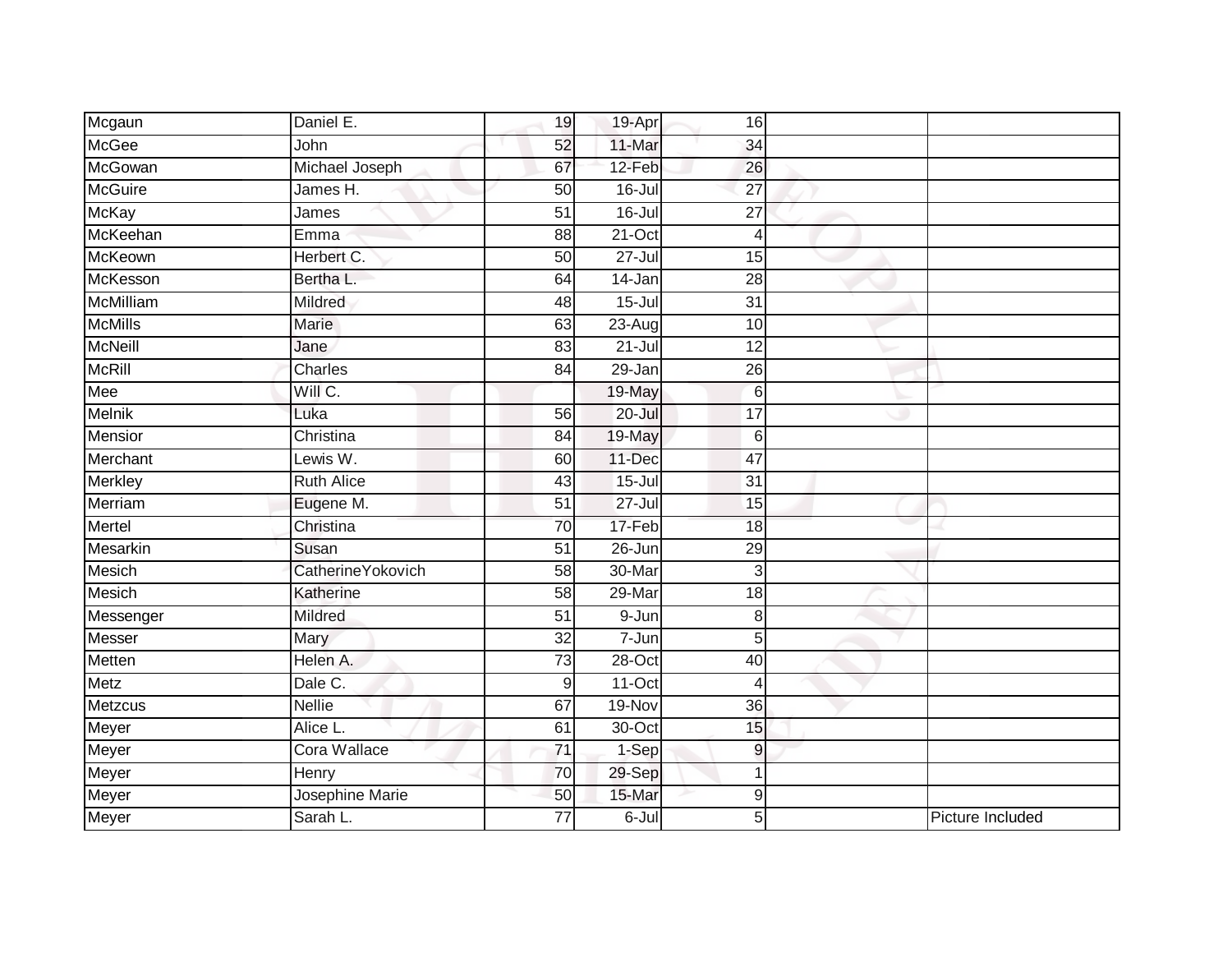| Meyrer         | Victoria           | 73              | 16-Feb     | 16              |                  |
|----------------|--------------------|-----------------|------------|-----------------|------------------|
| Michaels       | Orvin              | 30              | 21-Sep     | $\mathbf{1}$    |                  |
| Michalik       | Peter              | 68              | 3-May      | 11              |                  |
| Micu           | Helen              | $\overline{37}$ | 9-Mar      | $\overline{4}$  |                  |
| Middleton      | Fred G.            | 68              | $6-Aug$    | $\overline{23}$ |                  |
| Midget         | Earl               | 55              | 1-May      | 33              |                  |
| <b>Midkiff</b> | Mildred            | 48              | 29-Dec     | 21              |                  |
| Miedzianowski  | John J.            | 68              | 30-Dec     | 8               |                  |
| Mijanovich     | Mary               |                 | $15-Feb$   | 36              |                  |
| <b>Miklik</b>  | Carl               | 49              | 4-Jun      | 29              |                  |
| Mikola         | Sarah              | 53              | $22-Nov$   | $6\phantom{1}6$ |                  |
| Mikolajczyk    | Joseph             | 83              | 6-Feb      | $\overline{26}$ |                  |
| <b>Miksis</b>  | Magdalena          | 70              | $10 -$ Jul | 13              |                  |
| Milasich       | Wanda              | 28              | $22-Feb$   | 18              |                  |
| Miller         | Albert B.          | 68              | 4-Dec      | 35              |                  |
| <b>Miller</b>  | Anton              | 56              | 19-Mar     | $\mathbf 1$     | Picture included |
| Miller         | Edward H.          | 52              | 1-Mar      | $6 \,$          |                  |
| <b>Miller</b>  | Leroy              | $\overline{35}$ | 17-Feb     | 18              |                  |
| Miller         | Lewis A.           | 60              | 25-May     | $6\phantom{1}6$ |                  |
| <b>Miller</b>  | <b>Marie Dau</b>   | 64              | 30-Oct     | 14              |                  |
| Miller         | Mrs. Harry M.      | 66              | 15-Nov     | 6               |                  |
| Miller         | <b>Rena May</b>    | $\overline{77}$ | 8-Dec      | $\overline{22}$ |                  |
| <b>Miller</b>  | Samuel             | 63              | $15-Feb$   | 36              |                  |
| Miller         | Warde              | $\overline{36}$ | 15-May     | $\overline{27}$ |                  |
| Milosovich     | Mildred            | $\overline{58}$ | $29-Sep$   | $\overline{17}$ |                  |
| Mindor         | Anna               | $\overline{53}$ | $22 -$ Jul | 27              |                  |
| Mindos         | Dennis Lee         | 3 days          | 31-Aug     | $\overline{11}$ |                  |
| Miotka         | Anna K.            | 63              | 5-Nov      | 28              |                  |
| <b>Miss</b>    | Mary               |                 | 13-Apr     | 5               |                  |
| Mitchell       | <b>Alta Vivian</b> | 58              | $30 - Jan$ | 20              |                  |
| Mitchell       | Harry J.           | 2 mon           | $14 -$ Jul | 17              |                  |
| Mixen          | Gladys             | 43              | $21-Oct$   | $\mathbf 1$     |                  |
|                |                    |                 |            |                 |                  |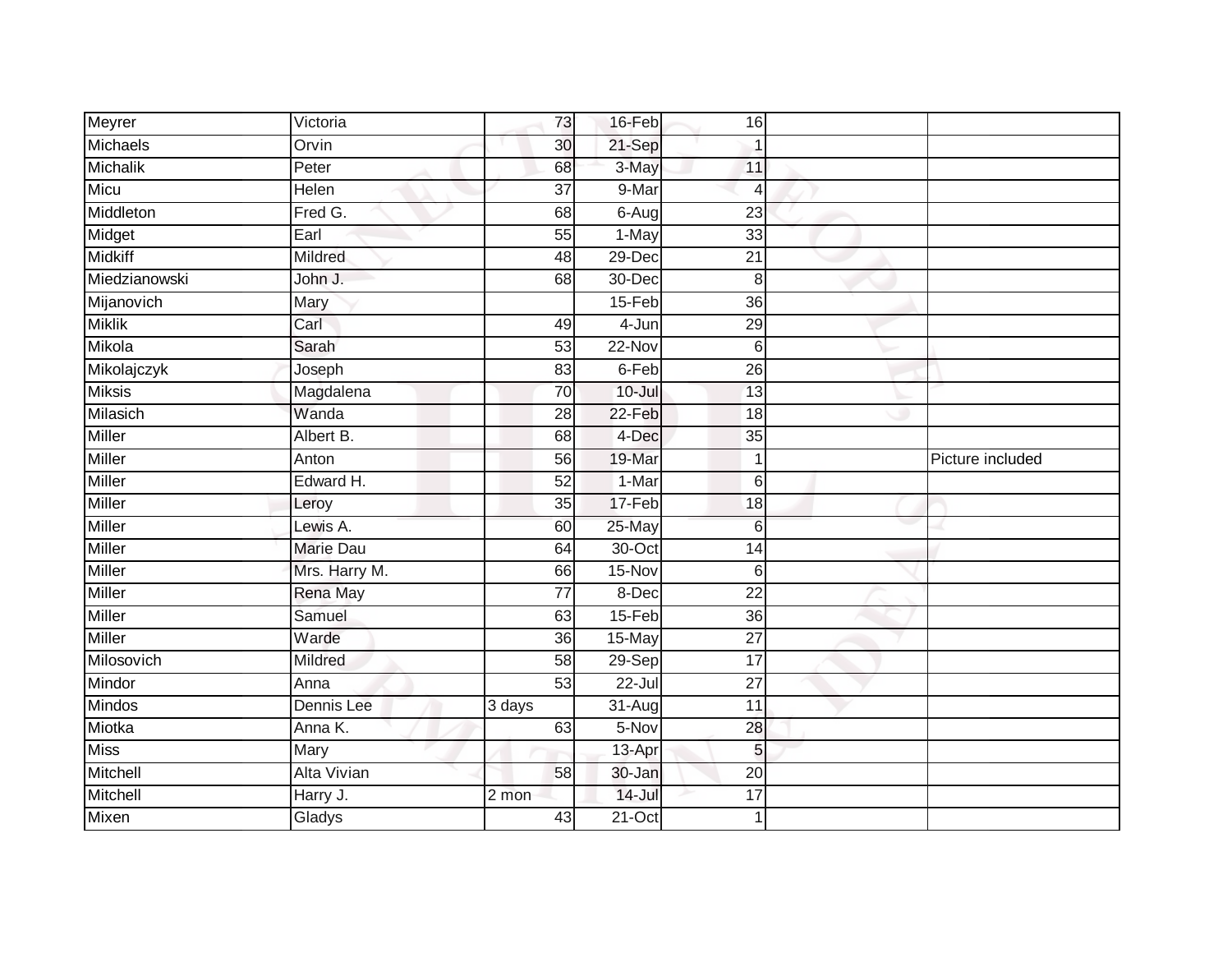| Mnich            | Connie                   | 41              | 17-Aug       | 17              |  |
|------------------|--------------------------|-----------------|--------------|-----------------|--|
| Modrzejewski     | Pearl                    | 54              | 4-Jan        | $\overline{4}$  |  |
| Moldovan         | Joseph                   | $\overline{74}$ | 22-Mar       | 4               |  |
| Moldrawski       | Mary                     | 64              | 3-Mar        | 18              |  |
| Molenda          | Joseph                   |                 | $27 - Dec$   | $\overline{4}$  |  |
| <b>Monek</b>     | $\overline{\text{Roza}}$ | $\overline{70}$ | 10-May       | 6               |  |
| Montgomery       | Charlotte                | $\overline{31}$ | $25$ -Mar    | 35              |  |
| Moore            | Emma E.                  | 73              | 29-Nov       | 50              |  |
| Moore            | Joseph                   | 56              | $15 - Jun$   | 15              |  |
| Moore            | Walter H.                |                 | 3-Apr        | 30              |  |
| Mordus           | Frank                    | 26              | 26-Oct 1, 14 |                 |  |
| Morel            | Dennis                   | 3               | 14-Jun       | 10              |  |
| Morepoe          | Molly                    | 87              | $3-Aug$      | $\overline{2}$  |  |
| Morgan           | Augusta                  | 79              | 22-Apr       | 8               |  |
| Morgan           | <b>Mary Lee</b>          | 40              | 13-Sep       | $\mathbf 1$     |  |
| <b>Morris</b>    | Daniel C.                | 76              | 20-Mar       | 6               |  |
| <b>Morris</b>    | Emma D.                  | 80              | $2-Apr$      | $\overline{4}$  |  |
| Morrison         | A.J.                     | 62              | 6-Dec        | $\overline{2}$  |  |
| Morse            | Debra                    |                 | 24-Jul       | 27              |  |
| Morse            | Otto                     | $\overline{55}$ | 9-Nov        | $\overline{18}$ |  |
| Morse            | Otto                     | 55              | 8-Nov        | $\overline{4}$  |  |
| Morse            | Terry B.                 | 69              | 24-May       | 10              |  |
| Morton           | <b>Walter Leslie</b>     | 66              | 5-Nov        | $\overline{28}$ |  |
| Moureau          | Harry A.                 | 67              | 27-May       | 8               |  |
| Mroch            | Gustav                   | 65              | 3-Apr        | 30              |  |
| Mrosefski        | William                  | 52              | $3-Aug$      | $\overline{2}$  |  |
| <b>Mshar</b>     | Helen                    | 59              | $25$ -May    | $6\phantom{1}$  |  |
| Mueller          | Mabel Agnes              | 55              | 8-Feb        | 10              |  |
| <b>Mulvihill</b> | Michael P.               | 82              | 15-Nov       | 6               |  |
| Mumma            | Alice                    | 73              | 26-Aug       | 6               |  |
| Munda            | John                     | 46              | 18-Feb       | 30              |  |
| Muntean          | Anna                     |                 | 20-Mar       | 6               |  |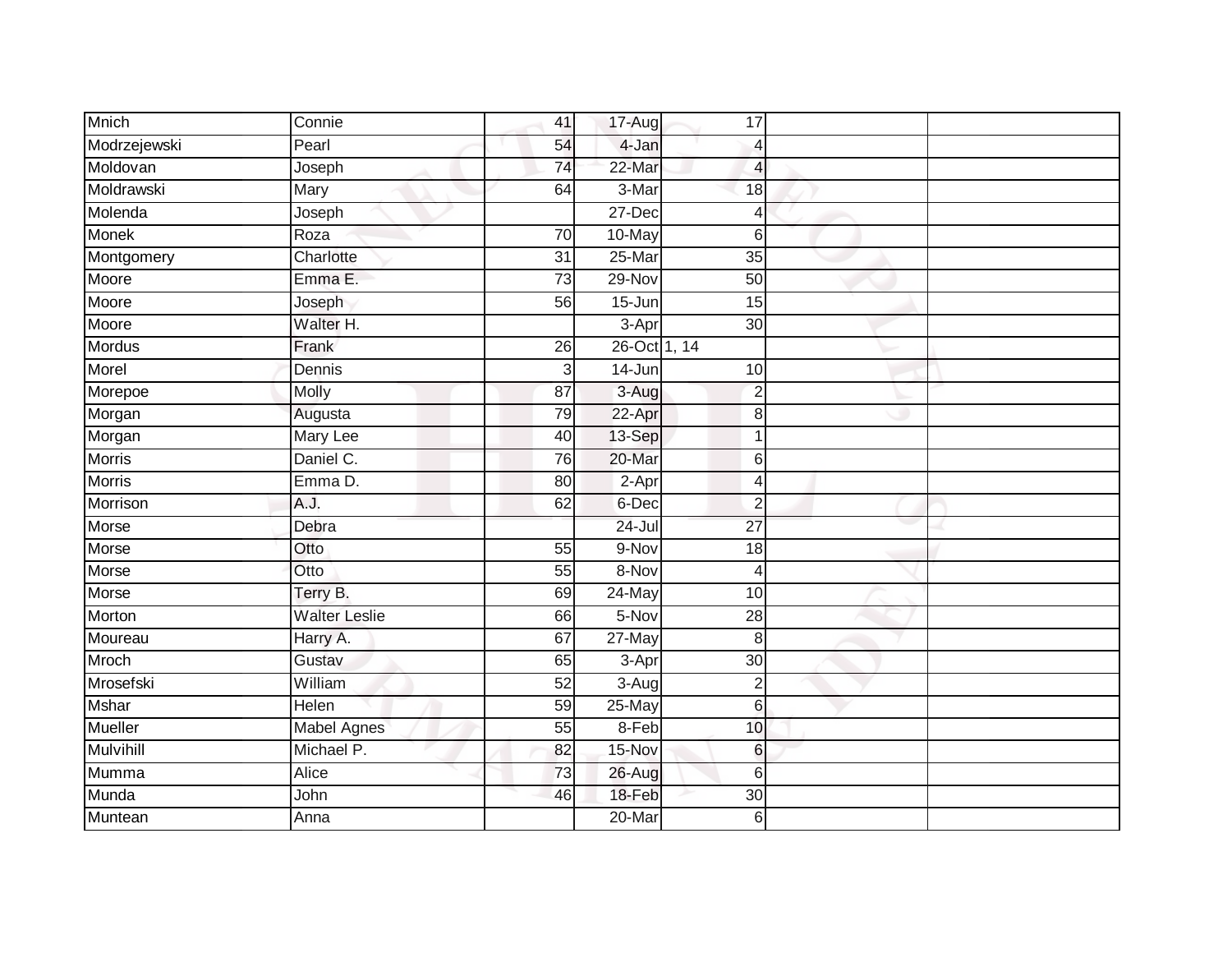| Murdock        | Mayme                    | 60              | 3-May      | 11              |  |
|----------------|--------------------------|-----------------|------------|-----------------|--|
| Muresan        | Gabriel                  | 46              | 20-Sep     | 14              |  |
| Murnane        | Kathleen Marie           | 3.5             | 28-Apr     | 4               |  |
| Murphy         | Cecil George             | 56              | 1-Dec      | 20              |  |
| Murphy         | George E.                | $\overline{21}$ | 11-May     | 17              |  |
| Murphy Jr.     | Peter                    |                 | 8-Jan      | 23              |  |
| Murray         | George M.                | Infant          | 9-Dec      | 52              |  |
| Murray         | James L.                 | 55              | 21-Jun     | 5               |  |
| Murray         | Robert                   | 79              | 22-Apr     | 8               |  |
| Myren          | Stanley F.               | 54              | $27 -$ Jul | $\overline{15}$ |  |
| <b>Myskiw</b>  | Andrej                   | 66              | 25-Mar     | 35              |  |
| Mysliwy        | <b>Justine Ostrowski</b> | 69              | $19-Feb$   | 24              |  |
| Nagel          | Fred                     | 79              | 8-Jan      | 23              |  |
| Nagel          | William F.               | 80              | $21 - Jun$ | 5               |  |
| Nagy           | Mary                     | 68              | 14-May     | $\overline{27}$ |  |
| Narantic       | Louis                    | 42              | 3-Apr      | 30 <sup>°</sup> |  |
| <b>Nave</b>    | <b>Helen</b>             | 49              | 7-Dec      | $\overline{14}$ |  |
| Neamtue        | Rafilia                  | 68              | 28-May     | $6 \,$          |  |
| Nelson         | Esther                   | 64              | $2 - Jan$  | 15              |  |
| Nelson         | F.J.                     | 58              | $28 - Apr$ | $\overline{4}$  |  |
| Nelson         | Michael Anthony          | 2 Mon           | $28-Sep$   | 10              |  |
| Nelson         | Orphey                   | 76              | $7-Oct$    | 43              |  |
| Nevicky        | Mrs. Steve               | 25              | 27-Sep     | 1               |  |
| <b>Nevious</b> | Lillian                  | $\overline{25}$ | 17-May     | $\overline{4}$  |  |
| <b>Newell</b>  | Ruth M.                  | 44              | $11-Oct$   | $\overline{4}$  |  |
| Nicholas       | Virgil L.                | 48              | 14-May     | 27              |  |
| Niemi          | Wilhelmina               |                 | 20-May     | 4               |  |
| Niemiec        | Mrs. Hedwig              | 75              | 21-Jun     | 5               |  |
| Nitch          | John                     | 74              | 13-Apr     | 5               |  |
| <b>Norris</b>  | L. Mae                   | 50              | 4-Dec      | 35              |  |
| Norris         | Robert                   | 21              | 1-Jun      | $\overline{4}$  |  |
| <b>North</b>   | Laura Bell               | $\overline{83}$ | 8-Sep      | $\overline{21}$ |  |
|                |                          |                 |            |                 |  |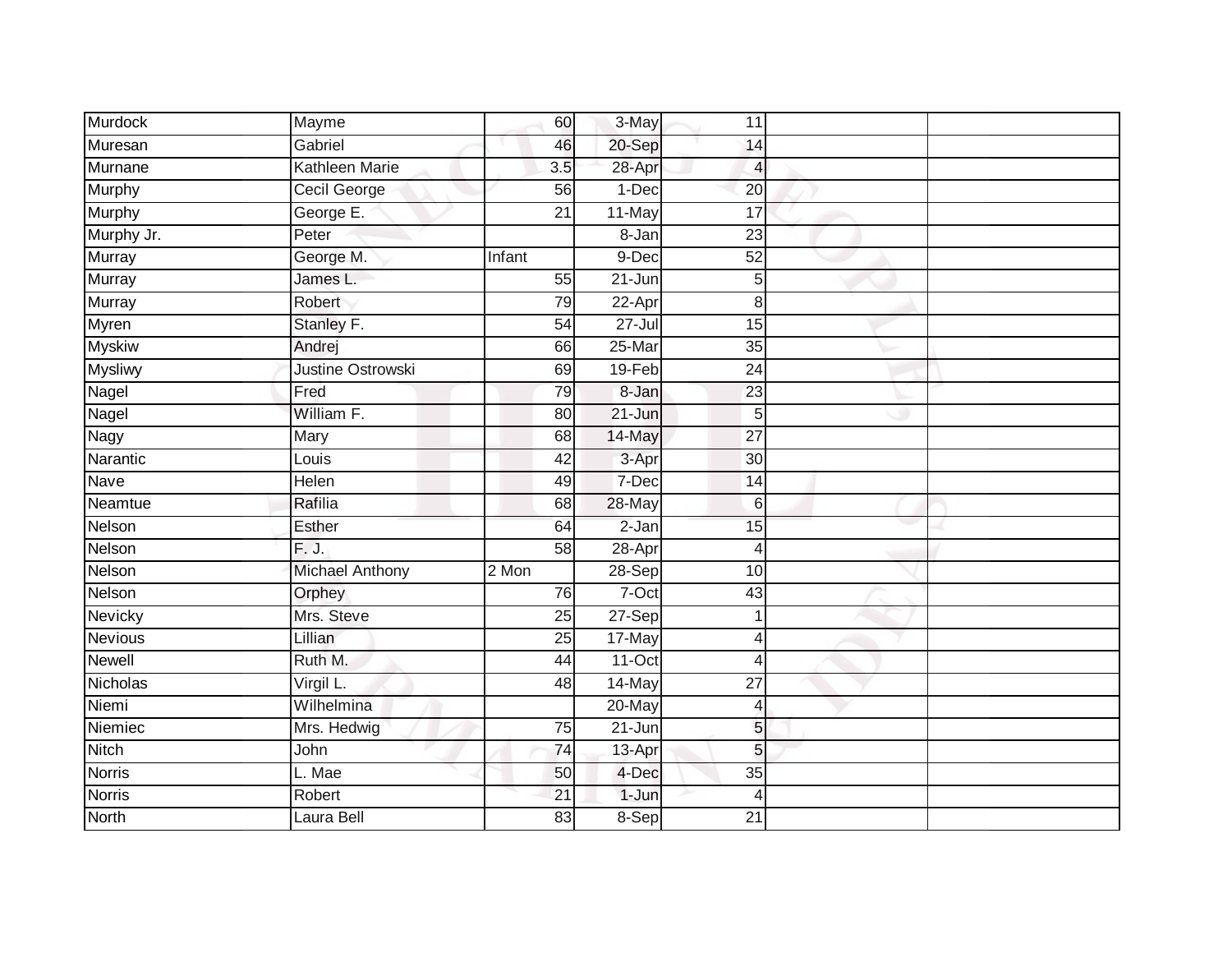| Notman       | <b>Barbara</b>       | 66              | 10-Mar     | 11              |  |
|--------------|----------------------|-----------------|------------|-----------------|--|
| Notzke       | John B.              | 76              | 15-May     | 27              |  |
| <b>Nowak</b> | Stanley              | 43              | $24 -$ Jul | 27              |  |
| <b>Nunez</b> | Joseph M.            | 23              | 3-Nov      | $\overline{1}$  |  |
| Oberc        | Valentine            | $\overline{75}$ | 5-Apr      | 16              |  |
| Obremski     | <b>Rose Marie</b>    | 3               | 16-Feb     | 16              |  |
| O'Connell    | Anna                 |                 | 16-Mar     | 6               |  |
| Odanovich    | Albert P.            | 44              | $25$ -May  | 6               |  |
| O'Donnell    | Roy R.               | 54              | 6-May      | 10              |  |
| O'Drobinak   | Ludmilla             | 69              | 28-Oct     | 40              |  |
| Oelkrug      | George               | 78              | 14-Aug     | 16              |  |
| Ogden        | Margaret E.          | 66              | 10-Dec     | 12              |  |
| O'Hara       | Catherine            | 55              | 21-Sep     | $6\phantom{1}6$ |  |
| O'Hern       | Dennis E.            | 65              | 14-Aug     | 16              |  |
| Olds         | Mary                 | 47              | 9-Aug      | 53              |  |
| Olno         | Walter               | 61              | 25-Nov     | 44              |  |
| Olsen        | <b>Agnes Olivia</b>  | $\overline{71}$ | 13-Mar     | 19              |  |
| Ondrejka     | <b>Paulette Mary</b> | 1 week          | 26-Jan     | $\overline{4}$  |  |
| O'Neill      | Sidney A., Sr.       | 58              | 15-Sep     | 11              |  |
| <b>Ooms</b>  | Adam H.              | $\overline{70}$ | $3-Aug$    | $\overline{2}$  |  |
| Orbulescu    | Emmanuel             | $\overline{72}$ | $11-Aug$   | 19              |  |
| Ordean       | Dorothy              |                 | 3-Nov      | 16              |  |
| Orlich       | <b>Nick</b>          | 71              | 8-May      | 10              |  |
| Ormandi      | Adam                 |                 | 31-Aug     | 11              |  |
| Orr          | Bernard J.           | 55              | 20-May     | $\overline{4}$  |  |
| Orzechowicz  | Lawrence James       |                 | 18-Jan     | 5               |  |
| Osojnicki    | Matt                 | $\overline{72}$ | 17-Feb     | 18              |  |
| Osolinski    | Josephine            | $\overline{74}$ | 22-Dec     | 36              |  |
| Ostrowski    | Charles              | 52              | 15-Jun     | 15              |  |
| Otoiu        | Vasile               | 82              | 3-Feb      | 12              |  |
| Owczarzak    | Martin               | 85              | 26-Feb     | 5               |  |
| Pactwa       | Anthony              | $\overline{58}$ | $20 - Apr$ | 10              |  |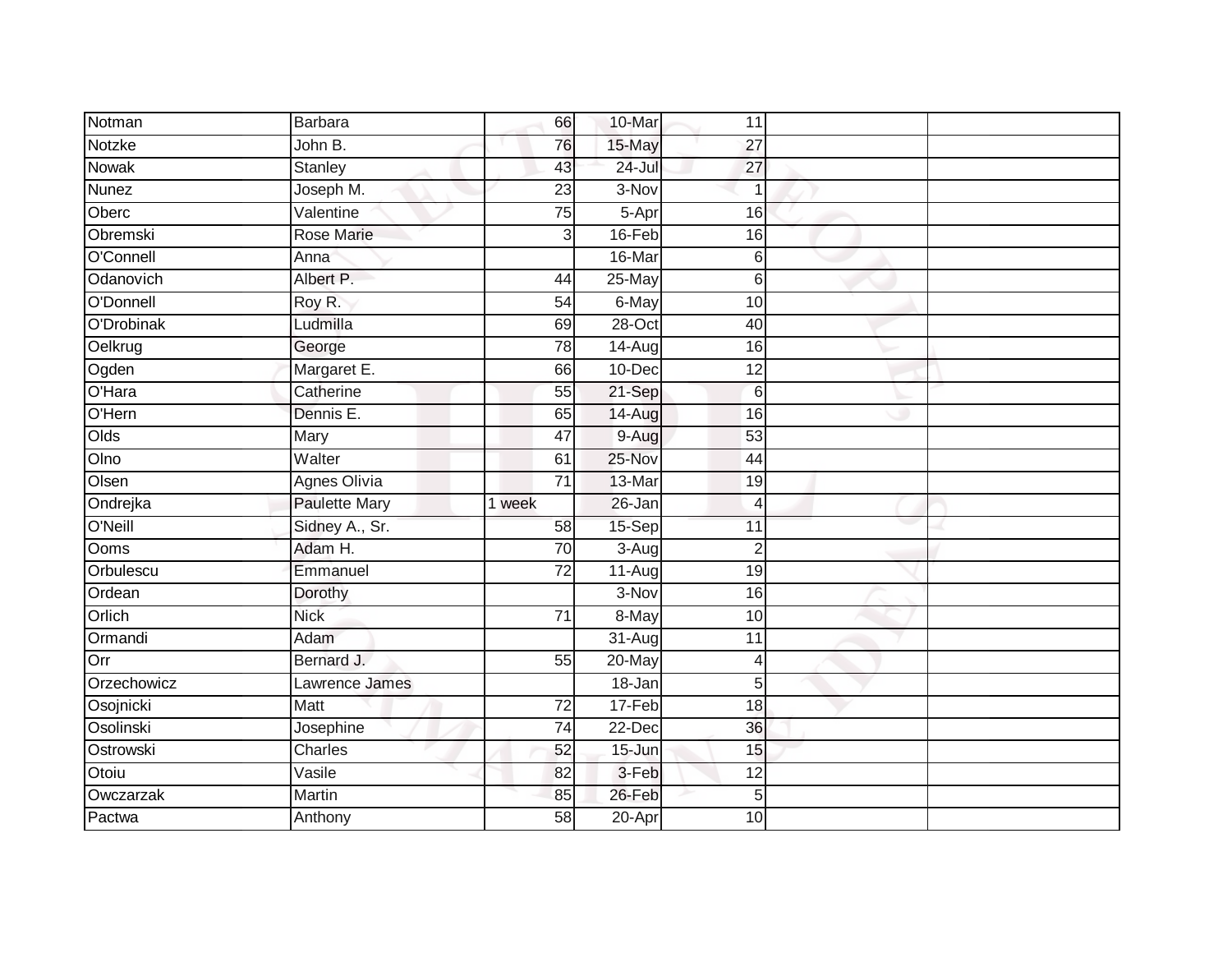| Padgett       | Manley W.            | 62              | 5-Feb      | 4               |           |  |
|---------------|----------------------|-----------------|------------|-----------------|-----------|--|
| Page          | Laura C.             | 56              | 30-Oct     | 15              |           |  |
| Palasz        | Phillip              | 66              | 23-Feb     | 8               |           |  |
| Palko         | Florian              | 82              | $18-Sep$   | $\overline{4}$  |           |  |
| <b>Pallas</b> | <b>Merry Lou</b>     | $\overline{20}$ | 16-Aug     |                 | Christmas |  |
| Palmer        | Anna A.              | 79              | 8-Jun      | 4               |           |  |
| Palmer        | <b>Blanche</b>       | 93              | $10 -$ Jul | 13              |           |  |
| Pancek        | infant               |                 | 9-Feb      | 14              |           |  |
| Panko         | Dorothy              | 36              | 16-Apr     | 27              |           |  |
| Panko         | Michael              | $\overline{39}$ | 18-Feb     | 30              |           |  |
| Papageorge    | Spiros               | 63              | 26-Aug     | $\,6$           |           |  |
| Papp          | Andrew               | 67              | 22-Dec     | 36              |           |  |
| Papp          | Mrs Alex             | 64              | 14-Sep     | 17              |           |  |
| Pappas        | Alex                 | 62              | 4-Dec      | 35              |           |  |
| Paragina      | Robert               | 64              | 22-Dec     | $\overline{36}$ |           |  |
| Parchem       | <b>William Henry</b> | 53              | 1-Jun      | 4               |           |  |
| Paris         | <b>Harry</b>         |                 | 12-Jun     | 11              |           |  |
| Parise        | Isabella             | 85              | 4-Feb      | $\overline{4}$  |           |  |
| Parker        | Richard C.           | 72              | 16-Augl    | 8               |           |  |
| Parker        | Robert R.            | 25              | 26-Jun     | 29              |           |  |
| Parr          | <b>Troy Delene</b>   | $\overline{22}$ | $3-Feb$    | 12              |           |  |
| Passineau     | Arthur               |                 | 20-Jan     | 3               |           |  |
| Pasternak     | Frank                | 61              | $12$ -Oct  | 8               |           |  |
| Pastor        | John                 | 63              | 23-Dec     | $\overline{21}$ |           |  |
| Patrick       | Michael J.           |                 | 18-Jun     | 4               |           |  |
| Patten        | Lewis M.             | 58              | 16-Feb     | 16              |           |  |
| Pavelka       | Paul, Sr.            | 83              | $22-Nov$   | $\,$ 6 $\,$     |           |  |
| Pawlaczyk     | Mary                 | 68              | 28-Jun     | $\overline{4}$  |           |  |
| Pawlik        | John                 | 70              | 18-May     | 10              |           |  |
| Pawlus        | Martin               | 88              | 28-Apr     | $\overline{4}$  |           |  |
| Pazdur        | Jacob                | 78              | 16-Dec     | 48              |           |  |
| Pearson       | Roy                  | 62              | 10-Apr     | $\overline{31}$ |           |  |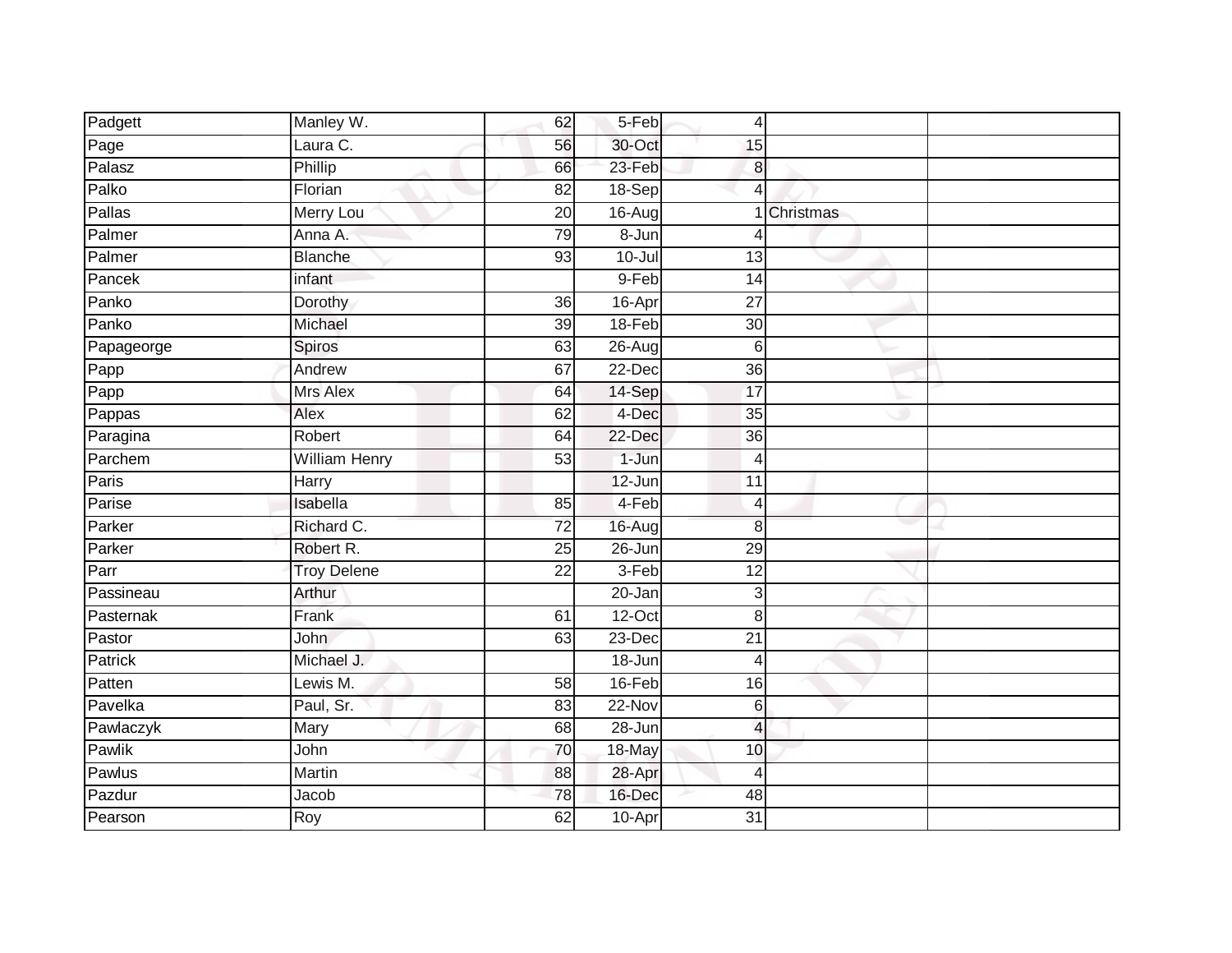| Pearson     | Winifield S.  | 47              | 2-Jan                  | 15              |  |
|-------------|---------------|-----------------|------------------------|-----------------|--|
| Pederson    | Larry R.      | $\overline{7}$  | 1-Dec                  | 20              |  |
| Peffers     | Margaret      | 90              | 19-Nov                 | 36              |  |
| Pelczar     | Frank         | 67              | $12$ -Oct              | 8               |  |
| Pena        | Jose M.       | 29              | $24 -$ Jul             | $\overline{27}$ |  |
| Pepperdine  | William       | $\overline{22}$ | 26-Apr                 | 6               |  |
| Perris      | Esther        | 68              | 7-May                  | $\overline{31}$ |  |
| Peseich     | Milica        | 35              | 8-May                  | 10              |  |
| Peters      | Anna          | 77              | 3-May                  | 11              |  |
| Peters      | Anna          | $\overline{77}$ | 1-May                  | 33              |  |
| Peters      | Minnie        | 72              | $16 - Jan$             | 24              |  |
| Peters      | William L.    | 68              | $1-Jun$                | $\overline{4}$  |  |
| Peterson    | Frank         | 61              | 30-Nov                 | -1              |  |
| Peterson    | Signe         | 74              | 23-Jan                 | 26              |  |
| Petronella  | Dr. Samuel J. | 44              | $2-Apr$                | $\overline{4}$  |  |
| Petruff     | John          | 68              | 13-Mar                 | 19              |  |
| Petty       | Laura M.      | 62              | $11-Oct$               | $\overline{4}$  |  |
| Pfeiffer    | Andrew        | 85              | 27-Mar                 | 16              |  |
| Phalen      | Matthew J.    | 48              | 19-Jan                 | 5               |  |
| Phelps      | Alexander     | $\overline{73}$ | $25-Sep$               | $\overline{2}$  |  |
| Pickrell    | Mary B.       | 84              | 24-Aug                 | 12              |  |
| Piekarczyk  | Zofia         | 68              | 12-May                 | 4               |  |
| Pietranczyk | Ignacy        | 83              | $19 - Jan$             | 5               |  |
| Pievac      | <b>Nick</b>   | 69              | 5-Mar                  | $\overline{4}$  |  |
| Pike        | James L.      | 56              | $6 - \overline{A}$ ugl | 23              |  |
| Pinte       | Joseph        | 74              | 19-Jan                 | 5               |  |
| Pintners    | Anna          | 93              | $29$ -Dec              | $\overline{21}$ |  |
| Piper       | Sarah         | 73              | $15$ -Oct              | 26              |  |
| Piwowarski  | Anthony       | 44              | 27-Oct                 | 14              |  |
| Plootz      | V.E.          | 56              | 24-Jun                 | 15              |  |
| Ploski      | John          | 69              | 13-Apr                 | 5               |  |
| Plutko      | Michael       | 62              | $3 - Jun$              | 10              |  |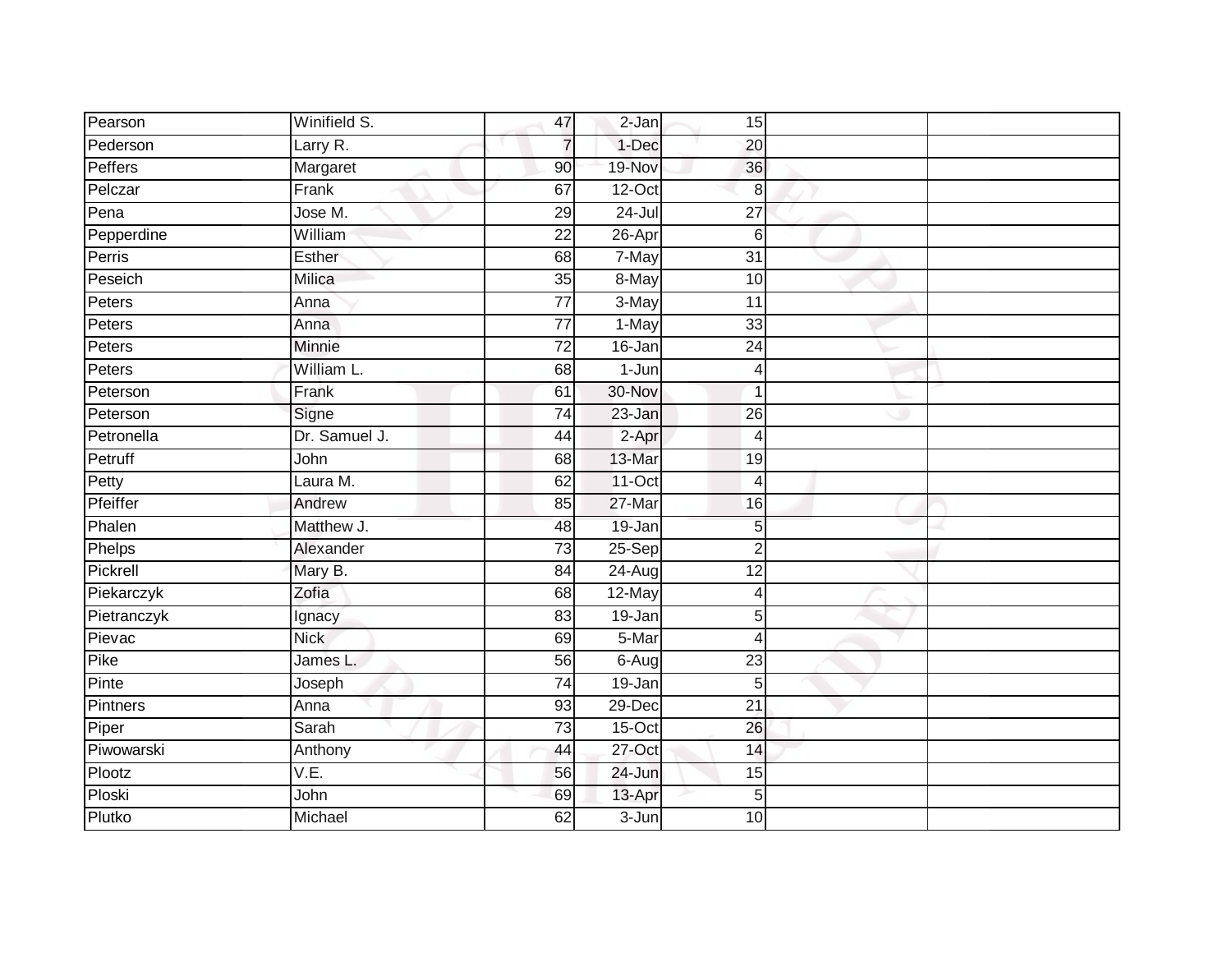| <b>Plys</b> | Alexander           | 79              | 27-Aug     | 29              |  |
|-------------|---------------------|-----------------|------------|-----------------|--|
| Podsiadle   | Andrew              | 62              | 9-Aug      | 53              |  |
| Pohlplatz   | Theodore            | 78              | $1 -$ Jul  | 37              |  |
| Pokrifcak   | Francis             | 62              | 5-Nov      | $\overline{28}$ |  |
| Polito      | Augusta             | 68              | $22-Sep$   | $\overline{18}$ |  |
| Polman      | Leonarda            | 33              | 8-Sep      | $\overline{21}$ |  |
| Poloncak    | Joseph S.           | 41              | 29-Sep     | $\overline{17}$ |  |
| Polus       | Michael             | 69              | 25-Oct     | 4               |  |
| Poninski    | Anthony             | $\overline{74}$ | $2-Jul$    | 4               |  |
| Poole       | Margaret E.         | 45              | $29-Nov$   | 50              |  |
| Poors       | Ethern              | 44              | 29-Jan     | $\overline{26}$ |  |
| Popillo     | Verna               | 53              | 3-Nov      | 16              |  |
| Popovich    | Dorimedont          | 69              | $14 -$ Jul | $\overline{17}$ |  |
| Popp        | Theodore            | 68              | 5-Oct      | 18              |  |
| Poremba     | John                | $\overline{74}$ | 18-Oct     | $\overline{12}$ |  |
| Portz       | $\overline{AI}$     | $\overline{75}$ | 12-Oct     | 8               |  |
| Portz       | George              | 69              | 14-Apr     | 6               |  |
| Postlewaite | Samuel M.           | 92              | 8-Feb      | 10              |  |
| Potis       | John, Sr            | 69              | 19-Oct     | 6               |  |
| Poulton     | Keith               | 55              | $29-Nov$   | $\overline{50}$ |  |
| Powell      | Nell                | 69              | 18-Aug     | 15              |  |
| Powers      | <b>Clare Alvina</b> | $\overline{57}$ | $28 - May$ | $6\phantom{1}6$ |  |
| Prametz     | Simon               | 70              | 24-Apr     | 31              |  |
| Pranis      | Alexander           | 80              | 31-Mar     | 17              |  |
| Pranis      | Frank               | 43              | 27-May     | 8               |  |
| Prater      | Larry               | $\overline{22}$ | 19-Oct     | 1               |  |
| Prayzner    | Joseph              | 69              | 30-Nov     | $\overline{17}$ |  |
| Press       | Florence L.         | 40              | 23-Sep     | 37              |  |
| Press       | Jacob L.            | 66              | 7-Dec      | 14              |  |
| Price       | Howard              | 61              | 27-Dec     | 4               |  |
| Priest Sr.  | George T.           | 60              | 27-Mar     | 16              |  |
| Procter     | Ben F.              | $\overline{72}$ | $3 -$ Jul  | 16              |  |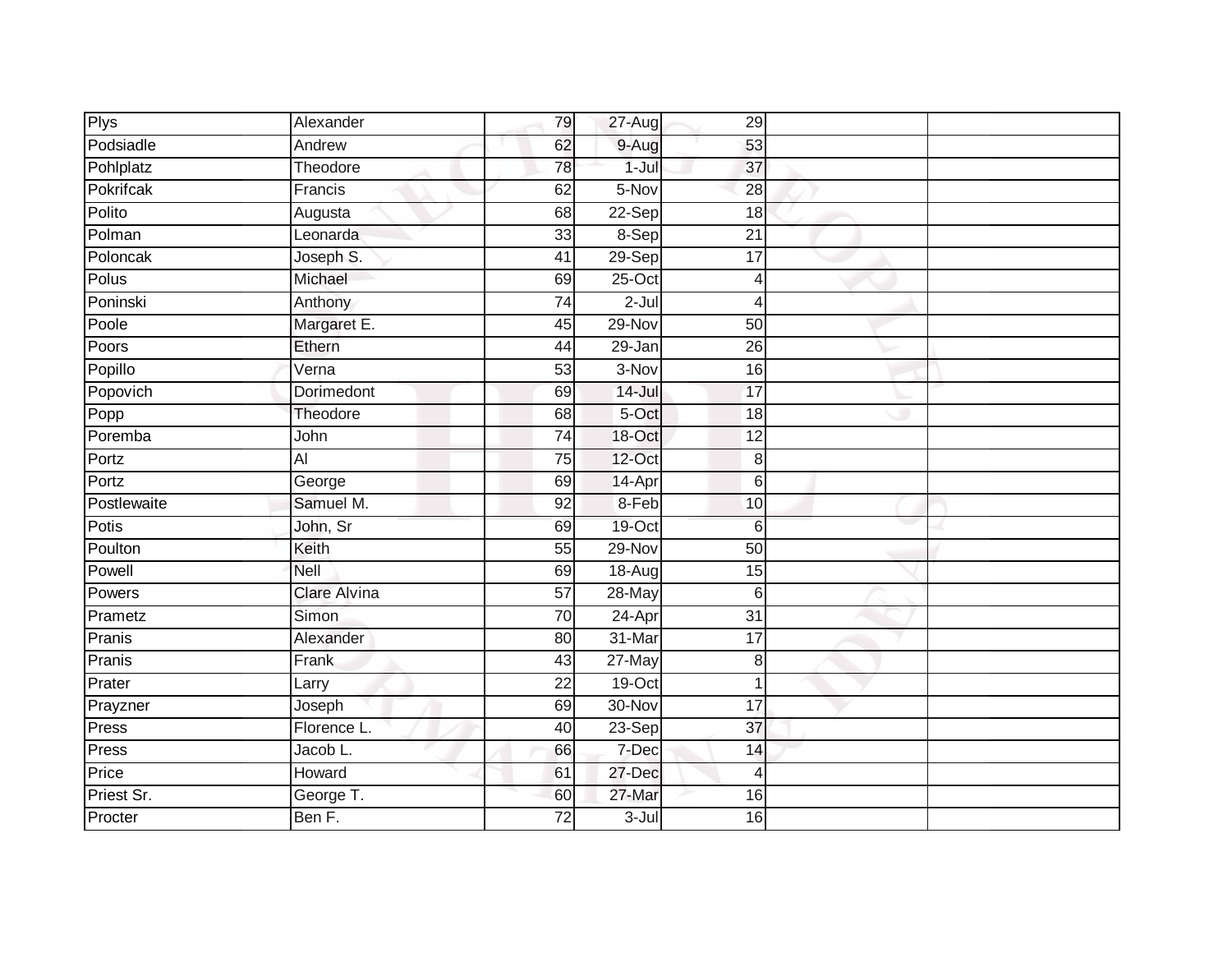| Procter      | Benjamin F.             | 71                 | $3 -$ Jul  | 16              |  |
|--------------|-------------------------|--------------------|------------|-----------------|--|
| Procter      | Margaret                | 72                 | 6-Feb      | 26              |  |
| Prohl        | Augusta Anna            | 67                 | $2 - Jan$  | 15              |  |
| Prusiecki    | Josephine               | 80                 | 26-May     | 14              |  |
| Pryor        | Michael J.              | 69                 | $28-Sep$   | 10              |  |
| Pszczola     | Vincent M.              | 56                 | 18-May     | 10              |  |
| Pudlo        | Walter                  | 59                 | $12 -$ Jul | 6               |  |
| Puente       | Antenia                 | 61                 | 6-Apr      | 5               |  |
| Puente       | Antonia                 | 61                 | 8-Apr      | 28              |  |
| Pugh         | Lee                     | 79                 | $3 -$ Jul  | $\overline{16}$ |  |
| Pulco        | Ethel V.                | 59                 | 15-Jun     | 15              |  |
| Purcell      | Alma Marie              | 43                 | 6-Mar      | 10              |  |
| Quasney      | Mary Elizabeth          | 47                 | 22-Apr     | 8               |  |
| Quigley      | Charles                 | 33                 | 18-Jan     | 5               |  |
| Quint        | <b>Jeffery Lee</b>      | $\overline{2}$ day | 4-Jan      | $\overline{4}$  |  |
| Quintanilla  | Lupe                    | 20                 | 20-Dec     | 8               |  |
| Racy         | <b>Walenty (Ronczy)</b> | 68                 | 3-Nov      | $\overline{16}$ |  |
| Radecki      | Edward J.               | 46                 | $21 - Jun$ | 5               |  |
| Radovich     | Peter                   | 65                 | 25-Jun     | $\overline{2}$  |  |
| Radziejewski | August J.               | $\overline{70}$    | $29-Nov$   | 50              |  |
| Radziwiecki  | John                    | $\overline{71}$    | $1-Sep$    | 9               |  |
| Ragon        | Leonard W.              |                    | $11-Feb$   | 28              |  |
| Ranich       | <b>Mildred</b>          | 63                 | 23-Jul     | 25              |  |
| Rankin       | Richard                 | 3.5                | $22$ -Mar  | $\overline{4}$  |  |
| Rascher      | J.Joseph                | 80                 | 15-Mar     | $\overline{9}$  |  |
| Raseta       | Daniel                  | 65                 | 10-Feb     | 16              |  |
| Ratutis      | Alex                    | 68                 | 8-Dec      | $\overline{22}$ |  |
| Rausch       | George J.               | 56                 | 12-Oct     | 8               |  |
| Ray          | Sadie L.                | 79                 | 4-Dec      | 35              |  |
| Reczek       | Paul                    | 74                 | 13-Apr     | 5               |  |
| Redar        | Susan                   | 87                 | 9-Apr      | $\overline{25}$ |  |
| Redpath      | William R.              | $\overline{84}$    | 17-Nov     | $\overline{20}$ |  |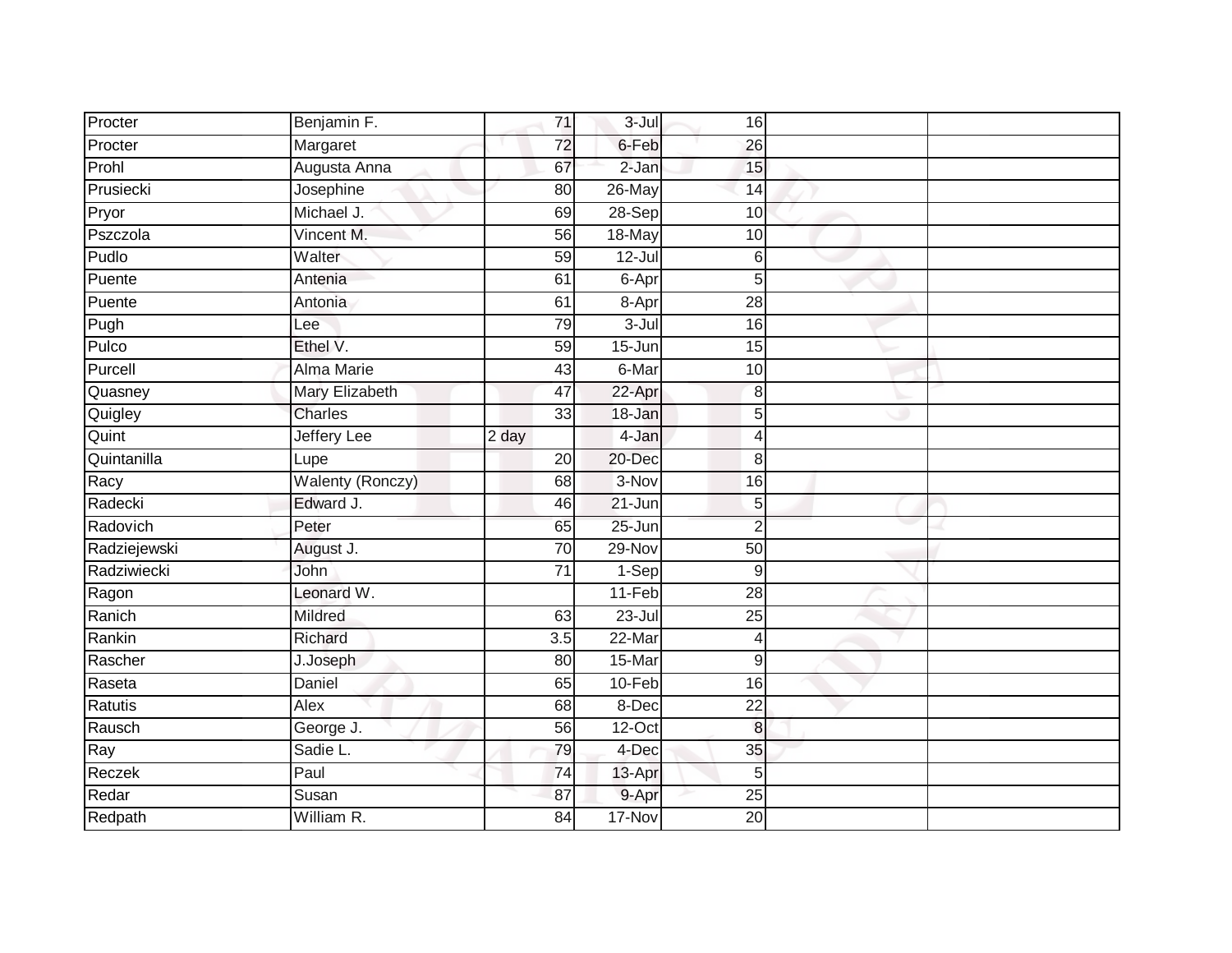|                      |                 | 17-Dec     | 40              |  |
|----------------------|-----------------|------------|-----------------|--|
| Clifford             | 65              | 14-May     | 27              |  |
| Clifford A.          | 65              | 13-May     | 26              |  |
| Florence H.          | 84              | 9-Jun      | 8               |  |
| John W.              | $\overline{82}$ | 17-Apr     | $\overline{31}$ |  |
| <b>Stanley</b>       | 23              | $21-Sep$   | 1               |  |
| Dora                 | 71              | 15-Jun     | 15              |  |
| Edward J.            | 51              | 11-Mar     | 34              |  |
| Henrietta            | 83              | 15-Feb     | 36              |  |
| <b>Michale Louis</b> |                 | 12-Nov     | $\overline{22}$ |  |
| Freida Knuchel       | 74              | 31-Mar     | $\overline{17}$ |  |
| Herman               | 50              | 8-Feb      | 10              |  |
| Augustine            |                 | 15-Apr     | 21              |  |
| Nicholas J.          | 43              | 20-Feb     | 10              |  |
| Nicholas James       | 43              | 22-Feb     | 18              |  |
| Allie                | 60              | 14-Sep     | 17              |  |
| Charles W.           | 61              | $23 - Jun$ | $\,8\,$         |  |
| Alexander            |                 | $19$ -Oct  | $\,$ 6          |  |
| Jack                 | 76              | $2-Mar$    | 16              |  |
| <b>Jack</b>          | 76              | $27-Feb$   | $\overline{11}$ |  |
| Ermine M.            | 71              | 22-Nov     | 6               |  |
| <b>Ruth Ann</b>      |                 | $9-Aug$    | 53              |  |
| Cecil                | 48              | 3-Sep      | 27              |  |
| Karolina             | 80              | $9-Aug$    | $\overline{53}$ |  |
| Gladys               | $\overline{35}$ | 23-Oct     | $\overline{1}$  |  |
| Fred E.              | 77              | $26$ -Oct  | 14              |  |
| Johanna May          | 58              | 29-Apr     | 16              |  |
| Mary                 | 76              | 9-Apr      | 25              |  |
| Paul, Sr.            | 56              | 25-Oct     | $\overline{4}$  |  |
| <b>Bernie</b>        | 62              | $12$ -Jun  | 11              |  |
| Andrew               | Infant          | 16-Aug     | 8               |  |
| Joseph               | Infant          | 16-Aug     | 8               |  |
|                      | Benjamin        | 20         |                 |  |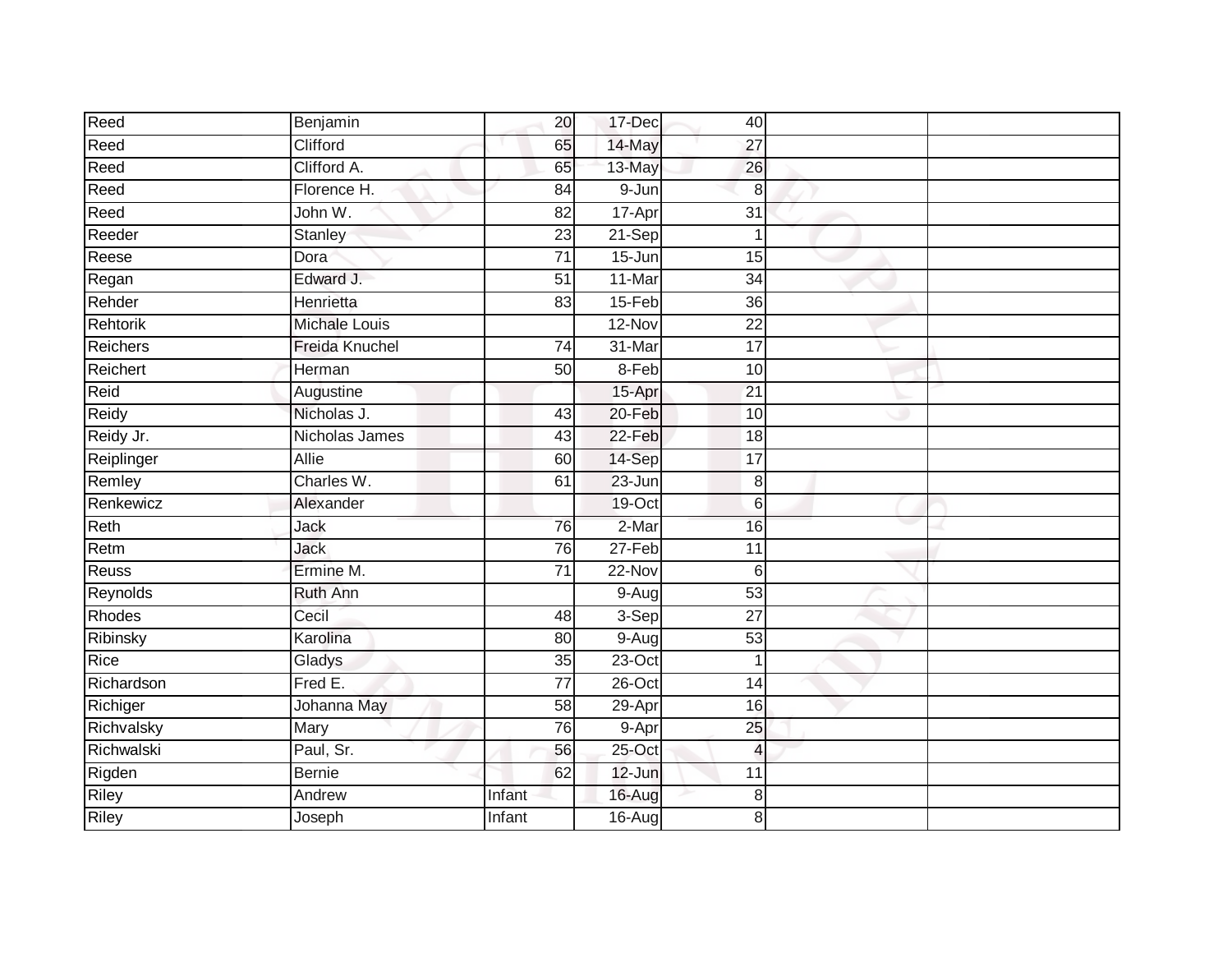| Rimes          | Charles Herbert, Sr. | 90              | 19-Nov           | 36                    |  |
|----------------|----------------------|-----------------|------------------|-----------------------|--|
| Rimmel         | <b>Barbara</b>       | 66              | 1-Nov            | $6\phantom{1}6$       |  |
| Ritter         | William J.           | 69              | 20-Sep           | 14                    |  |
| Riza           | Allie                | 68              | 2-Oct            | 37                    |  |
| <b>Robbins</b> | Rose                 | 43              | $9-Sep$          | $\overline{32}$       |  |
| <b>Robbins</b> | Thos. J.             | 59              | $23$ -Oct        | 41                    |  |
| Roberson       | Emmitt               | 69              | 21-May           | 4                     |  |
| Roberts        | <b>Altha Maude</b>   |                 | $2-Sep$          | 6                     |  |
| Robertson      | John                 |                 | 25-Mar           | 35                    |  |
| Roche          | William              | 41              | 15-Nov           | 50                    |  |
| Rodda          | Arnold R.            | 45              | 19-Oct           | $6\phantom{1}6$       |  |
| Rodriquez      | Jose                 | 54              | 8-Oct            | $\overline{4}$        |  |
| Rogers         | Charles R.           | 62              | 13-Oct           | 33                    |  |
| Rogers         | Earl V.              | 55              | 23-Nov           | 15                    |  |
| Rogers         | Gilbert J.           | 46              | 6-Mar            | $\overline{10}$       |  |
| Rogers         | Laura I.             | 57              | 20-Jan           | 3                     |  |
|                |                      |                 |                  |                       |  |
| Rohder         | Andrew               | 1 day           | $24 -$ Jul       | $\overline{27}$       |  |
| Rohrman        | Lillian C.           | 57              | 13-Sep           | $\overline{4}$        |  |
| Rojek          | Joseph               | 61              | 21-Jan           | 30                    |  |
| Roman          | William              | 59              | 30-Apr           | 26                    |  |
| Romano         | Margaret Mangino     | 55              | $24-Feb$         | $\overline{4}$        |  |
| Rometsch       | Frank                | 63              | $14 - Aug$       | 16                    |  |
| Ronan          | Thomas J.            | 39              | 31-Mar           | 17                    |  |
| Roop           | Marie C.             | 67              | $24 -$ Jul       | $\overline{27}$       |  |
| Rose           | William J.           | 72              | $16 - Aug$       | 8                     |  |
| Rosenbuck      | Ida Mae              | 79              | 18-May           | 10                    |  |
| Ross           | Emmett               | $\overline{51}$ | 19-Apr           | 16                    |  |
| Rossa          | Edward J.            | 45              | 14-Jun           | 10                    |  |
| Rossi          | John                 | 74              | $8 -$ Jul        | $\overline{4}$        |  |
| Rossnagel      | Ferdinand            | 61              | 25-Mar           | 35                    |  |
| Rosta<br>Roth  | Rose<br>John R.      | 65<br>76        | 15-Sep<br>16-Aug | 11<br>$\overline{21}$ |  |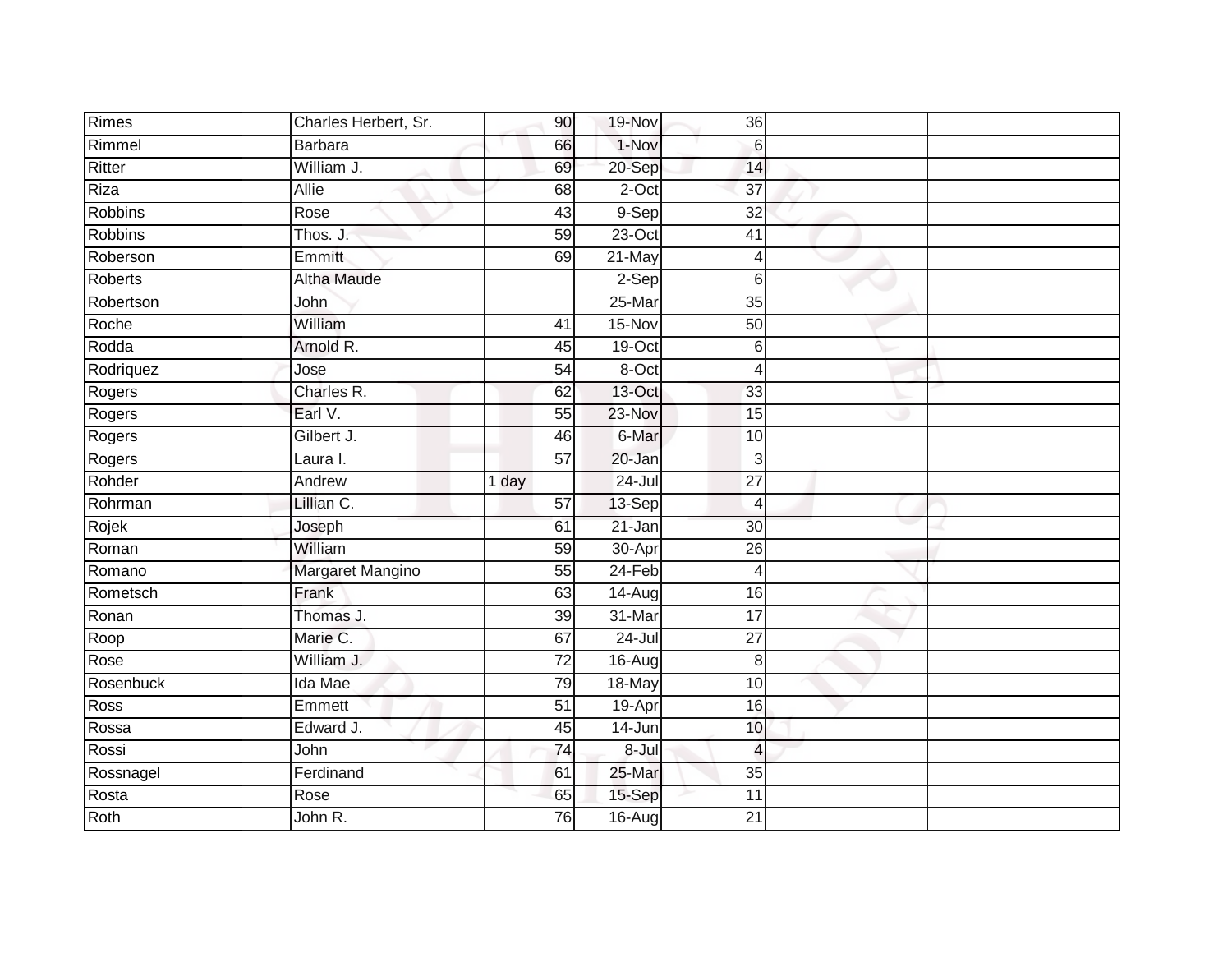| Rouleau     | Henry               | 60              | 5-May      | 17              |  |
|-------------|---------------------|-----------------|------------|-----------------|--|
| Rozeboom    | Claryce             |                 | 3-Feb      | 12              |  |
| Rudolph     | <b>Mark</b>         | 29              | 14-Sep     | 17              |  |
| Rueff       | Katherine S.        |                 | $14 - Jun$ | 10              |  |
| Runick      | <b>Trisa</b>        |                 | 7-Apr      | 3               |  |
| Rush        | John                | 87              | 20-Sep     | 14              |  |
| Rushit      | Ayas                | $\overline{70}$ | 9-Mar      | 4               |  |
| Rusnak      | Anna                | 62              | 6-May      | 10              |  |
| Russell     | Minnie D.           | 64              | 15-Mar     | 9               |  |
| Ruszel      | <b>Bartholomew</b>  | $\overline{70}$ | 8-Sep      | $\overline{21}$ |  |
| Ryan        | William J.          | 33              | 11-May     | 17              |  |
| Rybenske    | Fritz               | 82              | 10-Jun     | 33              |  |
| Rygasiewicz | Sophie              | 87              | 8-Sep      | $\overline{21}$ |  |
| Ryzewski    | Edwin C.            | 50              | 8-Oct      | 4               |  |
| Rzepczynski | Leon                | $\overline{72}$ | 25-Feb     | 4               |  |
| Saberniak   | Mathilda            | 63              | 8-Apr      | 28              |  |
| Sabo        | Pete                | 70              | 8-Sep      | $\overline{21}$ |  |
| Sackville   | Marie               | 39              | 16-Nov     | 14              |  |
| Sadewasser  | Alwina              | 71              | 6-Jul      | 5               |  |
| Sakala      | Irene               | $\overline{22}$ | 4-Jun      |                 |  |
| Saksa       | <b>Barbara</b>      | 62              | 25-Jun     | $\overline{2}$  |  |
| Saksa       | <b>Barbara</b>      | 62              | $24 - Jun$ | $\overline{15}$ |  |
| Saliga      | Paul                | 57              | 15-Jan     | 3               |  |
| Salovich    | <b>John</b>         | $\overline{71}$ | 4-May      | 4               |  |
| Samila      | Sophie              |                 | 16-Feb     | 16              |  |
| Sampson     | Nanette             | 64              | $3-Sep$    | $\overline{27}$ |  |
| Samuel      | Arthur R.           | 80              | 15-Feb     | 36              |  |
| Sanchez     | Maria               |                 | $28-Sep$   | 10              |  |
| Sanders     | <b>Albert Edley</b> | 79              | 11-Nov     | 34              |  |
| Sanderson   | Lottie M.           | 59              | 1-Sep      | 9               |  |
| Sandine     | Hannah              | 82              | 24-Apr     | 31              |  |
| Sandor Sr.  | Louis               | 53              | $12$ -Apr  | 4               |  |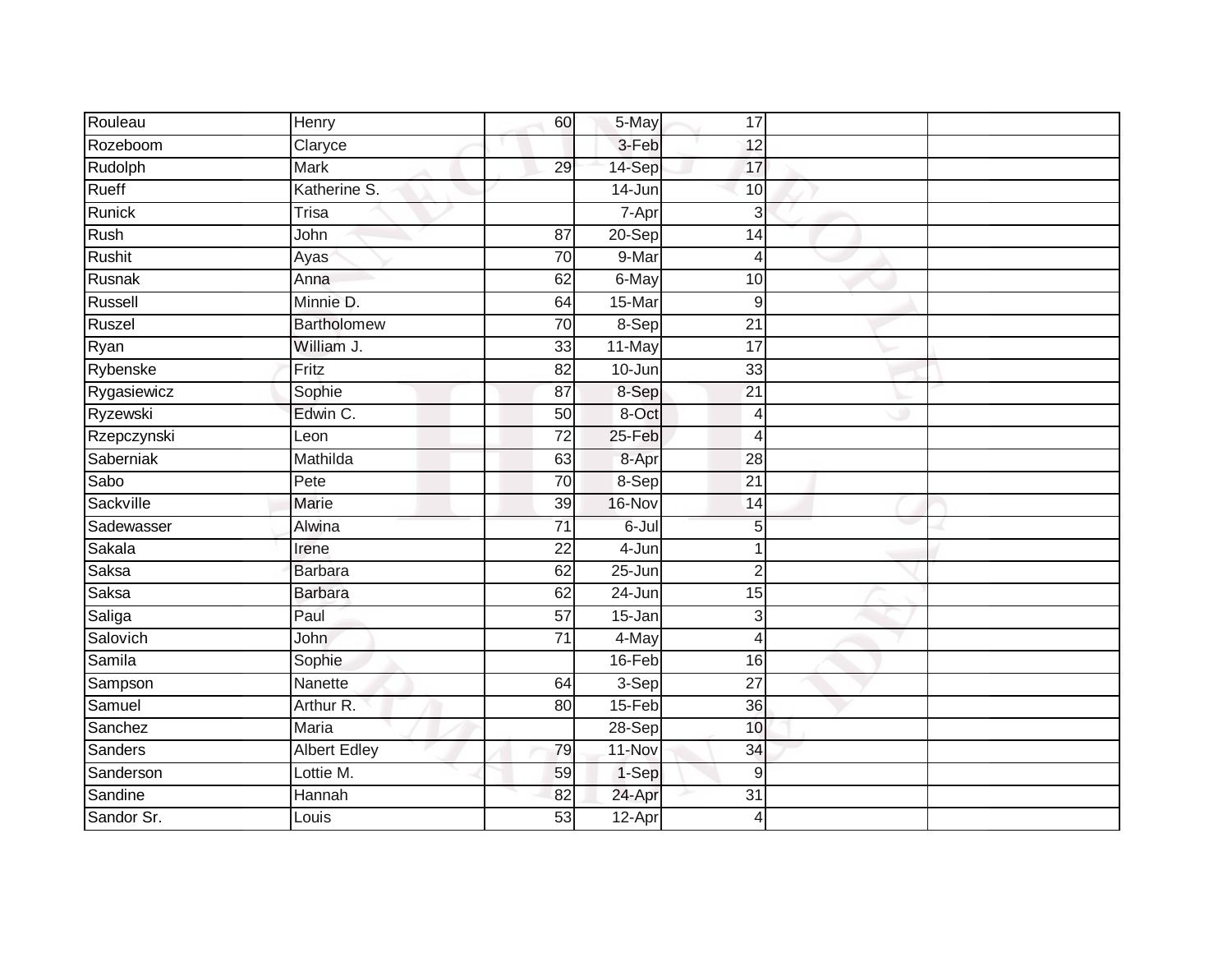| Satmary        | Joseph                | 63              | 19-Jul               | $\overline{4}$  |  |
|----------------|-----------------------|-----------------|----------------------|-----------------|--|
| Satovich       | <b>Nick</b>           | 60              | 29-Dec               | 21              |  |
| Saunders       | Dorothy               | 58              | 26-Feb               | 5               |  |
| Savage         | Albert J.             | 76              | 27-Dec               | $\overline{4}$  |  |
| Sawyer         | <b>Baby</b>           |                 | $22 - Jan$           | $\overline{25}$ |  |
| Saynor         | Virginia M.           |                 | 7-May                | $\overline{31}$ |  |
| Schaal         | Fred                  | 68              | 1-Dec                | $\overline{20}$ |  |
| Schaller       | <b>Mathias</b>        | 54              | $7 -$ Jul            | $\overline{4}$  |  |
| Schaller       | <b>Mathias</b>        | 54              | $6 -$ Jul            | 5               |  |
| Schatz         | Morris                | 52              | 10-Nov               | $\overline{20}$ |  |
| Scheeringa     | Winnie                | 61              | $\overline{12}$ -Jan | $6\phantom{1}6$ |  |
| Scheidler      | Ben H.                | 62              | 6-May                | 10              |  |
| Scheidt        | George J.             | 47              | 14-Jun               | 10              |  |
| Scheisser      | Andrew                | 52              | $1-Oct$              | 16              |  |
| Scherer        | Ida                   | 78              | $22$ -Oct            | $\overline{30}$ |  |
| Scheunemas     | Eva                   | 62              | 27-Apr               | 4               |  |
| Schlorf        | William F.            | 70              | 4-Jun                | 29              |  |
| Schmid         | Joseph                |                 | 25-Feb               | $\overline{4}$  |  |
| Schmidt        | Erich                 | 26              | 20-Oct               | $6\phantom{1}6$ |  |
| Schmidt        | Marguerite Katherine  | 56              | $2-Aug$              | 6               |  |
| Schmidt        | Ruth M.               | 45              | $20 - Feb$           | 10              |  |
| Schmidt        | Walter F.             | 63              | 16-Dec               | $\overline{48}$ |  |
| Schneider      | Anthony               | 61              | 23-Nov               | 15              |  |
| Schneider      | <b>Barbara</b>        | 99              | 4-Oct                | $6 \,$          |  |
| Schoon         | Peter C.              | 54              | 6-Feb                | 26              |  |
| Schoon         | Wilhelmina            | 75              | $3-Aug$              | $\overline{2}$  |  |
| Schreiber      | Mrs Bruno             | $\overline{72}$ | $15-Sep$             | $\overline{11}$ |  |
| Schroeder      | Nora                  |                 | 24-Jul               | 27              |  |
| Schroeder      | William F.            | 86              | $27$ -Apr            | $\overline{4}$  |  |
| Schrum         | John                  | 89              | $2-Mar$              | 16              |  |
| Schuab         | Mrs. John             | 92              | 22-Jun               | 3               |  |
| <b>Schulek</b> | <b>Andrew Wendell</b> | $\overline{52}$ | $17 - Jun$           | 11              |  |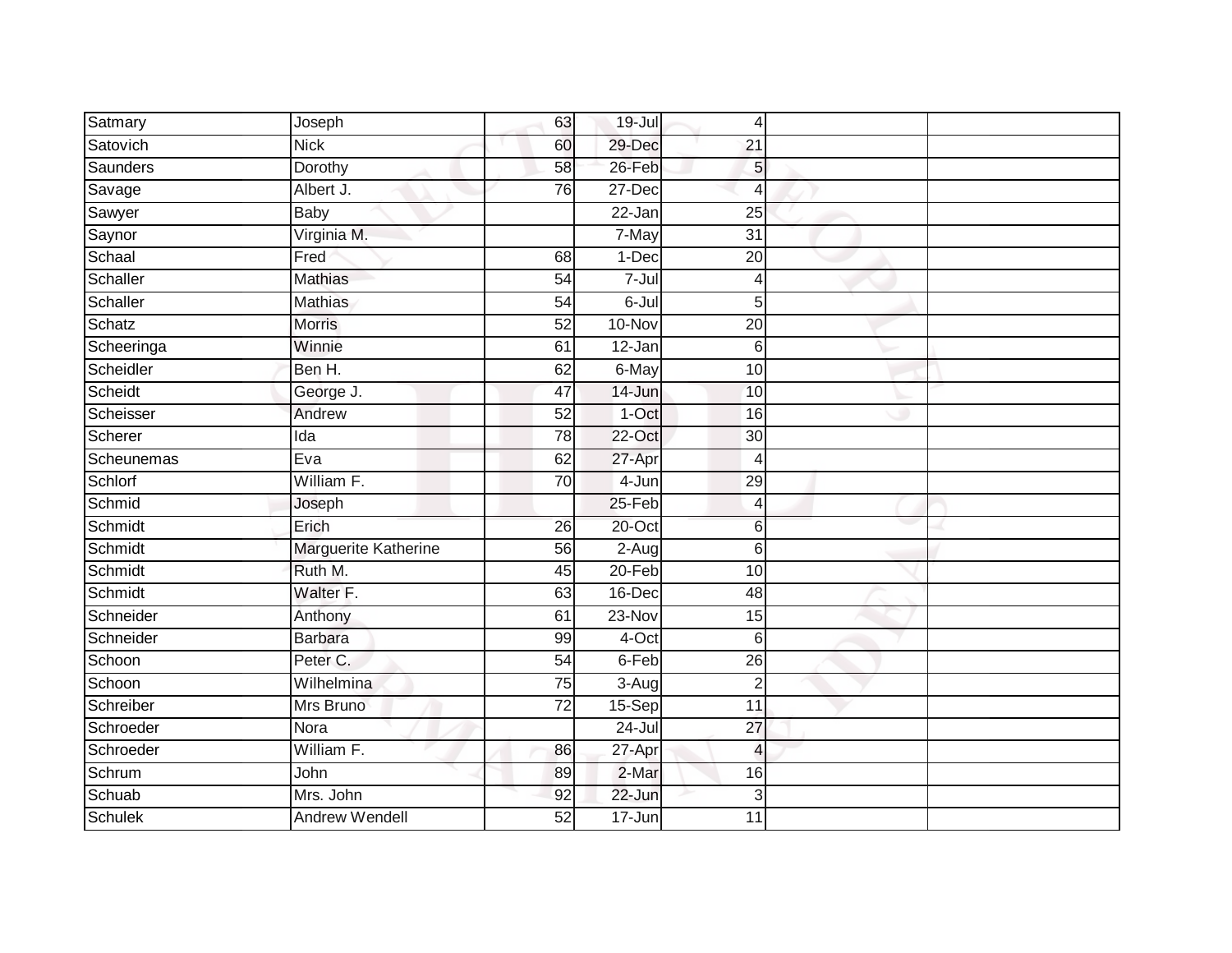| Schultz      | Anna           | 58              | 6-Sep      | 18               |  |
|--------------|----------------|-----------------|------------|------------------|--|
| Schultz      | <b>Bernice</b> |                 | 21-Jun     | 5                |  |
| Schultz      | Louis          | 55              | 15-Sep     | 11               |  |
| Schultz      | Mary A.        | 82              | 29-Dec     | $\overline{21}$  |  |
| Schultz      | Rudolph        | 59              | $28 - May$ | 6                |  |
| Schuringa    | Philippina     | $\overline{77}$ | $20 - Dec$ | $\boldsymbol{8}$ |  |
| Schutz       | Frank          | 83              | 26-Mar     | 10               |  |
| Schwandt     | Cora           | 53              | 30-Sep     | 33               |  |
| Schweitzer   | Lula G.        | 68              | $15$ -Oct  | 26               |  |
| Scott        | Karl           | 61              | 16-Sep     |                  |  |
| Scott        | Robert         | $\overline{71}$ | $20 -$ Apr | 10               |  |
| Scott        | William        | 70              | 20-Oct     | $6\,$            |  |
| Seat         | Mary           | 33              | $22 -$ Jul | $\overline{27}$  |  |
| Seaver       | Jess           | 51              | 16-Nov     | 14               |  |
| Sebestyen    | Elizabeth      |                 | 12-Oct     | 8                |  |
| Sedlar       | <b>Steve</b>   | 68              | 15-Jan     | $\mathbf{3}$     |  |
| Seegers      | Henry B.       | $\overline{72}$ | 17-Dec     | 40               |  |
| Seely        | Ray            | 77              | 24-May     | 10               |  |
| <b>Seiss</b> | Forrest W.     | $\overline{4}$  | $2$ -Oct   | 37               |  |
| Seitzinger   | Donald         | $\overline{31}$ | 16-Nov     | 14               |  |
| Self         | James          | 46              | $13$ -Jul  | 17               |  |
| Semkowech    | Sophie         | 63              | $8 - Jan$  | $\overline{23}$  |  |
| Sepcic       | James          | 70              | 8-Dec      | 22               |  |
| Seramur      | <b>John</b>    | 63              | 22-Apr     | 8                |  |
| Serban       | Pit            | 67              | 5-Feb      | 4                |  |
| Seto         | Sophia         | 69              | 15-Jun     | $\overline{15}$  |  |
| Shade        | Julia R.       | $\overline{87}$ | 9-Jun      | $\boldsymbol{8}$ |  |
| Shallick     | Joseph G.      |                 | 3-Dec      | 32               |  |
| Shamon       | Abe            | 57              | 26-Jan     | $\overline{4}$   |  |
| Shannon      | Alex D.        | 52              | 15-May     | $\overline{27}$  |  |
| Sharpe       | Joan           | 35              | 31-Aug     | 11               |  |
| Shearer      | John E.        | 53              | 1-Mar      | 6                |  |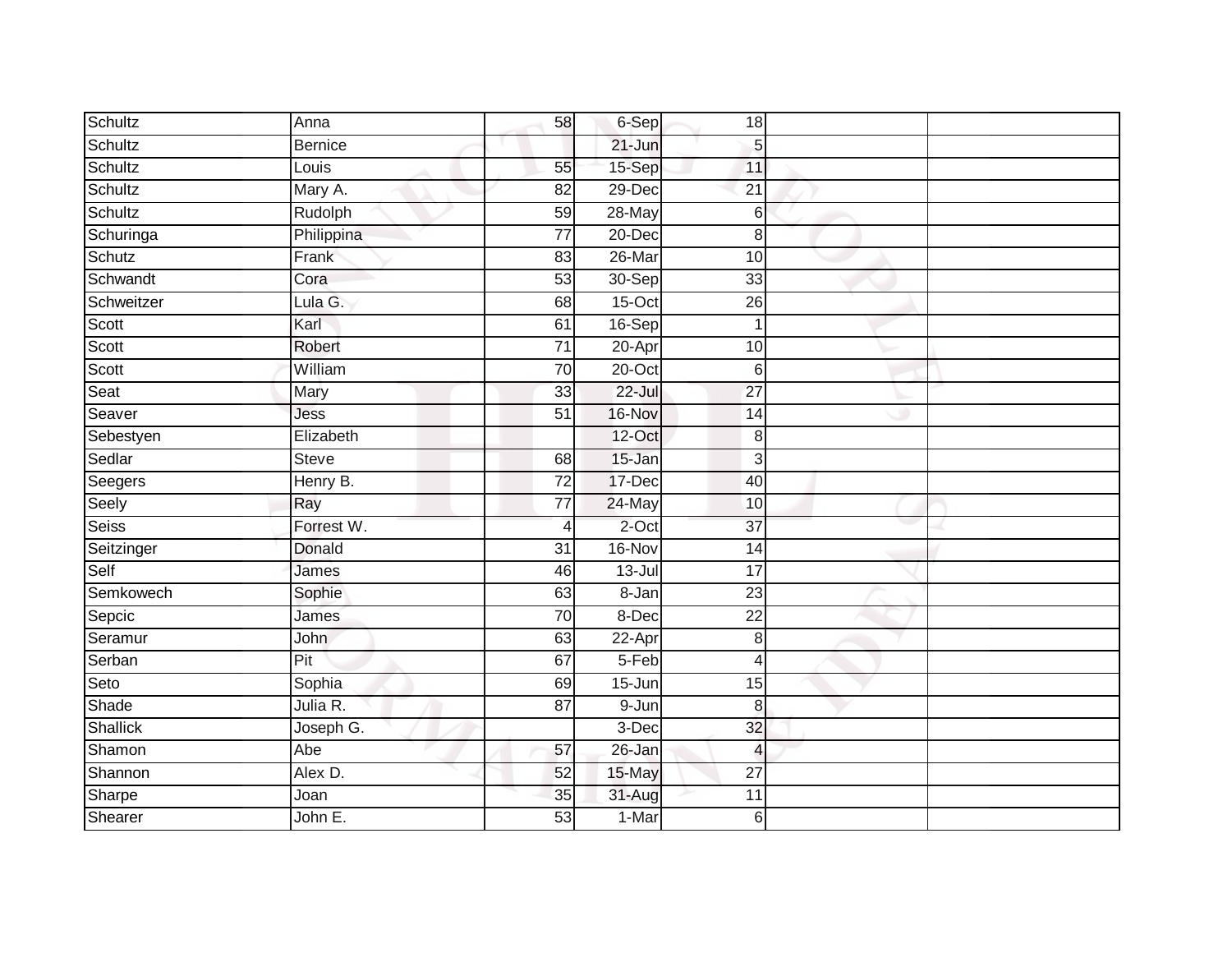| Shebish     | Leo                  | 52              | 29-Apr     | 16              |                  |
|-------------|----------------------|-----------------|------------|-----------------|------------------|
| Sheff       | Joseph Peter         | 81              | 3-Sep      | 27              |                  |
| Sheline     | Joseph E.            | 67              | $19 -$ Jul | $\overline{4}$  |                  |
| Shepherd    | <b>Nellie</b>        | 79              | 21-Aug     | 15              |                  |
| Sheppard    | Marshall C.          | 40              | 24-May     | 10              |                  |
| Sherman     | <b>Bert</b>          | 83              | $28 -$ Jul | 19              |                  |
| Shimala     | Thomas               | 60              | 29-Jul     | 30              |                  |
| Shira       | Mary                 | $\overline{47}$ | 30-Nov     |                 |                  |
| Shisslak    | Edward J.            | 42              | 1-Nov      | 6               |                  |
| Showalter   | Roberta K.           | $\overline{42}$ | $24-Nov$   | $\overline{28}$ |                  |
| Showronski  | Frank                |                 | $21 -$ Jul | 12              |                  |
| Sidenstick  | Edgar E.             | 55              | 22-Apr     | 8               |                  |
| Sifel       | <b>Betty</b>         | 69              | 20-Sep     | 14              |                  |
| Sikora      | <b>Stanley</b>       | $\overline{74}$ | 19-May     | 6               |                  |
| Silay       | <b>Robert Louis</b>  | 25              | 24-Nov     | 13              | Picture included |
| Silverman   | <b>Elsie Blocker</b> | 63              | $5 - Jun$  | 11              |                  |
| Simanson    | Albert               | 53              | 2-Dec      | 42              |                  |
| Simmons     | John                 | 79              | 12-Apr     | Δ               |                  |
| Simpson     | Jenny                | 98              | 27-Jan     | 16              |                  |
| Sinder      | Frank N.             |                 | 18-Nov     | 40              |                  |
| Sinder      | Frank, Jr.           | 24              | 30-Oct     | 15              |                  |
| Singer      | Fannie               | 65              | $2-Apr$    | 4               |                  |
| Sisko       | Anthony              | 48              | 6-Oct      | 16              |                  |
| Skomarowski | Margaret D.          | 59              | 19-Oct     | 6               |                  |
| Skowronski  | Frank                | 87              | 23-Jul     | $\overline{25}$ |                  |
| Skrabala    | Susan                | $\overline{81}$ | 8-Feb      | 10              |                  |
| Skwiertz    | Anthony              | $\overline{84}$ | 19-Aug     | 26              |                  |
| Slampyak    | Anna                 | 57              | 20-Sep     | 14              |                  |
| Slater      | William E.           | 20              | 31-Mar     | 17              |                  |
| Slenis      | <b>Mathews</b>       | 55              | 6-Mar      | 10              |                  |
| Smith       | Almeda M.            | 63              | 21-Jun     | 5               |                  |
| Smith       | Edith                | 38              | 6-Mar      | 10              |                  |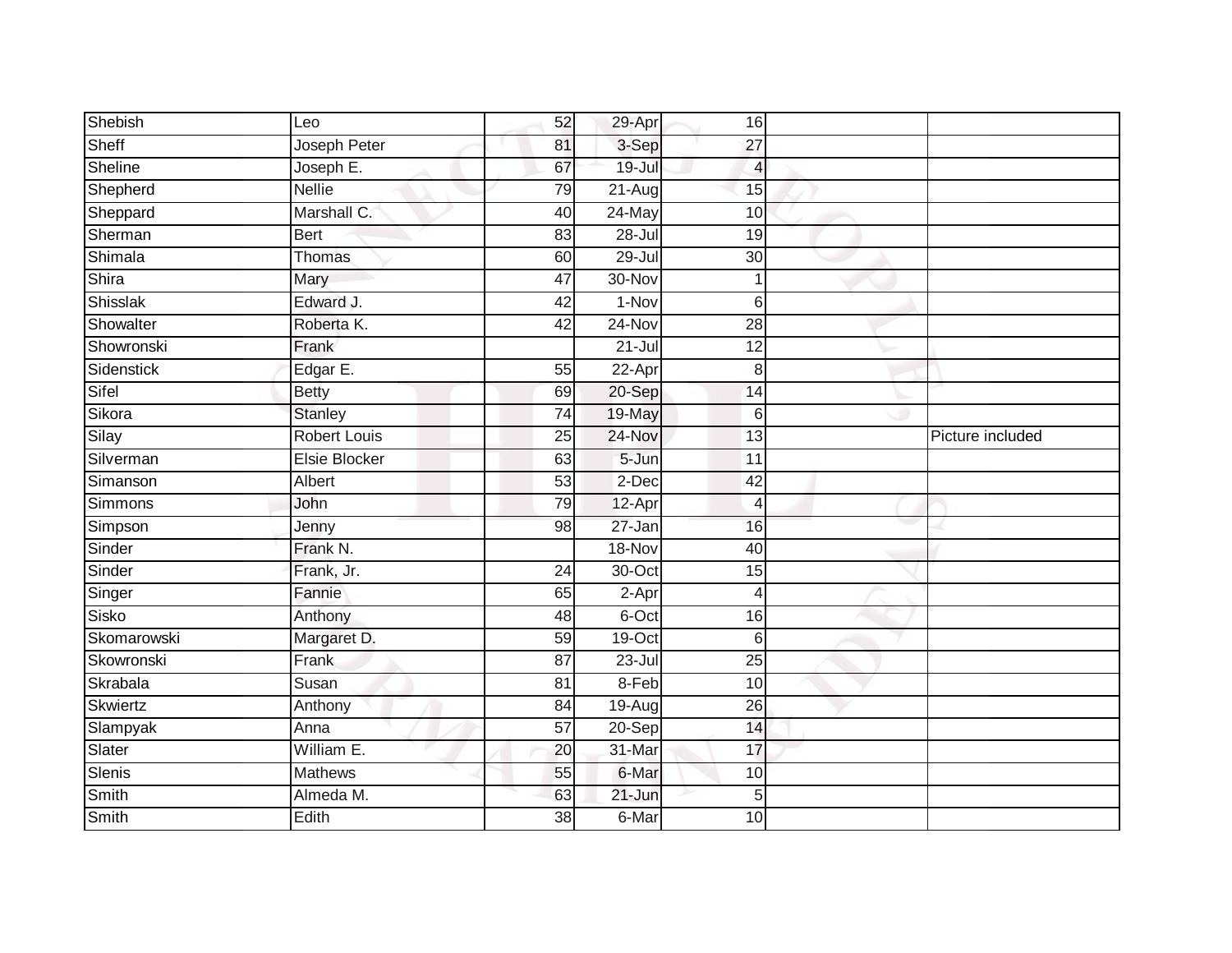| Smith      | Emil         | 71              | 14-Dec     | 19                      |  |
|------------|--------------|-----------------|------------|-------------------------|--|
| Smith      | Herbert      | 18 mon          | 7-Jul      | 4                       |  |
| Smith      | Herbert      | 16 mon          | $10 -$ Jul | 13                      |  |
| Smith      | J.E.         |                 | $9-$ Sep   | $\overline{32}$         |  |
| Smith      | Joseph A'Dea | 47              | $20$ -Mar  | 6                       |  |
| Smith      | Leona Doidge |                 | 8-Dec      | 22                      |  |
| Smith      | Mae          | 65              | 19-Mar     | 3                       |  |
| Smith      | Mary         | 92              | 11-Jan     | 10                      |  |
| Smith      | Thomas S.    | 55              | 7-May      | 31                      |  |
| Smith      | Ward E.      | 74              | 8-Sep      | $\overline{21}$         |  |
| Smith      | William M.   | 64              | 25-Jan     | 10                      |  |
| Snapp      | C. Ross      | 62              | 25-May     | $6 \,$                  |  |
| Snyder     | George H.    | 75              | $20 - Aug$ | 6                       |  |
| Sobat      | Sam, Sr.     | 85              | 10-Apr     | 31                      |  |
| Sobolewski | Edward I.    | $\overline{41}$ | $26 -$ Jul | 4                       |  |
| Solberg    | Alice        | 31              | 4-Jan      | 4                       |  |
| Soloman    | Emily R.     |                 | 31-Aug     | $\overline{11}$         |  |
| Soroka     | Mary F.      |                 | 5-Nov      | 28                      |  |
| Sosa       | Justino L.   | 49              | $13-Oct$   | 33                      |  |
| Sowa       | Albert, Sr.  | 83              | 21-Aug     | $\overline{15}$         |  |
| Spealman   | Virgil       | 47              | 16-Mar     | 6                       |  |
| Spear      | Margaret     | 69              | $25 - Aug$ | 16                      |  |
| Spence     | Anna         | 77              | $11-Mar$   | 34                      |  |
| Spencer    | Edward C.    | 39              | 30-Mar     | 3                       |  |
| Spencer    | Eliza A.     | 93              | 19-Jul     | 4                       |  |
| Spencer    | Nannie       | $\overline{58}$ | 19-Nov     | $\overline{36}$         |  |
| Spichalsky | Fredreica N. |                 | 26-Jan     | 4                       |  |
| Spittal    | Benjamin     | 52              | 28-Apr     | $\overline{\mathbf{A}}$ |  |
| Spofford   | Rhoda Dawson | 83              | 4-Sep      | 27                      |  |
| Spohn      | Charles      | 10              | 15-Nov     | 6                       |  |
| Spragia    | Alaide       | 80              | 1-Nov      | 6                       |  |
| Spurlock   | Lilly        | 60              | 29-Apr     | 16                      |  |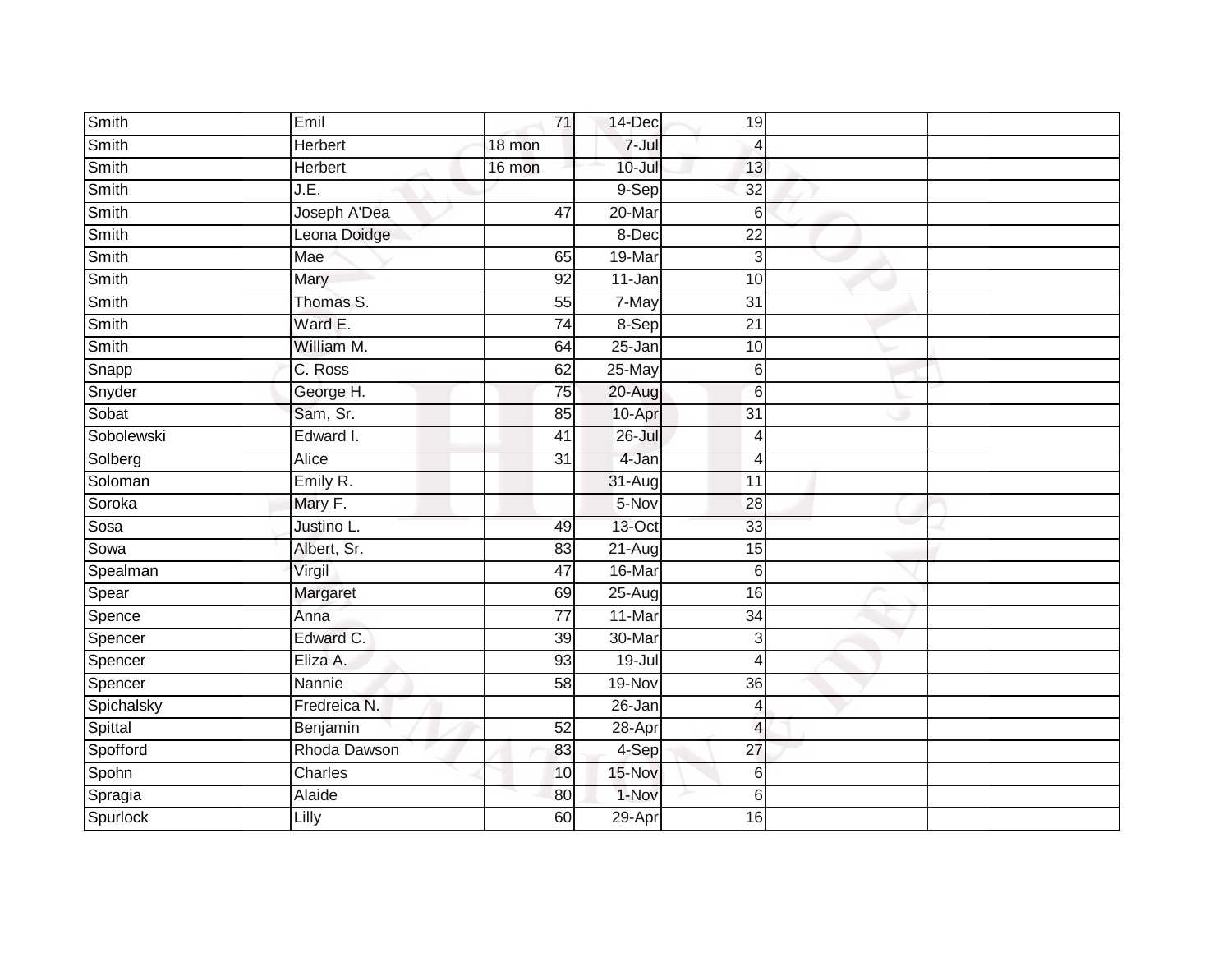| Squire         | Louisa       | 92              | 14-Sep     | 17              |  |
|----------------|--------------|-----------------|------------|-----------------|--|
| Stachura       | Anna         | 75              | 6-Sep      |                 |  |
| Stafford       | Clarence     | 92              | 24-Apr     | 31              |  |
| Stanford       | Iverna M.    | 52              | $5 - Jun$  | 11              |  |
| <b>Stasik</b>  | Andrew       | $\overline{70}$ | $30 - Jan$ | 20              |  |
| Stath          | Ruth         | 38              | $3-Nov$    |                 |  |
| Stecker        | Eva          | 68              | $8 -$ Jul  |                 |  |
| Stefano        | Margaret     | 39              | 2-Feb      | Δ               |  |
| Steffan        | Leroy        | 24              | 16-Aug     | 8               |  |
| Steinafel      | William F.   | 65              | $26 - Jan$ | Δ               |  |
| Stelle         | Paul Jr.     | 43              | 11-May     | 17              |  |
| Stempkowski    | Joseph       | $\overline{73}$ | 29-Nov     | 50              |  |
| Stepan         | <b>Nick</b>  | 68              | 21-Sep     | 6               |  |
| Stephenson     | Catherine    | 82              | 22-Sep     | 18              |  |
| Stephenson     | Gertrude     | $\overline{71}$ | 4-Mar      | $\overline{34}$ |  |
| Stergious      | Charles      | 60              | 26-Oct     | 14              |  |
| Stevens        | Ollie M.     | 49              | $22 - Jun$ | 3               |  |
| Steward        | Herman W.    | 83              | 6-Apr      | 5               |  |
| <b>Stickel</b> | Kathryn      | 46              | $3 -$ Jul  | 16              |  |
| Stickley       | Charles E.   | 79              | 11-May     | $\overline{17}$ |  |
| <b>Stilley</b> | Harry H.     | 60              | 1-Nov      |                 |  |
| Stinson        | Florence A.  | 80              | $22-Apr$   | 8               |  |
| Stinson        | J. Ronald    | 56              | $2-Aug$    | 6               |  |
| Stipanovich    | <b>John</b>  | 67              | $23-Feb$   | 8               |  |
| Stocker        | Helen        | 47              | 18-Nov     | 40              |  |
| Stocker        | Joseph Scott | $\overline{31}$ | 23-Feb     | $\,8\,$         |  |
| Stocker        | Lawrence     | $\overline{87}$ | $16 - Apr$ | $\overline{27}$ |  |
| Stodgel        | Myrtle       | 75              | 29-Oct     | 24              |  |
| Stofchick      | Philip A.    | $\mathbf{1}$    | 6-Sep      | 18              |  |
| Stojkovich     | Drago        | 53              | 20-Apr     | 10              |  |
| <b>Stoker</b>  | Joseph S.    | 31              | 22-Feb     | 18              |  |
| Stone          | Carl G.      | 38              | 6-Oct      | 16              |  |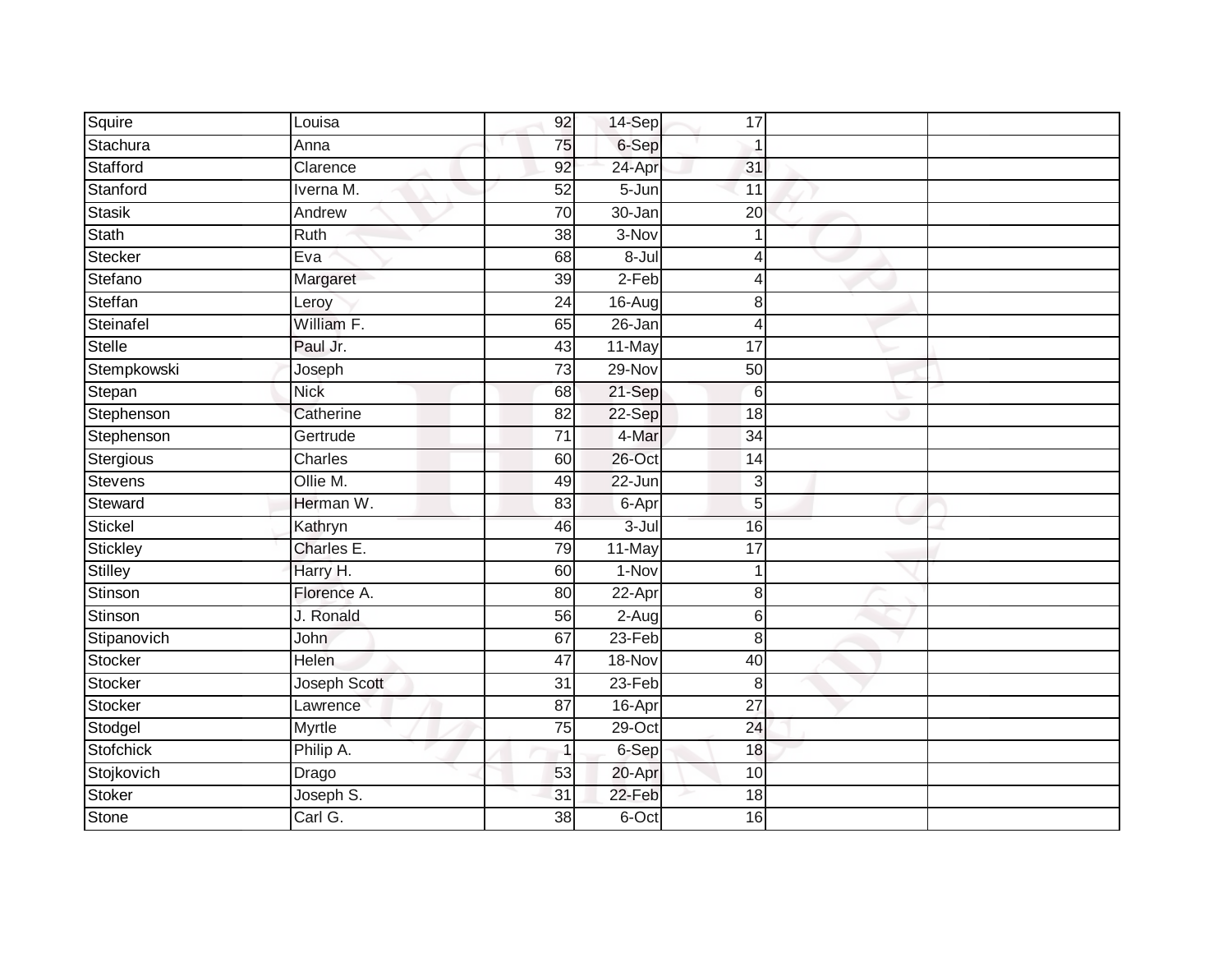| Stone             | Raymond F.     | 51              | $4-Sep$    | 27               |  |
|-------------------|----------------|-----------------|------------|------------------|--|
| <b>Stover Hay</b> | Mary           |                 | 2-Jan      | 15               |  |
| Strobach          | Joseph         | 64              | $1$ -Oct   | 16               |  |
| Strobel           | Charlotte      | 85              | 23-Feb     | 8                |  |
| Stromberg         | Harold         | $\overline{35}$ | $30 - Jun$ | $\overline{14}$  |  |
| Stromquist        | Carl Eden      | 72              | 16-Apr     | 27               |  |
| Strosky           | Mary Ann       | 62              | $2-Sep$    | 6                |  |
| Strug             | Martin         | 72              | 9-Mar      | 4                |  |
| Stuart            | Edith          | 64              | 22-Sep     | 18               |  |
| Studer            | Dora G.        | $\overline{73}$ | $1-Sep$    | $\overline{9}$   |  |
| Stumpf            | <b>Barbara</b> | 80              | 31-Dec     | 16               |  |
| Stutler           | Anna E.        | 63              | 6-Apr      | $5\overline{)}$  |  |
| <b>Sules</b>      | Pearl          | 62              | 10-Jun     | 33               |  |
| Sullivan          | Hazel          | 63              | 17-May     | $\overline{4}$   |  |
| Sullivan          | R.L.           | 29              | 18-Nov     | 40               |  |
| Summers           | John F.        | $\overline{70}$ | 28-May     | $\,6$            |  |
| Surman            | Martin         | 62              | 26-Aug     | $6 \overline{6}$ |  |
| Sutkowski         | Rose           | $\overline{35}$ | 17-Augl    | $\overline{17}$  |  |
| Sutton            | Magnolia       | 70              | 19-Feb     | 24               |  |
| Swank             | George H.      | 44              | $2$ -Oct   | $\overline{37}$  |  |
| Swanson           | Albert J.      | 85              | $25-Sep$   | $\overline{2}$   |  |
| Swarthout         | John           | $\overline{13}$ | $17 -$ Jul | $\overline{27}$  |  |
| Swartzell         | Glenn          | 39              | 28-Jun     | $\overline{4}$   |  |
| Sweeney           | Ernest L.      | 62              | $15-Feb$   | 36               |  |
| Sweeney           | Francis E.     | $\overline{72}$ | 30-Dec     | 8                |  |
| Sweet             | Arthur E.      |                 | $13-Sep$   | $\overline{4}$   |  |
| Swett             | Bertha I.      | 74              | $31 - Aug$ | 11               |  |
| Swieringa         | <b>Barteld</b> | 87              | 2-Jan      | 15               |  |
| Swint             | Mamie          | 62              | 20-Feb     | 10               |  |
| Szafran           | Feliz          | 65              | $2-Jan$    | 15               |  |
| Szany Sr.         | Joseph         | 67              | 6-Jul      | 5                |  |
| Szura             | John           | 64              | 13-Mar     | 19               |  |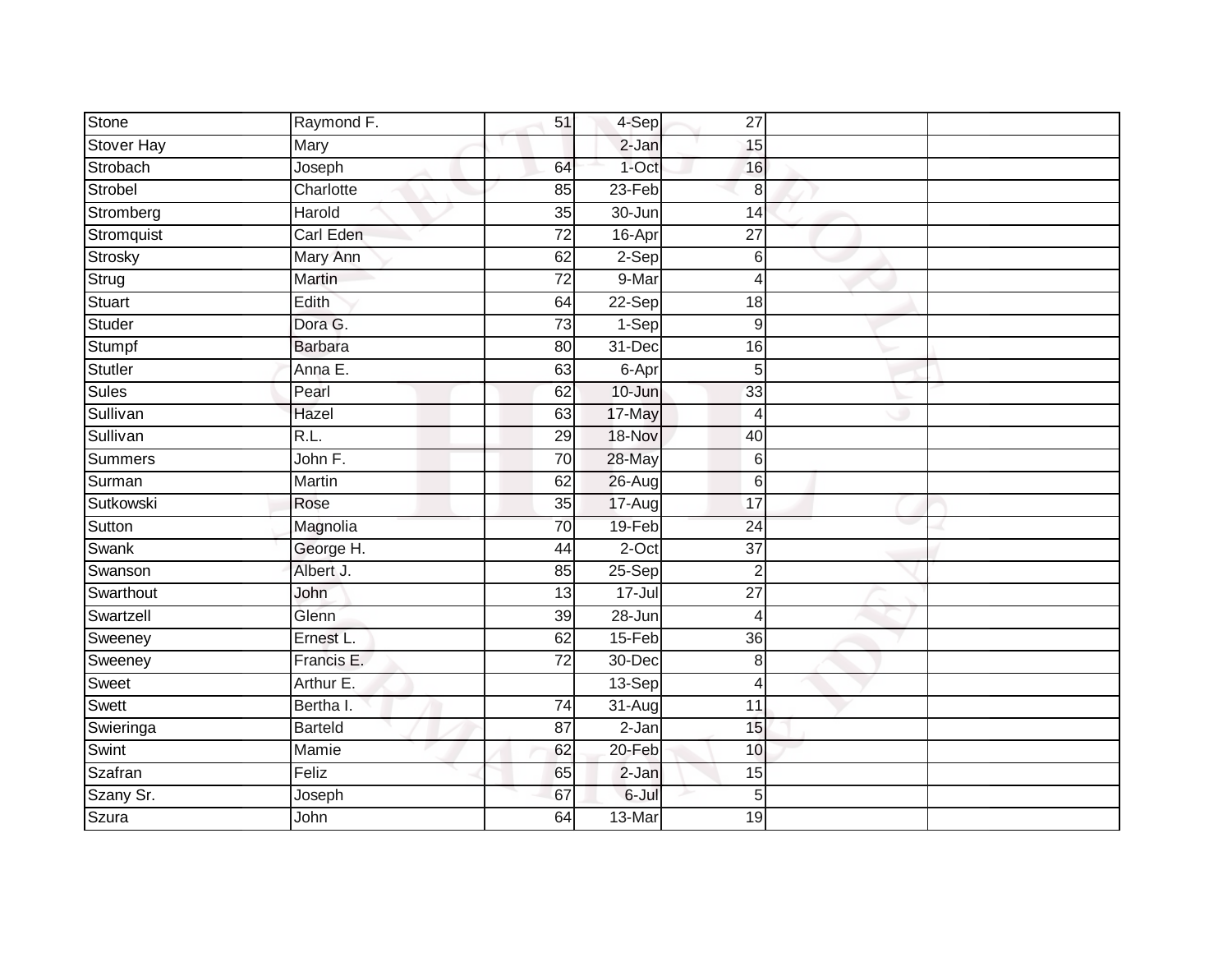| Szymanski     | Frank       | 52              | 18-Jan               | 5 <sup>1</sup>  |  |
|---------------|-------------|-----------------|----------------------|-----------------|--|
| Szymanski     | Lillian     | 37              | 12-Mar               | 24              |  |
| Szymborski    | Edmund      | 53              | 9-Mar                | 4               |  |
| Taillon       | Joseph      |                 | $16 -$ Jul           | 27              |  |
| <b>Takach</b> | Michael     | 60              | $25-Sep$             | $\overline{2}$  |  |
| Talabay       | Charles J.  | 42              | 31-May               | $\bf{8}$        |  |
| Taminski      | Joseph W.   |                 | 13-May               | $\overline{26}$ |  |
| <b>Tarka</b>  | David       |                 | $28 -$ Jul           | 19              |  |
| Tarnogrodzki  | Victoria    | 82              | 12-Apr               | $\overline{4}$  |  |
| Tarullo       | Charles     | 85              | 1-Jun                | 4               |  |
| Tataren       | Paul        | 67              | 22-Apr               | 8               |  |
| Taterra       | Anna        | 81              | 29-Dec               | 21              |  |
| Tatro         | Leona G.    | 63              | 12-Feb               | 26              |  |
| Tatum         | John V.     | 43              | $2$ -Oct             | 37              |  |
| Tavlas        | Speros      | $\overline{74}$ | 10-Aug               | $\overline{2}$  |  |
| Taylor        | Harry C.    | 63              | 8-Jan                | 23              |  |
| Taylor        | Harry C.    |                 | $9 - Jan$            | $\overline{24}$ |  |
| Taylor        | Mary C.     | $\overline{58}$ | $6 - Aug$            | 23              |  |
| Taylor        | Meredith R. | 45              | 10-Dec               | 12              |  |
| <b>Taylor</b> | William     | $\overline{83}$ | 17-May               | $\overline{4}$  |  |
| Templeton     | Harry       | $\overline{72}$ | 8-Sep                | $\overline{21}$ |  |
| <b>Terket</b> | <b>Nick</b> | 79              | $13-May$             | 26              |  |
| Terragno      | George      | 62              | 22-Apr               | 8               |  |
| Terry         | <b>John</b> | 70              | $1-Feb$              | $9\,$           |  |
| Tharp         | Martha      | 65              | $\overline{3}$ 1-Aug | 11              |  |
| Thiel         | Mary        | 87              | $9-Feb$              | 14              |  |
| Thomas        | John W.     | 100             | 4-Nov                | $\overline{34}$ |  |
| Thomas        | Lesslie D.  | 18              | $14 -$ Jul           | 17              |  |
| Thomas        | Mae         | 65              | 27-Aug               | 29              |  |
| Thomen        | Lilian      | 48              | 27-Nov               | 47              |  |
| Thompson      | Charles     | 83              | 13-Sep               | 4               |  |
| Thompson      | Frank H.    | 86              | 30-Aug               | 6               |  |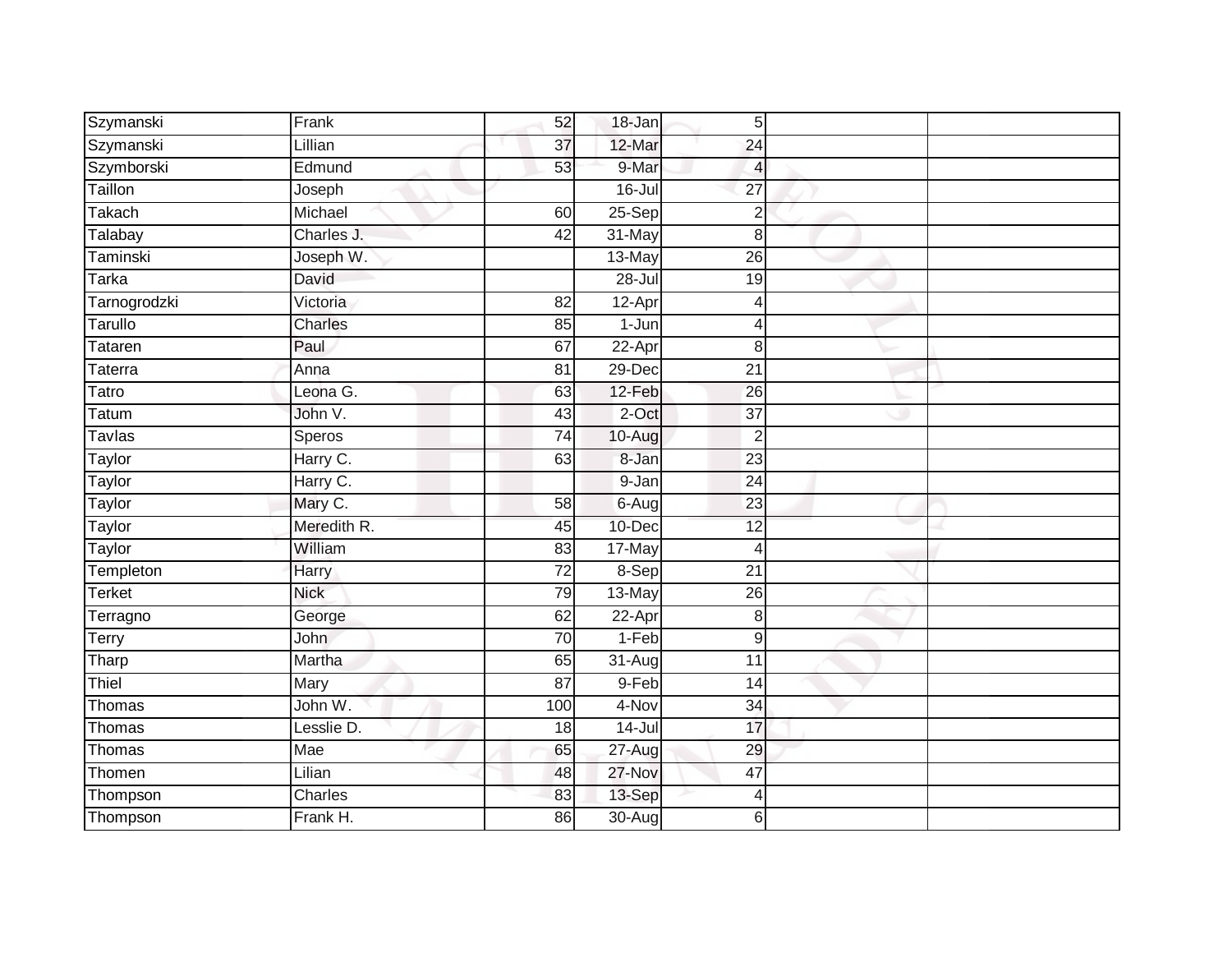| Thompson            | Harry             |                 | 4-Mar      | 34              |  |
|---------------------|-------------------|-----------------|------------|-----------------|--|
| Thompson            | Margaret          | 40              | 31-Dec     | 16              |  |
| Threinen            | Nicholas          | 86              | 9-Aug      | 53              |  |
| Tiebon              | George T.         | 6 mon           | 26-May     | 14              |  |
| <b>Tifrea</b>       | Vasilie           | 69              | 4-Jun      | 29              |  |
| Tilton              | Dawn E.           | $\overline{38}$ | $22-Sep$   | 18              |  |
| Tobias              | Carrie            | 90              | 30-Nov     | 17              |  |
| Todd                | Ollin M.          | 60              | 8-Apr      | 28              |  |
| Tokarski            | Aniela            | 76              | 5-Feb      | 4               |  |
| Toma                | John              | 66              | $12-Aug$   | 11              |  |
| Tomczak             | Andrew            | 74              | 4-Jan      | $\overline{4}$  |  |
| Tomczak             | Dennis            | 46              | 28-Oct     | 40              |  |
| Tomera              | John              | 66              | 26-Apr     | $6\phantom{1}6$ |  |
| Toth                | <b>Rose Marie</b> | 15              | $1-Jun$    | 4               |  |
| Tourneux            | John B.           | 61              | 4-May      | $\overline{4}$  |  |
| Trader              | Rose Bell         | 67              | $12 -$ Jul | 6               |  |
| <b>Trebellas</b>    | Sophia            | 56              | 8-Apr      | $\overline{28}$ |  |
| Treen               | Mary Ann          |                 | $3 -$ Jul  | 16              |  |
| <b>Trester</b>      | Ross              | 67              | 4-Mar      | 34              |  |
| Trojan              | Joseph            | $\overline{87}$ | $15-Feb$   | $\overline{36}$ |  |
| Trojanowski         | Tillie            | 59              | 11-May     | $\overline{17}$ |  |
| <b>TRUE</b>         | Meola             | 63              | 30-Nov     | 17              |  |
| Trulson             | Johanna M.        | $\overline{80}$ | $18 - Jun$ | $\overline{4}$  |  |
| <b>Tsoros</b>       | Fotis P.          | $\overline{73}$ | $20 - Dec$ | 8               |  |
| Tuemler             | Paul              | 47              | 22-Apr     | 8               |  |
| $\overline{T}$ ully | Joseph L.         | 52              | 15-Jun     | 15              |  |
| Tuma                | Agnes V.          | $\overline{51}$ | 24-Jun     | 15              |  |
| Tumbry              | Frank             | 81              | 23-Feb     | 8               |  |
| Tumidalsky          | Gizella           | 60              | 27-Nov     | 47              |  |
| Turley              | Georgette D.      | 38              | 23-Jan     | 26              |  |
| Turley              | Martha O.         | 79              | 11-Mar     | 34              |  |
| Turner              | Cornella V.       | $\overline{21}$ | $7 - Jan$  | $\overline{34}$ |  |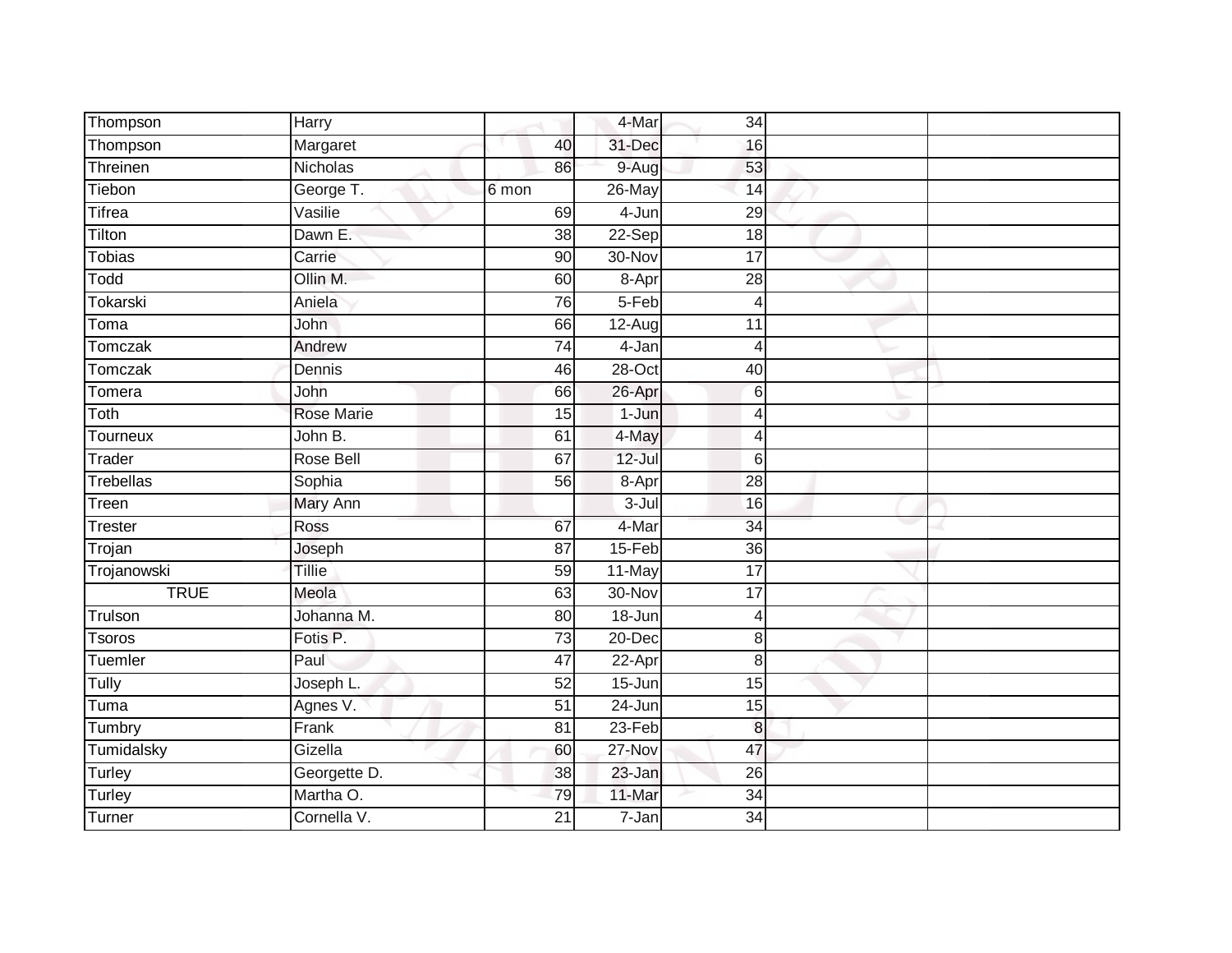| Turner                       | George W.             | 91              | 24-Mar     | 8               |  |
|------------------------------|-----------------------|-----------------|------------|-----------------|--|
| <b>Ulbrich</b>               | Gustav                | 73              | $1-Oct$    | 16              |  |
| Underhill                    | <b>Barbara Louise</b> | 3 Months        | 6-Nov      | 37              |  |
| Unti                         | Niccolo               | 66              | 23-Dec     | 21              |  |
| Valdez Jr.                   | Raul                  | 3 mon           | 12-Aug     | 11              |  |
| Van Arsdell                  | Isaac                 | $\overline{71}$ | 4-Mar      | 34              |  |
| Van Drunen                   | Mary                  | 85              | 26-Oct     | 14              |  |
| Van Dyke                     | Martin                | 72              | 11-May     | 17              |  |
| Van Natta                    | Anna A.               | 77              | 28-Aug     | 14              |  |
| Van Orman                    | Harriett C.           | 44              | 6-Nov      | $\overline{37}$ |  |
| Van Sweringen                | Vernon V.             | 76              | 19-Mar     | 3               |  |
| Vana Jr.                     | John T.               | 29              | 14-Apr     | 6               |  |
| Vance                        | Clara Bell            | $\overline{74}$ | 4-Nov      | 34              |  |
| Vance                        | Violet                | 25              | 20-Mar     | 6               |  |
| Vander Woude                 | <b>Donald Glen</b>    | 9 week          | 4-Jan      | $\overline{4}$  |  |
| Vanes                        | Eliza                 | 84              | 13-Sep     | $\overline{4}$  |  |
| $\overline{\mathsf{V}}$ arga | James                 | 65              | 3-Nov      | 16              |  |
| Vasile                       | Nicholas              | 34              | 6-May      | 10              |  |
| Veenstra                     | Gertie                | 64              | 16-Feb     | 16              |  |
| Vega                         | <b>Dolores</b>        | $\overline{53}$ | $2-Aug$    | $6\phantom{1}6$ |  |
| Veith                        | Walter H.             | 57              | 8-Sep      | 21              |  |
| Velchek                      | <b>Mary Lou</b>       | $\overline{17}$ | 13-Nov     | $\mathbf 1$     |  |
| Ventimiglia                  | Elizabeth R.          | 1 day           | 17-Nov     | 20              |  |
| Vereb                        | Michael               | 68              | 4-Aug      | $\overline{18}$ |  |
| Vergin                       | Arthur H.             | 61              | 12-Jan     | 6               |  |
| <b>Vick</b>                  | Forrest               | 20              | 13-Sep     | 1               |  |
| <b>Vick</b>                  | Louis                 | $\overline{55}$ | $11-Oct$   | $\overline{4}$  |  |
| Vierk                        | Helmuth               | 81              | $31 -$ Jul | 27              |  |
| Villa                        | Shirley               | 16              | $15 -$ Jul | 31              |  |
| Villareal                    | Alejandro G.          | 57              | 5-Nov      | 28              |  |
| Vinnedge                     | Alta                  | 62              | 6-Oct      | 16              |  |
| Vogel                        | Ralph                 | $\overline{54}$ | $5 - Jun$  | 1               |  |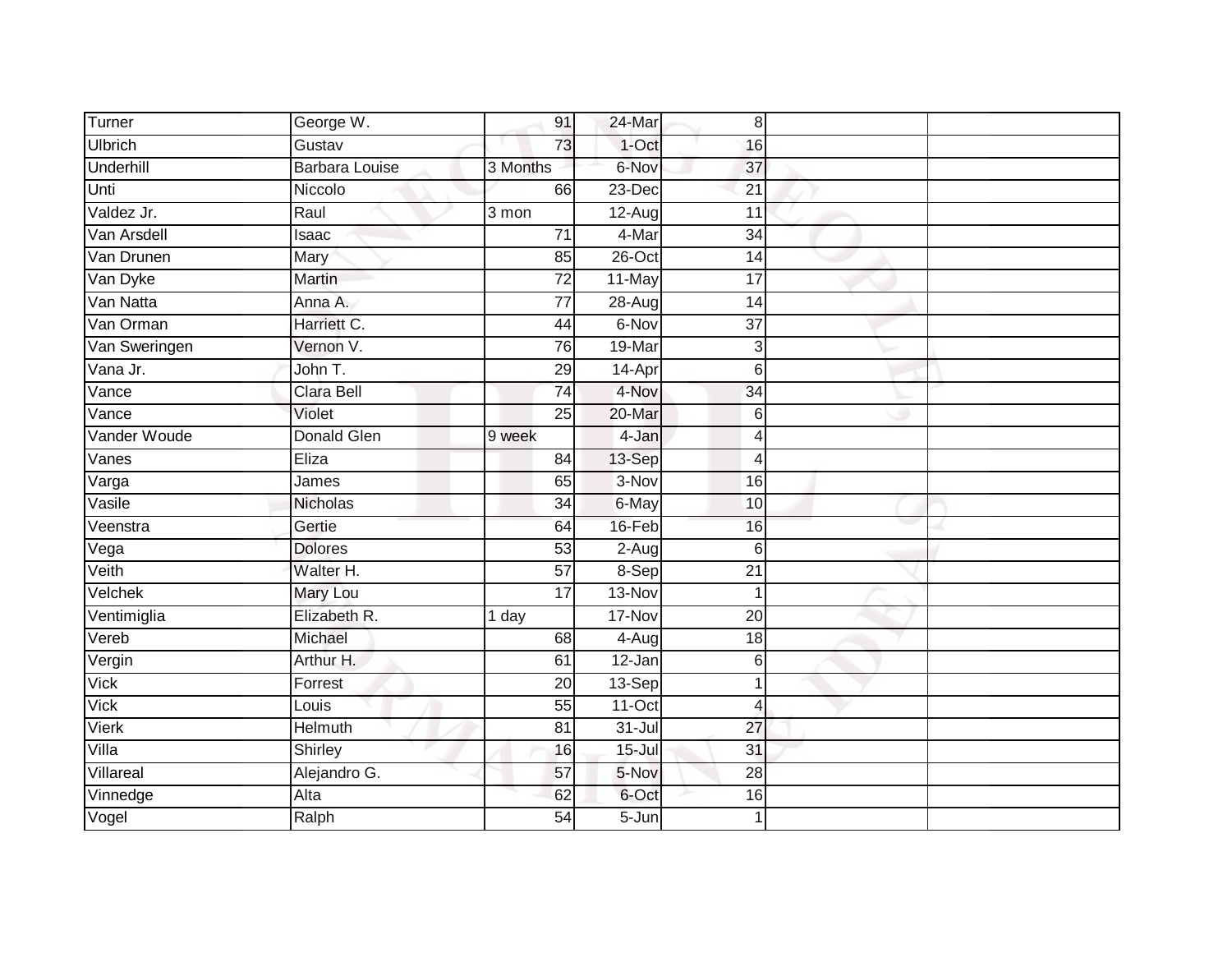| Volk       | William J.K.        | 58              | 28-Dec                 | 15              |  |
|------------|---------------------|-----------------|------------------------|-----------------|--|
| Volkman    | George C.           | 60              | $5 -$ Jul              | 8               |  |
| Vollman    | Frances M.          | $\overline{34}$ | 5-Feb                  | $\overline{4}$  |  |
| Vollrath   | P.A.                | 80              | 29-Jan                 | 26              |  |
| Voss       | Josephine           |                 | $12 - Jan$             | 6               |  |
| Vrlik      | John                | 69              | $7 - \text{Aug}$       | $\overline{4}$  |  |
| Vucovich   | <b>Duke</b>         | 65              | 6-Apr                  | 5               |  |
| Vukoder    | Jacob               | 63              | 10-Mar                 | $\overline{11}$ |  |
| Vukovich   | <b>Mark</b>         | 4 mon           | $22 -$ Jul             | $\overline{27}$ |  |
| Vuksanovic | Michael T.          | 9 mons          | $25$ -Oct              | $\overline{4}$  |  |
| Wachowiak  | Agnes               | 54              | 27-Aug                 | 29              |  |
| Wadas      | John                | 76              | $11-Feb$               | 28              |  |
| Waddell    | John D.             | 53              | 12-Jan                 | $6\phantom{1}6$ |  |
| Wagner     | Charles F.          | 69              | 30-Sep                 | 33              |  |
| Wagner     | <b>Gertrude May</b> | 63              | 17-Aug                 | $\overline{17}$ |  |
| Wagner     | Grace               | 80              | 10-Mar                 | 11              |  |
| Wagner Sr. | Charles A.          | $\overline{73}$ | 24-May                 | 10              |  |
| Waigowskis | <b>Bessie</b>       | 55              | 2-Oct                  | $\overline{37}$ |  |
| Wajda      | John                |                 | $27$ -Oct              | 14              |  |
| Walsh      | Charles D.          | $\overline{55}$ | 10-Aug                 | $\overline{2}$  |  |
| Walsh      | Joseph              | 47              | $7 - \overline{A}$ ugl | $\overline{4}$  |  |
| Walsh      | Michael J.          | 74              | $30 - Jun$             | 14              |  |
| Walsko     | Louis               | 60              | 25-Sep                 | $\overline{2}$  |  |
| Walters    | Harry R.            | 43              | $13-Auq$               | 10              |  |
| Walthon    | Jerry L.            | 3 wks           | 23-Oct                 |                 |  |
| Walton     | John Shepard        | 60              | $20 - Feb$             | 10              |  |
| Ward       | Louisa              | 94              | 9-Dec                  | 52              |  |
| Warley     | Gertrude E.         | $\overline{72}$ | $7 -$ Jul              | $\overline{4}$  |  |
| Warmus     | John                | 64              | 27-Nov                 | 47              |  |
| Warmus     | Stella J.           | 42              | 12-Nov                 | $\overline{22}$ |  |
| Warner     | Hazel               | 44              | 1-Oct                  | 16              |  |
| Warshaw    | Rabbi Mathews       |                 | $27$ -Mar              | 16              |  |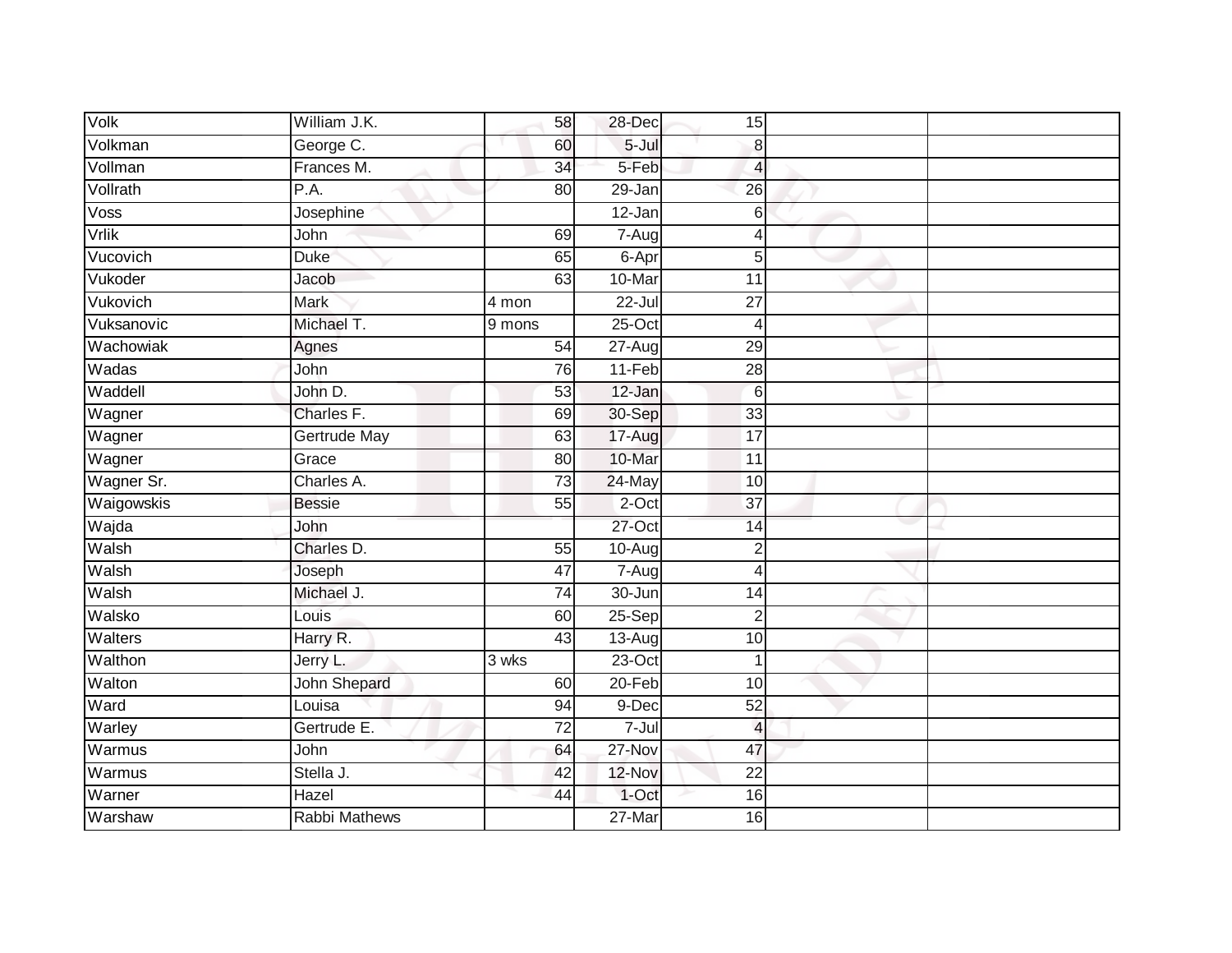| <b>Watkins</b> | Homer          | 40              | 30-Nov     | $\mathbf 1$     |                 |
|----------------|----------------|-----------------|------------|-----------------|-----------------|
| <b>Watts</b>   | <b>Charles</b> | 63              | 31-Mar     | 17              |                 |
| Watts          | Olive A.       | 93              | 8-Mar      | 8               |                 |
| Wawbzyniak     | Joseph         | 88              | 4-Mar      | 34              |                 |
| Wawler         | Jake           | $\overline{82}$ | 9-Oct      | 8               |                 |
| Webb           | Kathleen       | 5               | $23-Feb$   | 8               |                 |
| Webb Sr.       | George E.      | 66              | $22-Mar$   | 4               |                 |
| Webster        | Lyda Lee       | 73              | $21-Oct$   | 4               |                 |
| Wedberg        | Nels M.        | 61              | 2-Sep      | 6               |                 |
| Wedell         | Earl           |                 | 4-Feb      | 4               |                 |
| Wedge          | Alvah          | 80              | 9-Feb      | 14              |                 |
| Weibel         | Louise         | 74              | 2-Feb      | 4               |                 |
| Weinand        | Edward J.      | 57              | 4-Jan      | $\overline{4}$  |                 |
| Weinand        | Edward J.      | 57              | $2-Jan$    | 15              |                 |
| Weinand        | Helen          | 80              | 21-Apr     | 19              |                 |
| Weinberg       | Roy            | 50              | 24-Apr     | 31              |                 |
| Weir           | Wanda          | $\overline{38}$ | 27-Aug     | 29              |                 |
| Weirback       | Watson E.      | 82              | $13 -$ Jul | $\overline{17}$ |                 |
| Weis           | George J.      | 76              | 15-Dec     | 28              |                 |
| Weiser         | Josephine      | 60              | $30 - Jan$ | $\overline{20}$ |                 |
| Welch          | George W.      | 67              | $12-Oct$   | 8               |                 |
| Werner         | George F.      | 85              | 27-Mar     | 16              |                 |
| West           | Lyla           | 47              | 19-Oct     | 6               | Picture, Page 1 |
| Westphal       | Clifford       | 51              | 1-Oct      | 16              |                 |
| Wetzstein      | Mrs. Wally D.  | 65              | 27-Mar     | 16              |                 |
| Wezlowski      | Susan          | 6               | 11-Mar     | 34              |                 |
| Wheeling       | Troy           | $\overline{37}$ | $18-Sep$   | 4               |                 |
| Whelan         | Gregory        | 14              | 22-Jun     | 3               |                 |
| White          | George W.      | 65              | 9-Dec      | 52              |                 |
| Whitmire       | David A.       | 54              | 6-Dec      | $\overline{2}$  |                 |
| Whitmire       | Ethel E.       | 58              | 5-Jun      | 11              |                 |
| Whitsett       | John Earl      | $\overline{78}$ | 18-Aug     | 15              |                 |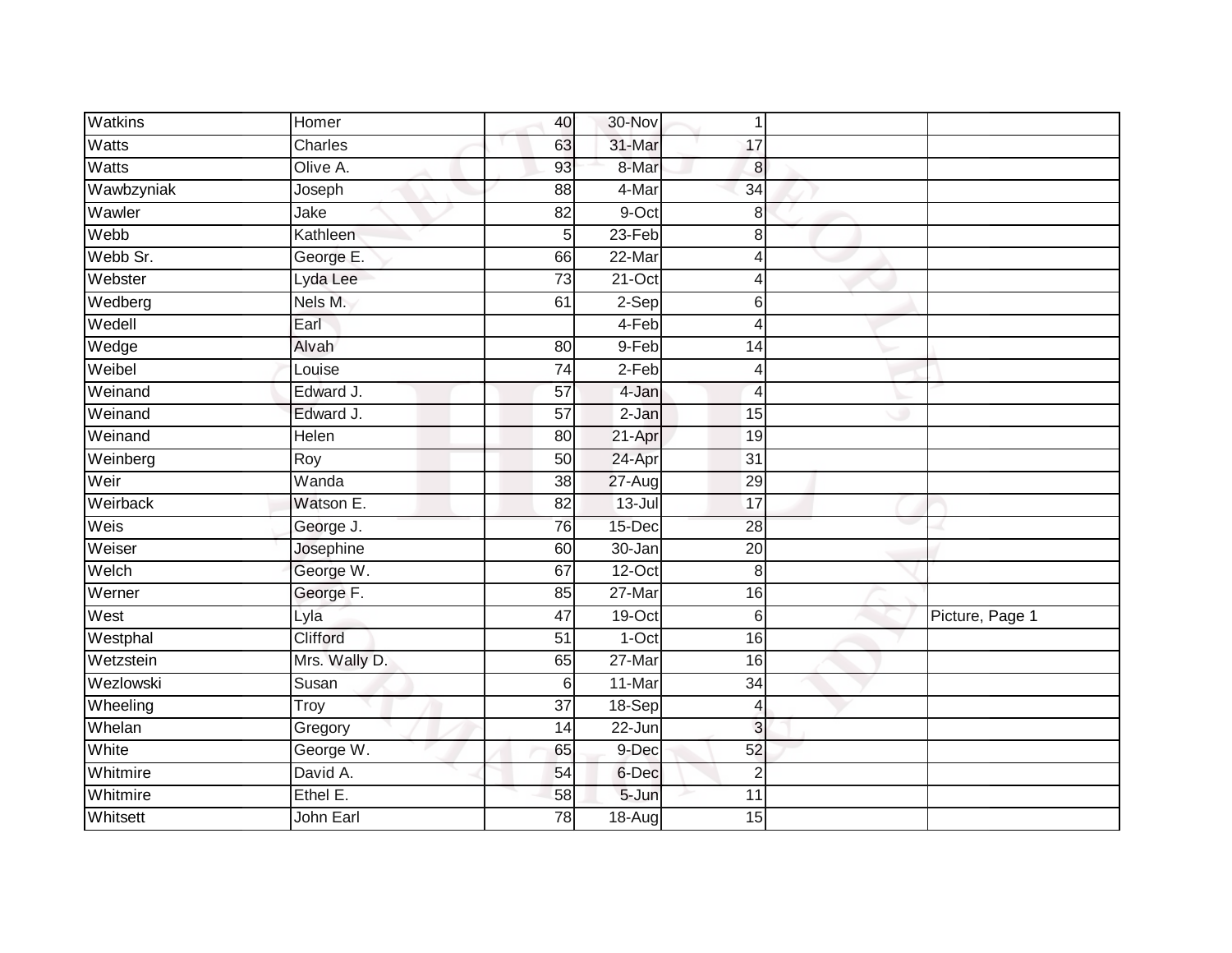| Wickenden   | Gertrude E.        | 63              | 19-Oct               | 6               |  |
|-------------|--------------------|-----------------|----------------------|-----------------|--|
| Wickhorst   | <b>Agnes Clara</b> | 39              | 6-Oct                | 16              |  |
| Wieczorek   | Alex               | 63              | 20-Oct               | 6               |  |
| Wiedmann    | Julia              | 52              | $18-$ Sep            | 4               |  |
| Wieringa    | Anna               | 83              | $23 -$ Jul           | $\overline{25}$ |  |
| Wieser      | Ferdinand          | 63              | 4-Jun                | 29              |  |
| Wieser      | Josephine          | 60              | 29-Jan               | $\overline{26}$ |  |
| Wigley      | Elizabeth          | 86              | $18 - Dec$           | $\overline{39}$ |  |
| Wilczewski  | Mary               |                 | 13-Mar               | 19              |  |
| Wilczynski  | Julia              |                 | 9-Feb                | 14              |  |
| Wilday      | Emerson A.         | 26              | 25-Jan               | 10              |  |
| Wilgus      | Della              | 82              | 29-Nov               | 50              |  |
| Wilkuns     | James              | 66              | 18-Oct               | 12              |  |
| William Sr. | Ernest             | 68              | $21 -$ Jul           | 12              |  |
| Williams    | Carl R.            | 40              | 3-May                | 11              |  |
| Williams    | Charles            | 31              | 26-Oct               | $\overline{1}$  |  |
| Williams    | Lonnie E.          | $\overline{41}$ | 17-Feb               | $\overline{18}$ |  |
| Williams    | Mary Ann           | 46              | 5-Jan                | $\overline{2}$  |  |
| Williams    | Roy L.             |                 | 18-Jun               | $\overline{4}$  |  |
| Wilson      | <b>Betty</b>       | $\overline{44}$ | $19 -$ Jul           | $\overline{4}$  |  |
| Wilson      | Fanny              | 80              | $3-Nov$              | 16              |  |
| Wilson      | Hamilton           |                 | $3 - \overline{Aug}$ | $\overline{2}$  |  |
| Wilson      | Hazel M.           | 62              | 5-Jun                | 11              |  |
| Wilson      | <b>Joy Suzann</b>  |                 | 14-Jan               | 28              |  |
| Wiltfong    | Anna               | 63              | 19-Apr               | 16              |  |
| Wiltrout    | Schuyler C.        | 82              | 3-May                | 11              |  |
| Wimberly    | <b>Bertha Lee</b>  | 70              | 30-Dec               | 8               |  |
| Windell     | Albert P.          | 61              | 27-Mar               | 16              |  |
| Winderberg  | Maria              | 82              | $13-Aug$             | 10              |  |
| Winkelfried | Sophie             | $\overline{77}$ | 3-Mar                | 1               |  |
| Winkler     | Joseph             | $\overline{77}$ | 19-Oct               | 6               |  |
| Winkley     | Mayme              | 70              | $21-Apr$             | 19              |  |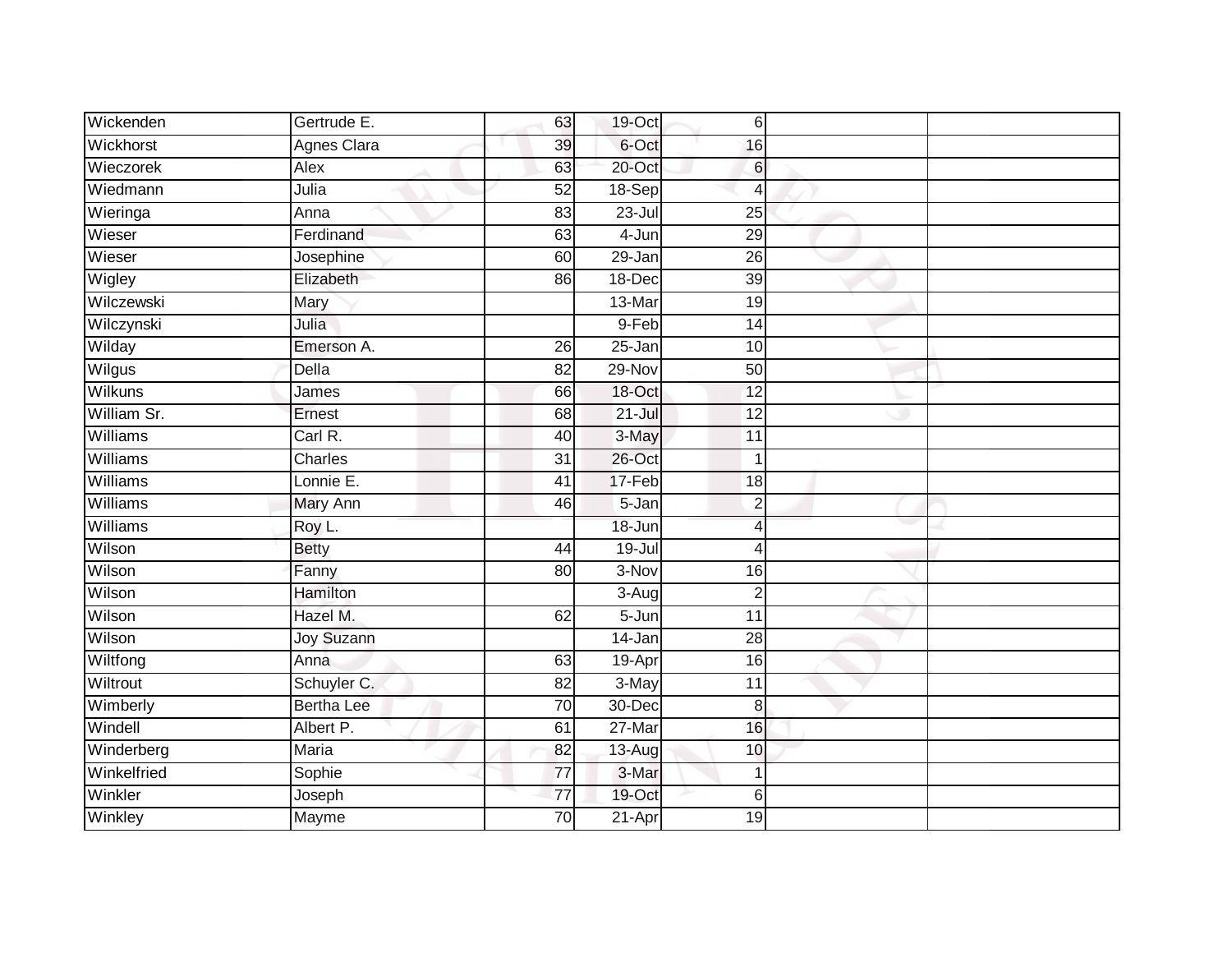| Wins        | Mary                  | 50              | 17-Nov     | 20              |  |
|-------------|-----------------------|-----------------|------------|-----------------|--|
| Wisniewski  | Eleanor               |                 | 7-Jun      | 5               |  |
| Wisniewski  | John                  | 73              | 27-Nov     | 47              |  |
| Witt        | <b>Alva Willis</b>    | 63              | 4-Mar      | 34              |  |
| Wittlieb    | Rudolph               | 80              | $24-Apr$   | $\overline{31}$ |  |
| Wohadlo     | Mary Josephine        | Infant          | 11-Dec     | $\overline{47}$ |  |
| Wolak       | Stanley P.            | 41              | 12-Nov     | 22              |  |
| Wolf        | Peter                 | 73              | $21 -$ Jul | 12              |  |
| Wolfe       | Rev. Ralph            |                 | 20-Nov     | 37              |  |
| Wolff       | Charles F.            | $\overline{72}$ | $27 -$ Jul | 15              |  |
| <b>Wood</b> | Anna                  | 69              | 26-May     | 14              |  |
| Woodburn    | Harry T.              | $\overline{71}$ | 1-Apr      | 31              |  |
| Woodruff    | Mabel                 | 87              | 17-Aug     | 17              |  |
| Worlen      | William S.            | 80              | 28-May     | $6\phantom{1}6$ |  |
| Wright      | Charles W.            | 79              | $1 -$ Jul  | $\overline{37}$ |  |
| Wright      | John E.               | 67              | 1-Sep      | 9               |  |
| Wright      | Josephine             | 61              | $3 -$ Jul  | 16              |  |
| Wright      | Marie V.              | 39              | 11-Jun     | 27              |  |
| Wright      | Van                   | 73              | $22-Mar$   | $\overline{4}$  |  |
| Wroblewski  | Edward                | 54              | $19 - Jan$ | 5               |  |
| Yager       | Anna                  | 61              | $10 - Nov$ | 20              |  |
| Yanki       | Katie                 | 68              | 15-Nov     | $6\phantom{1}6$ |  |
| Yarnell     | Katherine A.          | $\overline{77}$ | 11-May     | $\overline{17}$ |  |
| Yergin      | Mabel E.              | $\overline{71}$ | $23-Nov$   | 15              |  |
| Yockers     | Theodore              | 62              | 19-Jun     | 35              |  |
| York        | Velma                 | 52              | 3-May      | $\overline{11}$ |  |
| Young       | Linda Sue             |                 | $19 - Jan$ | 5               |  |
| Zachau      | <b>Gustav Rudolph</b> | 68              | 25-Jan     | 10              |  |
| Zagrocki    | Lottie                | 36              | 13-Jan     | 10              |  |
| Zaher       | Peter D.              | 63              | 23-Dec     | 21              |  |
| Zalewski    | Alexander             | $\overline{71}$ | $17 -$ Jul | $\overline{27}$ |  |
| Zamborski   | Patricia              | $\overline{13}$ | 16-Sep     | $\overline{32}$ |  |